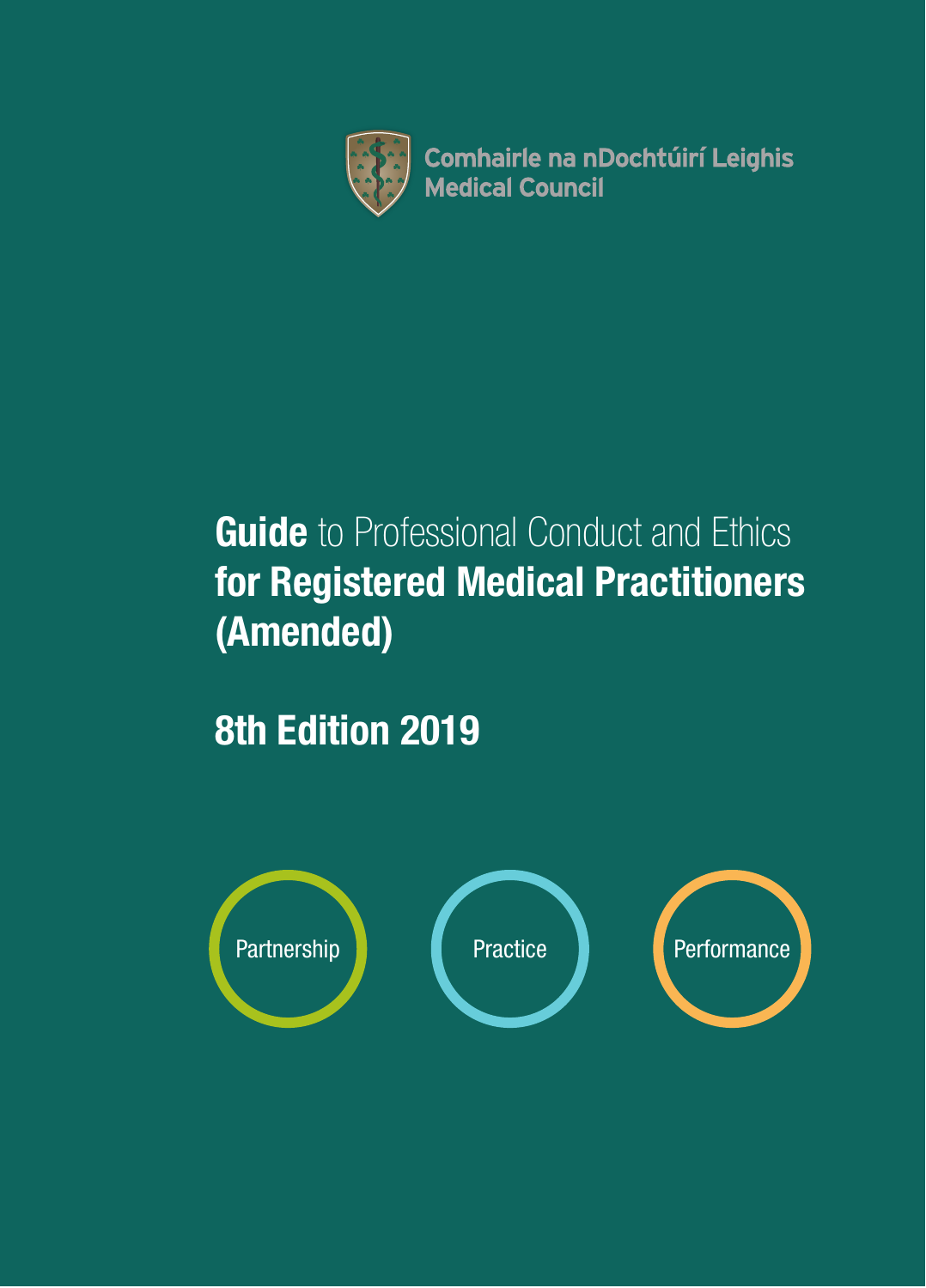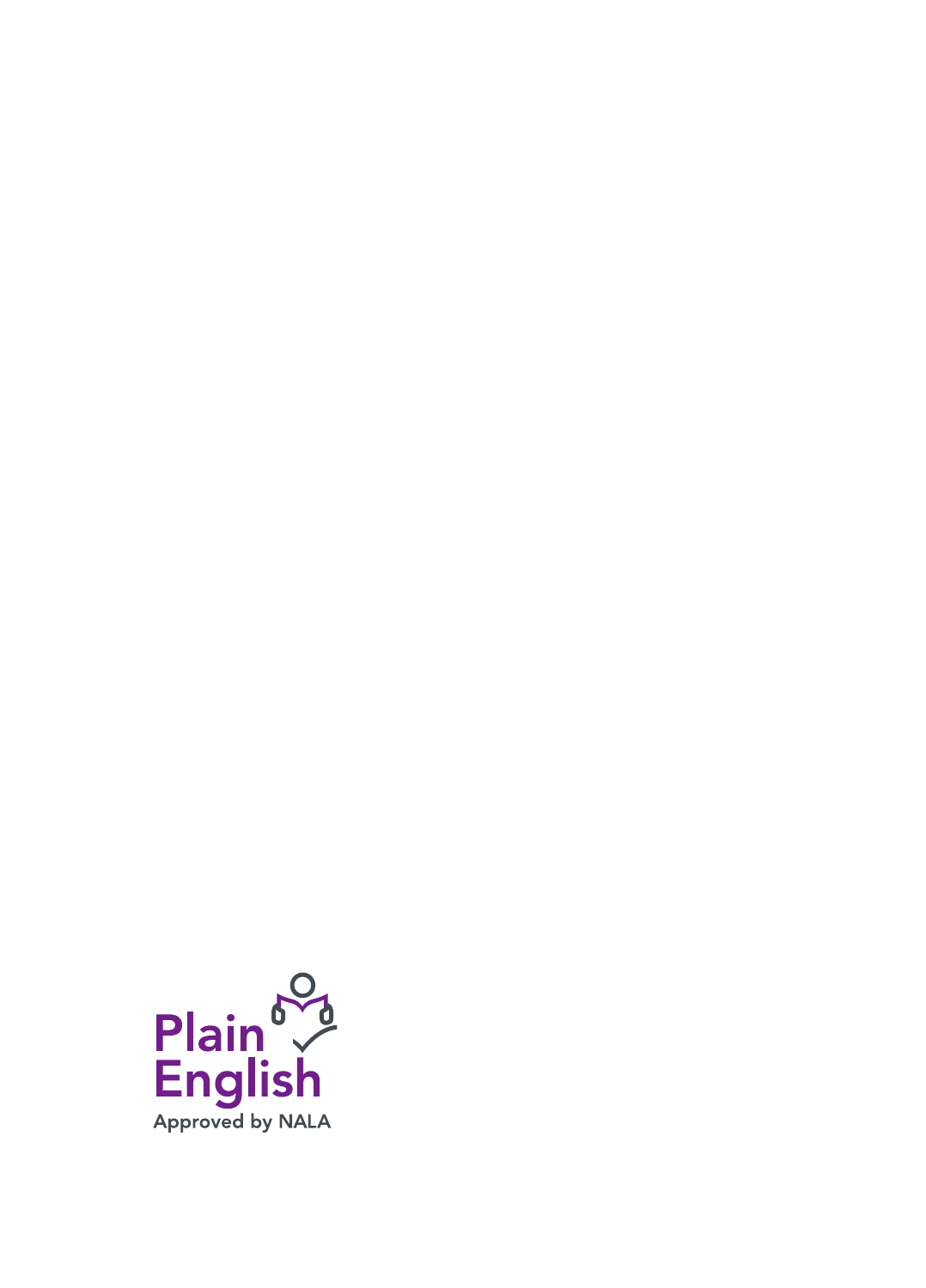## **Guide to Professional Conduct and Ethics for Registered Medical Practitioners (Amended) 8th Edition**

| <b>Contents</b> |                                                                                    | <b>Page</b> |  |
|-----------------|------------------------------------------------------------------------------------|-------------|--|
| <b>Foreword</b> |                                                                                    | 5           |  |
|                 | Chapter 1: Purpose of the guide                                                    | 6           |  |
| 1<br>2          | How to use this quide<br>Professional misconduct and poor professional performance | 7<br>7      |  |
|                 | <b>Chapter 2: Professionalism</b>                                                  | 9           |  |
| 3               | The Three Pillars of Professionalism -                                             | 10          |  |
| 4               | Partnership-                                                                       | 10          |  |
| 5               | Practice -                                                                         | 11          |  |
| 6               | Performance -                                                                      | 12          |  |
|                 | <b>Chapter 3: Partnership</b>                                                      | 14          |  |
| 7               | Dignity of the patient                                                             | 15          |  |
| 8               | Equality and diversity                                                             | 15          |  |
| 9               | Consent - general principles                                                       | 15          |  |
| 10<br>11        | Capacity to consent<br>Information for patients                                    | 15<br>16    |  |
| 12              | Timing of consent process                                                          | 17          |  |
| 13              | Responsibility for seeking consent                                                 | 17          |  |
| 14              | <b>Emergency situations</b>                                                        | 17          |  |
| 15              | Refusal of treatment                                                               | 18          |  |
| 16              | Advance healthcare plan or directive                                               | 18          |  |
| 17              | Consent to genetic testing                                                         | 18          |  |
| 18              | Children and young people                                                          | 19          |  |
| 19              | Personal relationships with patients                                               | 20          |  |
| 20<br>21        | Using social media                                                                 | 20<br>21    |  |
| 22              | Relationships between colleagues<br>Delegation and referral                        | 21          |  |
| 23              | Handover                                                                           | 22          |  |
| 24              | Healthcare resources                                                               | 22          |  |
| 25              | Clinical trials and research                                                       | 22          |  |
|                 | <b>Chapter 4: Practice</b>                                                         | 24          |  |
| 26              | Protection and welfare of children                                                 | 25          |  |
| 27              | Protection and welfare of vulnerable persons                                       | 25          |  |
| 28              | Reporting of alleged historic abuse                                                | 25          |  |
| 29              | Confidentiality                                                                    | 25          |  |
| 30              | Disclosure with consent                                                            | 26          |  |
| 31              | Disclosure without consent                                                         | 27<br>27    |  |
| 32<br>33        | Disclosure after death<br><b>Medical records</b>                                   | 27          |  |
|                 |                                                                                    |             |  |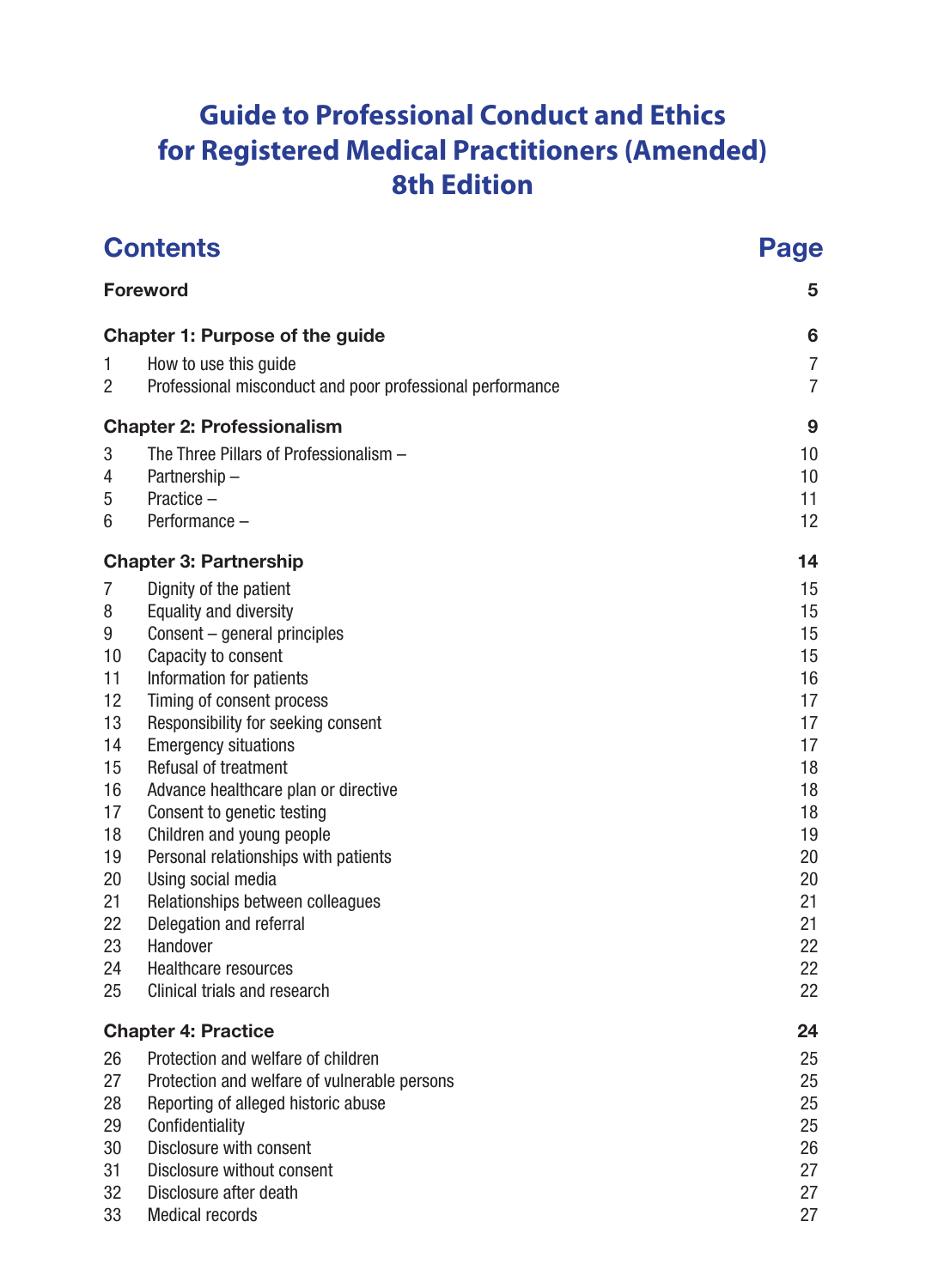| 34                                                               | Recording                                                                       | 28 |
|------------------------------------------------------------------|---------------------------------------------------------------------------------|----|
| 35                                                               | Physical and intimate examinations                                              | 28 |
| 36                                                               | Continuity of care                                                              | 29 |
| 37                                                               | Retirement and transfer of patient care                                         | 29 |
| 38                                                               | Referral of patients                                                            | 29 |
| 39                                                               | Refusal to treat                                                                | 30 |
| 40                                                               | <b>Medical reports</b>                                                          | 30 |
| 41                                                               | Certification                                                                   | 31 |
| 42                                                               | Prescribing                                                                     | 31 |
| 43                                                               | Telemedicine                                                                    | 32 |
| 44                                                               | Provision of information to the public and advertising                          | 32 |
| 45                                                               | Nutrition and hydration                                                         | 33 |
| 46                                                               | End of life care                                                                | 33 |
| 47                                                               | Assisted human reproduction                                                     | 34 |
| 48                                                               | <b>Termination of Pregnancy</b>                                                 | 35 |
| 49                                                               | Conscientious objection                                                         | 35 |
| 50                                                               | Patients who pose a risk of harm to others                                      | 35 |
| 51                                                               | Treatment of prisoners                                                          | 36 |
| 52                                                               | Restraint                                                                       | 36 |
| 53                                                               | Emergencies                                                                     | 36 |
| 54                                                               | Registration                                                                    | 37 |
| 55                                                               | Premises and practice information                                               | 37 |
| 56                                                               | <b>Employment issues</b>                                                        | 37 |
| 57                                                               | Professional indemnity                                                          | 38 |
| 58                                                               | Health and well-being of doctors                                                | 38 |
| 59                                                               | Concerns about a colleague's abuse of alcohol or drugs or other health problems | 38 |
| 60                                                               | <b>Treatment of relatives</b>                                                   | 38 |
| 61                                                               | Medical ionising radiation                                                      | 39 |
| 62                                                               | Managing conflicts of interest                                                  | 39 |
| 63                                                               | Doctors in management roles                                                     | 40 |
|                                                                  |                                                                                 |    |
|                                                                  | <b>Chapter 5: Performance</b>                                                   | 41 |
| 64                                                               | Culture of patient safety                                                       | 42 |
| 65                                                               | Raising concerns                                                                | 42 |
| 66                                                               | Maintaining competence                                                          | 42 |
| 67                                                               | Open disclosure and duty of candour                                             | 43 |
| 68                                                               | Teaching and training                                                           | 43 |
| 69                                                               | Training and trainees                                                           | 43 |
| 70                                                               | Teaching and medical students                                                   | 43 |
| 71                                                               | Allowing school students and others access to patients                          | 44 |
| 72                                                               | Language skills                                                                 | 44 |
| 73                                                               | Concerns about colleagues                                                       | 44 |
|                                                                  | Appendix A: Principles of Freedom of Information (FOI) Legislation              | 45 |
|                                                                  | Appendix B: Confidentiality - Relevant Legislation                              | 47 |
| 49<br>Appendix C: Information for Patients before giving Consent |                                                                                 |    |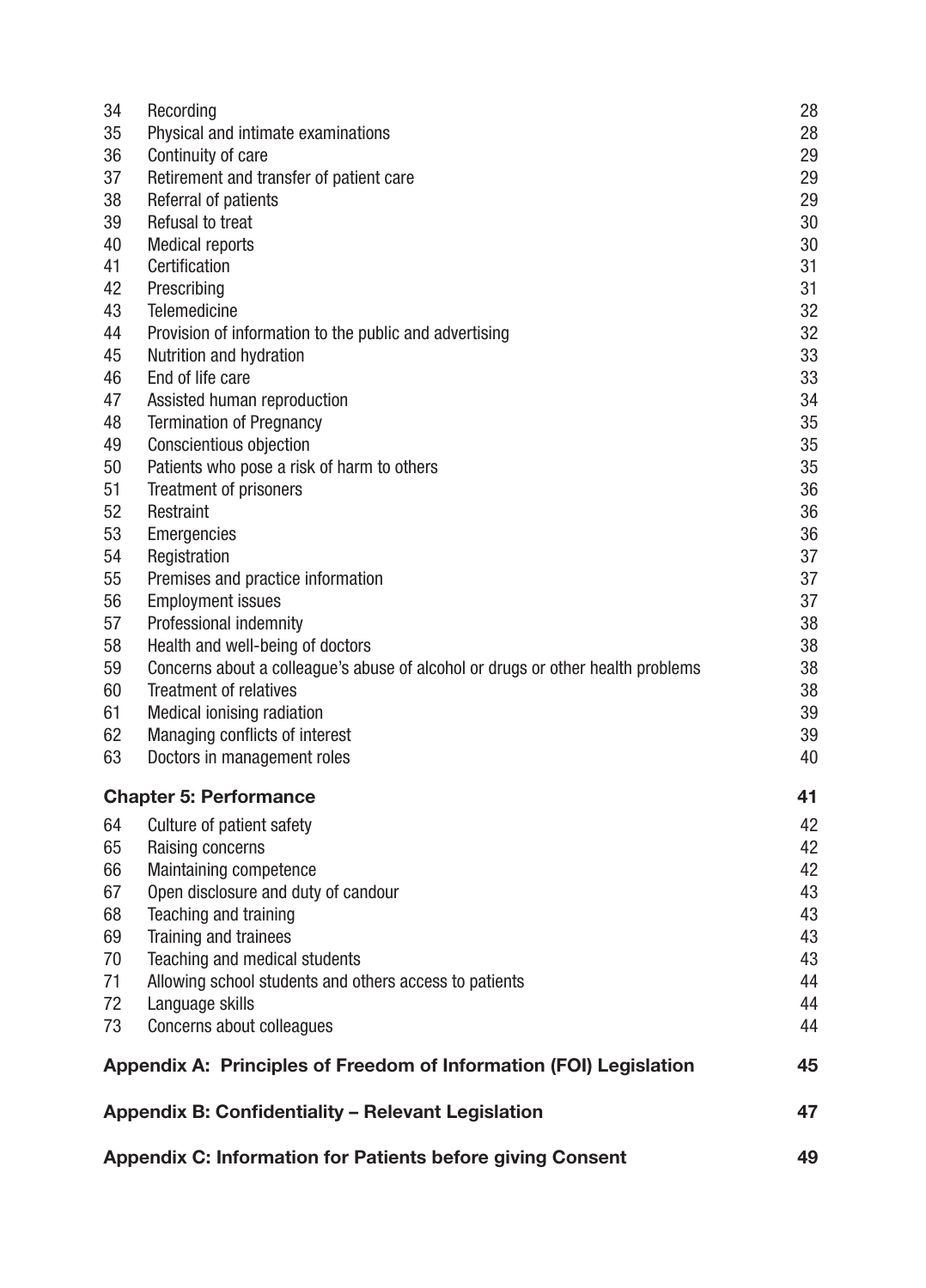## Foreword

Professionalism is at the core of the patient - doctor relationship and is absolutely fundamental for patient safety and the delivery of high-quality health care. The purpose of this 8th edition of the Guide to Professional Conduct and Ethics for Registered Medical Practitioners is twofold. It provides principlesbased guidance to doctors on a wide range of scenarios which are likely to arise over the course of their professional careers and also clarifies for patients the standards of care which they should expect from their doctor.

Having sought and received feedback from members of the public, the profession and our partner organisations within the health sector, and reviewing five years of complaints to the Medical Council, we have revised and updated our guidance to include the most pertinent issues affecting patients and doctors. As the last ethical guide was published in 2009, the updated guide reflects the evolving nature of medical practice. For example, it has been updated with some of the more contemporary issues of concern to patients and members of the profession; including guidance on social media, equality and diversity, doctors in management roles and training and trainees.

Another significant development in this guide is the extended guidance on professionalism. We have identified three 'pillars of professionalism'. These are values, principles and behaviours we expect of all doctors from the moment they enter medical school right through until retirement, so that the highest possible standard of care is provided to patients.

It is important to stress that this quide is not a legal code; rather it sets out the principles of professional practice that all doctors registered with the Medical Council are expected to follow and adhere to, for the benefit of the patients they care for, themselves and their colleagues. The language we have used has been revised to make our guidance as practical as possible and to remove any potential ambiguity so that doctors and patients are clear on what we expect. This document is designed to underpin more detailed practice guidance for doctors, who also have a duty to ensure compliance with all laws and regulations pertaining to their practice.

The Medical Council is grateful to those who participated in the consultation process. Without their valuable and insightful contributions, we would not have been in a position to reflect such a wide range of views in this guide. To this end, we would particularly like to thank members of the Ethics and Professionalism Committee, Ethics Drafting Working Group, Council and staff for engaging in such a consultative and considered process. We know from our own research that doctors remain the most trusted profession in Ireland and we look forward to supporting the continuation of this trust and satisfaction by further clarifying the standards that underpin good patient care in this guide.

Professor Freddie Wood Dr Audrey Dillon

President Vice President and Chair, Ethics and Professionalism Committee

Freddie Wood.

Audrey Dilan

Parts of this Guide have been updated by the Medical Council in light of the Health (Regulation of Termination of Pregnancy) Act 2018.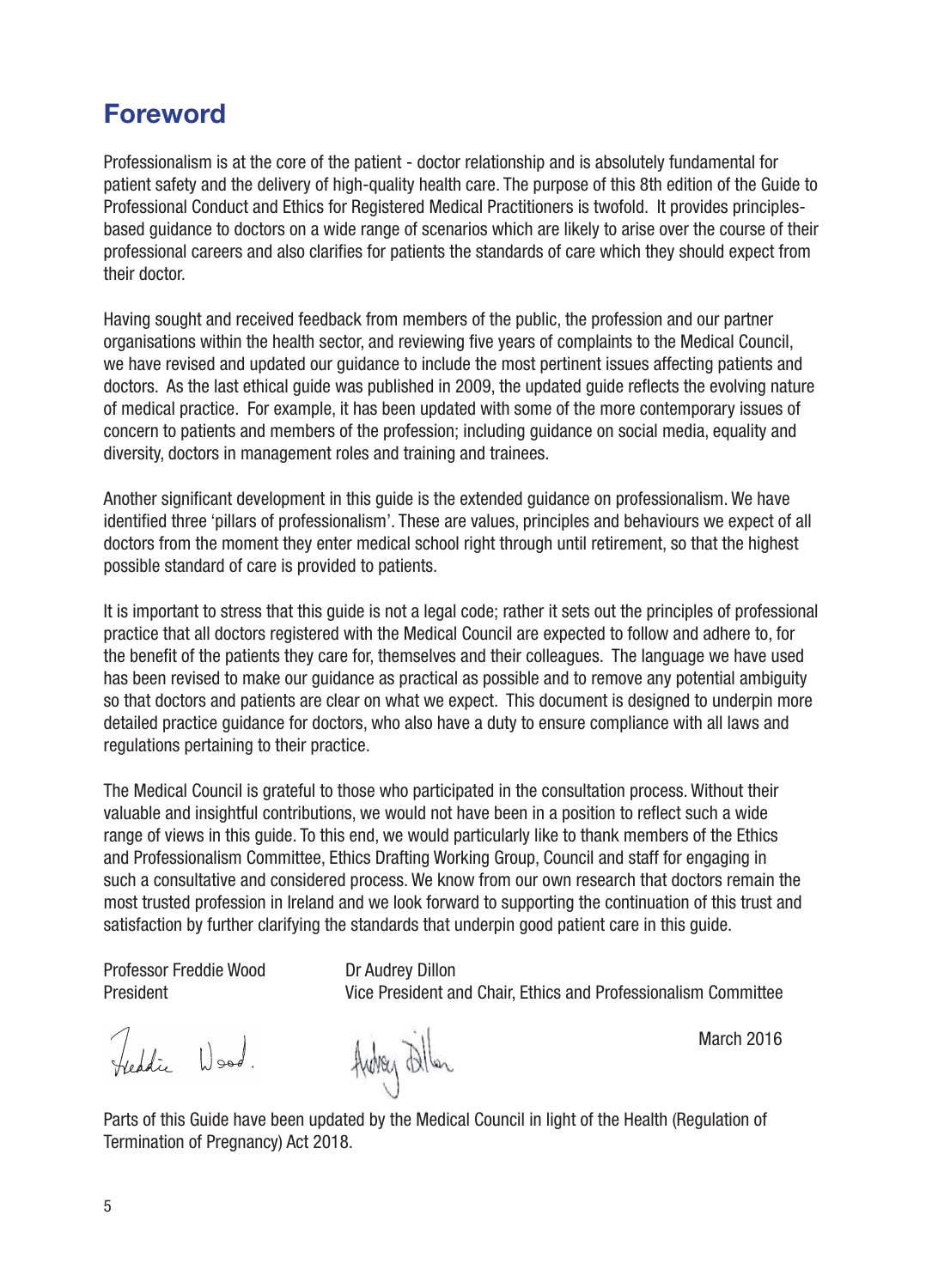

Chapter 1: Purpose of the guide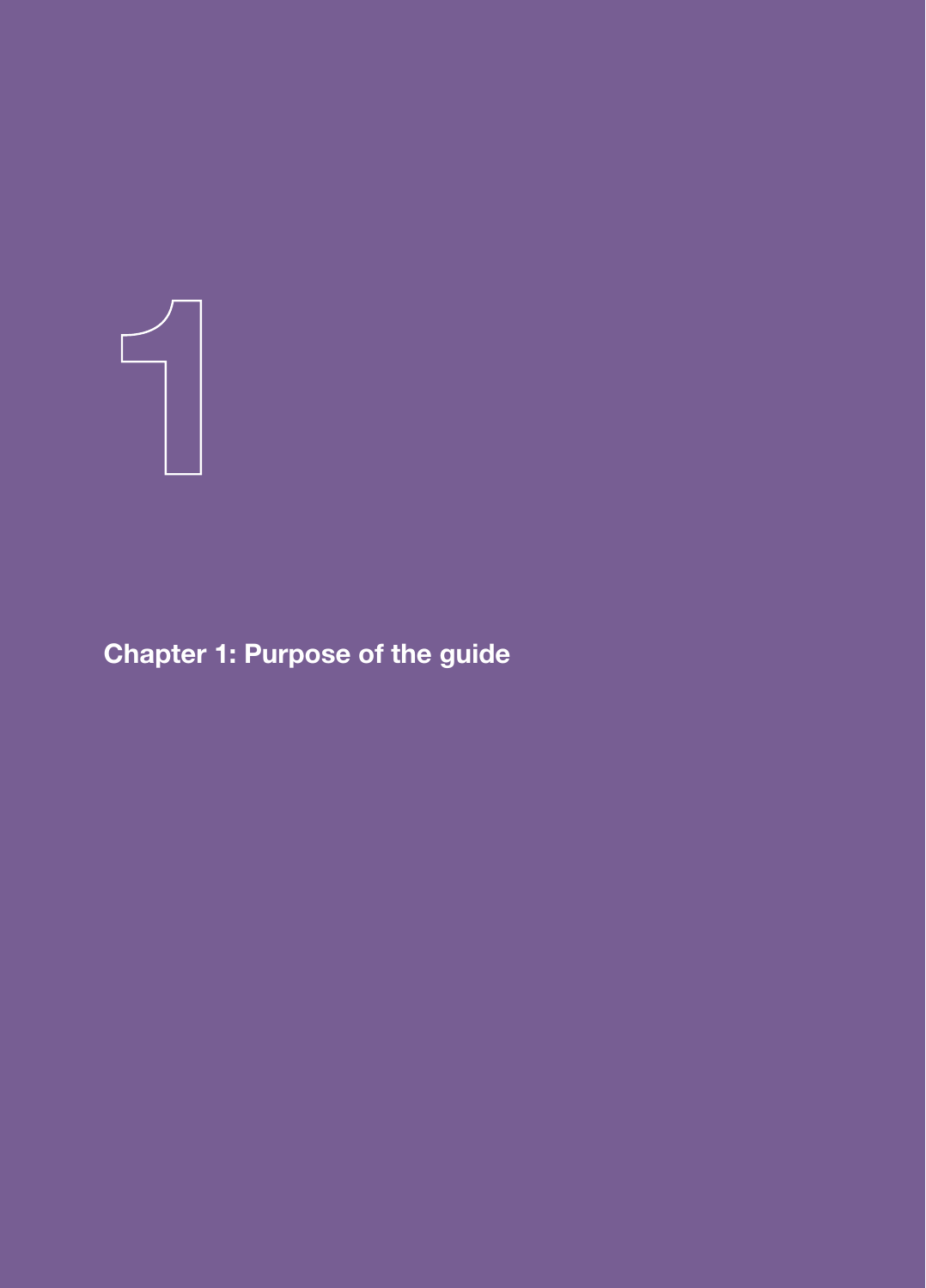### 1 How to use this guide

- 1.1. This guide sets out the principles of professional practice that all doctors registered with the Council are expected to follow. You should use your judgement to apply the principles to your practice and the situations you face, including when you are making clinical decisions.
- 1.2. The guide is intended to help you make good judgments about the situations that arise in your practice. It is not a code or a set of rules that dictates how you should behave; nor does it try to list every circumstance you may face.
- 1.3. Your responsibility is to help the sick and injured, and those seeking medical care, and to give care and treatment that meets your patients' needs. (See also paragraph 4 – Partnership.)

Medical care must not be used as a political tool of the State. As a doctor, you must be free to make judgements about your patients' clinical needs and to give appropriate treatment without political pressure.

Equally, you must exercise your clinical skills and judgement in your patients' interests, without allowing religion, nationality, gender, race, ethnicity, age, politics, socio-economic grouping or disability to affect in a negative way the care or treatment you give.

You should not let your professional actions be influenced by any personal interest. You should also be aware of your obligations if you have a conscientious objection to providing a treatment. (See also paragraph 49 – Conscientious objection.)

- 1.4. In the quide we use the term 'vou must' where there is an absolute duty on you to comply with the principle that follows. We use 'vou should' to describe best practice in most circumstances, accepting that it may not always be practical to follow the principle or that another approach may be appropriate in particular circumstances. You should use your judgement in such cases.
- 1.5. The guide includes links and references to legislation to help you understand both your legal and ethical obligations. References to the law are included where relevant, but this is not a definitive statement of the law, and may become out of date. As a doctor, you have a duty to keep up to date with legislation, legal developments and case law that could affect your practice.

### 2 Professional misconduct and poor professional performance

#### 2.1. Professional misconduct is:

- 2.1.1. conduct which doctors of experience, competence and good repute consider disgraceful or dishonourable; and / or
- 2.1.2. conduct connected with his or her profession in which the doctor concerned has seriously fallen short by omission or commission of the standards of conduct expected among doctors.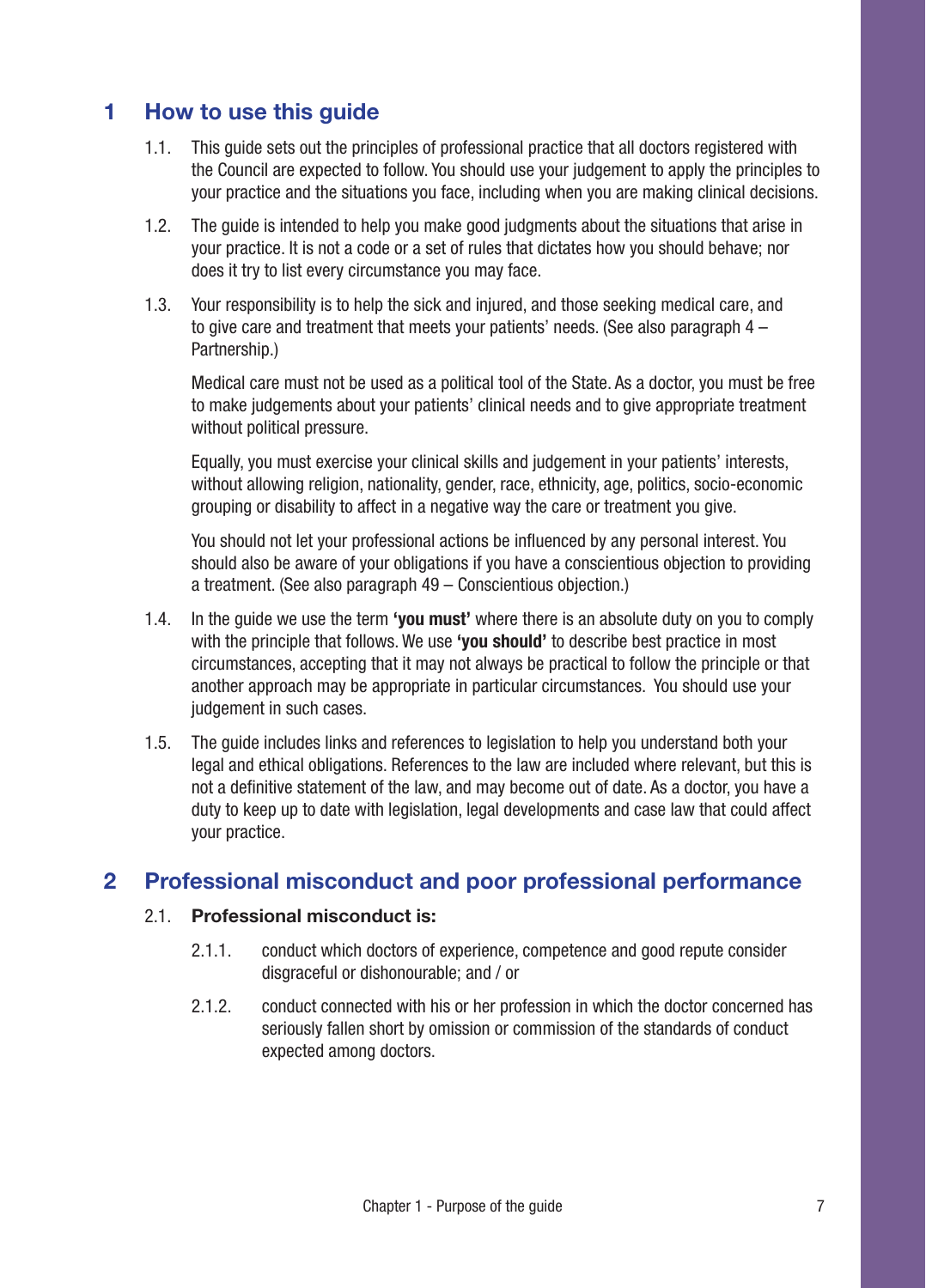2.2. Poor professional performance, as defined in the Medical Practitioners Act 2007, means a failure by the practitioner to meet the standards of competence (whether in knowledge and skill or the application of knowledge and skill or both) that can reasonably be expected of medical practitioners practising medicine of the kind practised by the practitioner.

This has been interpreted by the Supreme Court to mean a "serious failure"<sup>2</sup>.

- 2.3. As a doctor, you should be aware that complaints may be made against you to the Medical Council under the Medical Practitioners Act 2007<sup>3</sup>. There are a number of grounds on which complaints can be made, such as:
	- professional misconduct,
	- poor professional performance, including complaints about unacceptable behaviour or poor communication, a physical or mental disability, including addiction to alcohol or drugs, which may impair the doctor's ability to practise medicine or a particular aspect of medicine,
	- a failure to comply with a condition imposed by the Council, or with an undertaking made to the Council, or to take an action which has previously been agreed with the Council,
	- a contravention of the Medical Practitioners Act 2007 or of the regulations or rules made under it, or
	- a conviction in the State for an offence where the accused has a right to a jury, or a conviction outside the State for an offence that, if committed in the State, would constitute such an offence.

<sup>&</sup>lt;sup>1</sup> Medical Practitioners Act 2007 available on our website at http://www.medicalcouncil.ie/About-Us/Legislation/Medical-Practitioners-Act-2007.pdf

<sup>2</sup> See Corbally -v- Medical Council & Ors [2015] IESC 9,[2015] 2 IR 304

<sup>3</sup> Medical Practitioners Act 2007 s57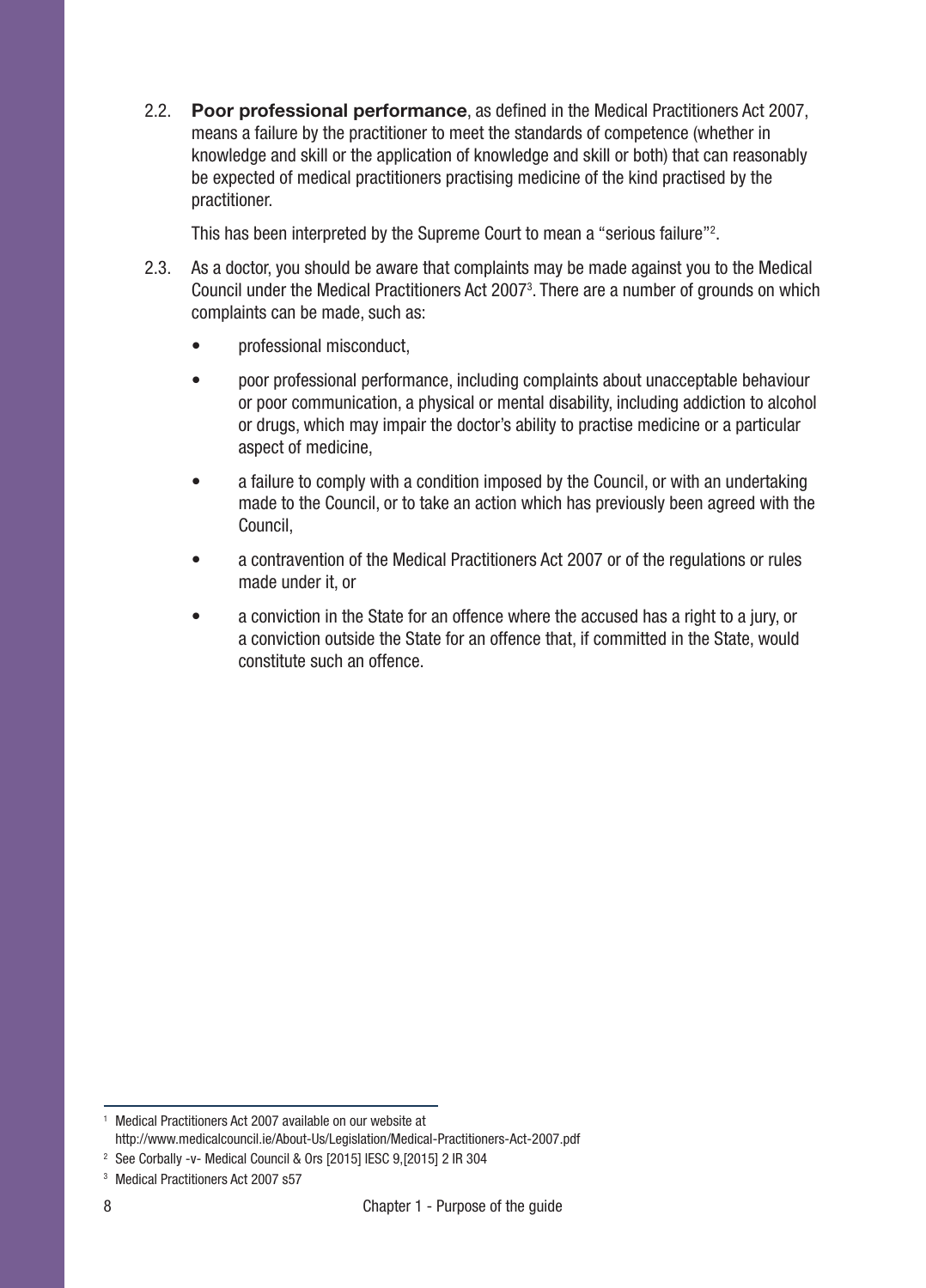

## Chapter 2: Professionalism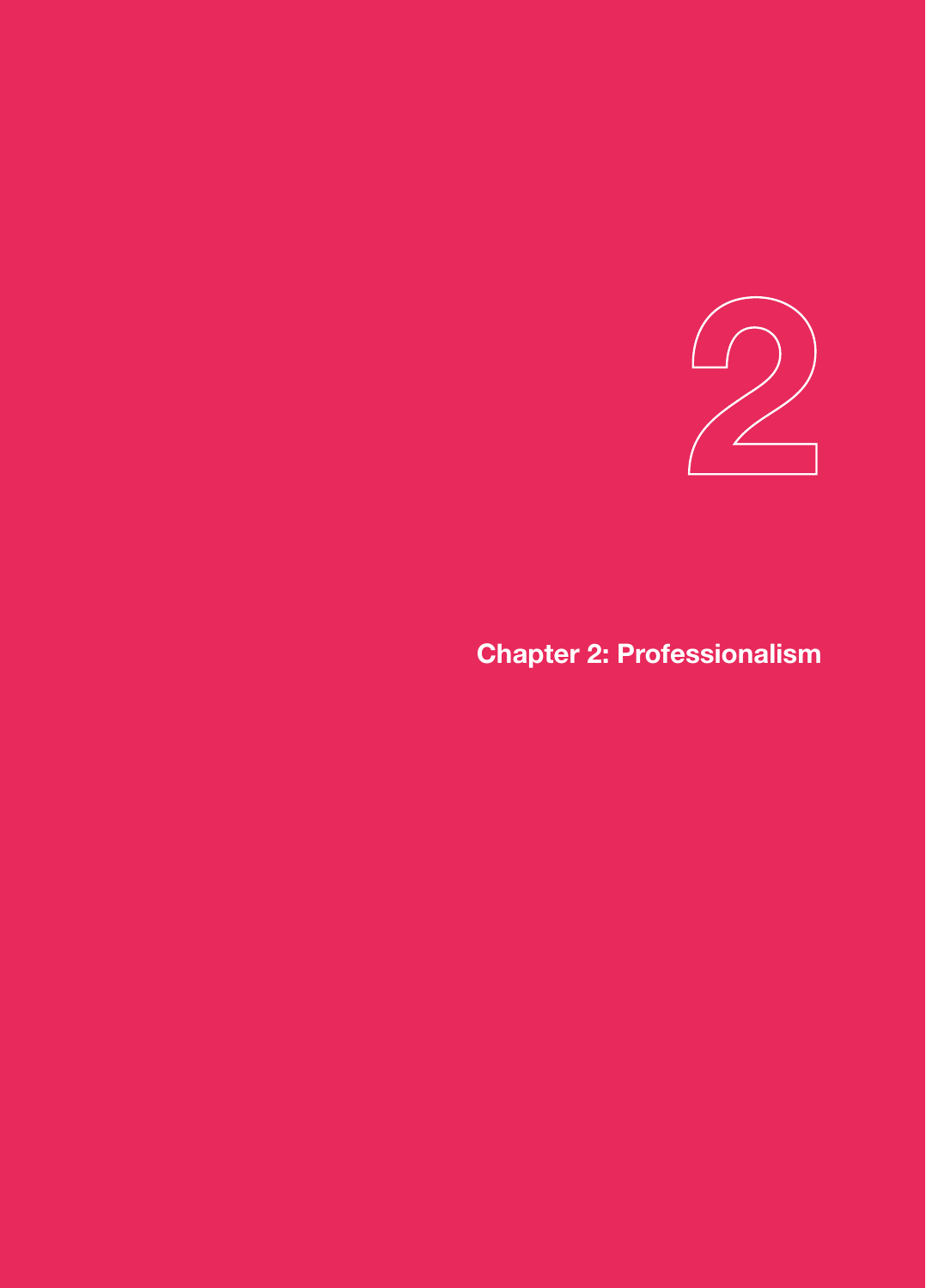### 3 The Three Pillars of Professionalism – Partnership, Practice and Performance

3.1 Good professional practice is based on a shared understanding between the profession and public of the principles and values that underpin good care. These principles and values, and how they should be applied in practice, are set out in this guide, using the three pillars of professionalism – Partnership, Practice and Performance – as a framework.

### 4 Partnership –

### Good care depends on doctors working together with patients and colleagues toward shared aims and with mutual respect. Partnership relies on:

- 4.1. Trust: This means trust between doctors and their patients, between doctors and their colleagues and between the profession and society. Trust is fundamental to good professional practice. It is founded on the integrity and honesty of doctors in all aspects of their medical practice. This includes treating patients fairly, acting in good faith, and making decisions about providing or withholding treatment without discrimination. It also relies on truthfulness both in communication with patients and colleagues, and in professional work such as record-keeping, running a practice, managing adverse events, and in research. You should do your best to maintain the public's trust in the profession.
- 4.2. Patient-centred care: Patient-centred care means doctors treating patients as individuals, take into account their personal preferences, goals and lifestyles, acting with compassion and respecting patients' dignity. They should support patients to make informed decisions about their own health and care. Doctors responsible for managing health services should do everything they can to make sure that systems are designed to serve patients' interests, particularly patients with multiple conditions, those who are particularly vulnerable or patients moving between different care services.
- 4.3. Working together: This involves listening to patients and colleagues and taking account of their views, knowledge, skills and experiences. Where disagreements arise, you should try to resolve them through further discussion, showing respect for colleagues' or patients' opinions.
- 4.4. Good communication: This is central to the doctor-patient relationship and essential to the effective functioning of healthcare teams. Good communication involves listening to patients and colleagues, as well as giving information, explanations or advice. When communicating with patients, you should be honest and give all relevant information. You should welcome questions from patients and respond to them in an open, honest and comprehensive way.
- 4.5. Advocacy: You should act as an advocate for your patients in two ways. You should speak on behalf of individual patients, to help make sure they receive appropriate healthcare. In addition, you should support all patients by promoting the fair distribution of limited resources and fair access to care.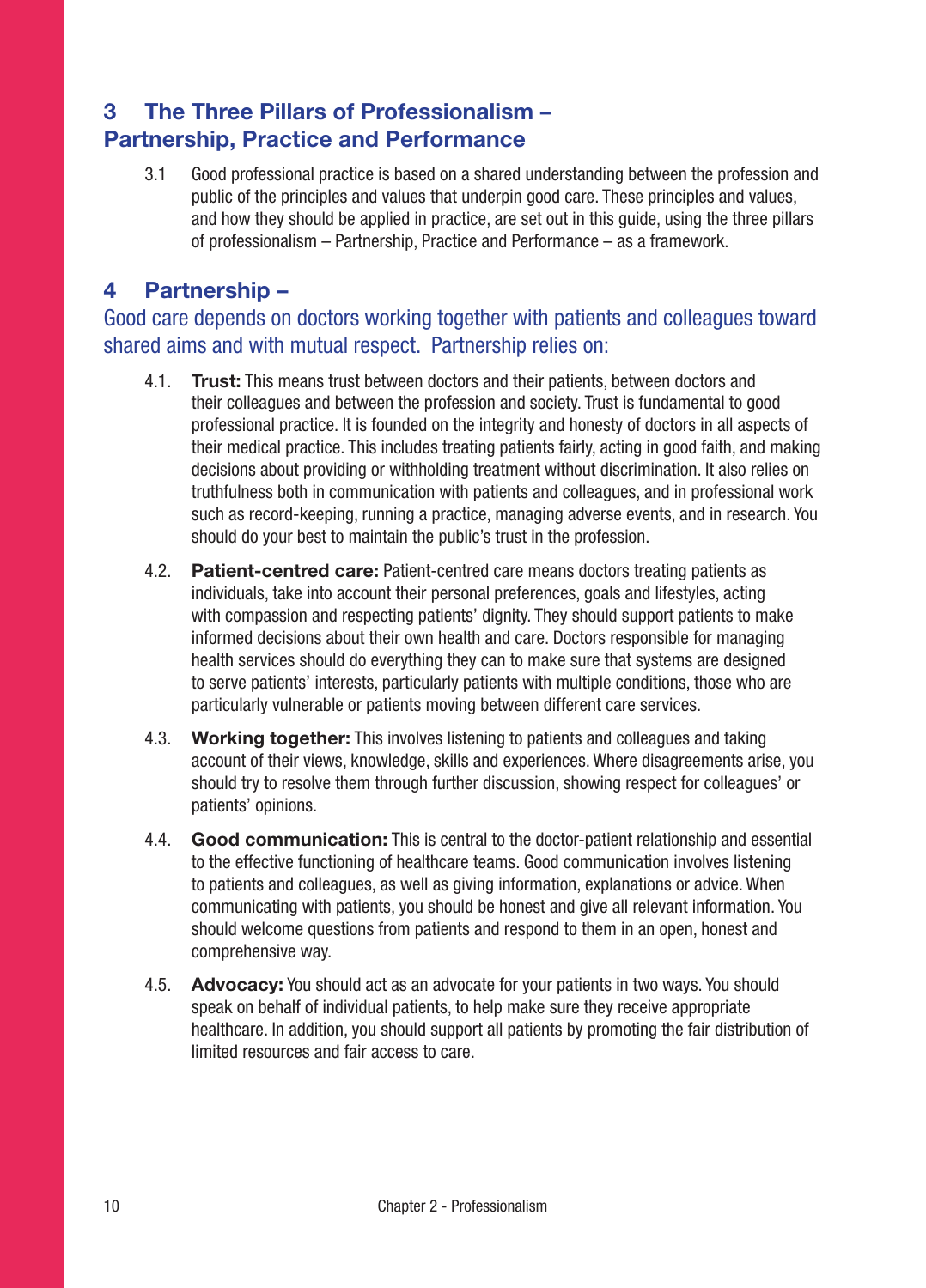### 5 Practice –

This describes the behaviour and values that support good care. It relies on putting the interests and well-being of patients first. The main elements of good practice are:

- 5.1. Caring when treating patients: showing compassion, kindness and consideration to patients and those close to them, and making sure that patients' basic care needs, including nutrition and hydration, are met.
- 5.2. Confidentiality: This is essential to maintaining patients' trust and enabling patients to speak honestly and fully about their lives and symptoms.
- 5.3. Promoting patient safety: Complying with safety procedures, such as infection control measures and adverse incident reporting, that directly affect your practice. This requires you to raise concerns if you believe patients are either at risk of, or suffering harm as a result of, systems or incidents outside their direct control. It also means acting to protect children and vulnerable people who you believe are at risk or have suffered harm.
- 5.4. Integrity: Patients must be able to trust their doctors to be honest and truthful, and to carry out their work in the interest of patients, in line with professional values. Professional colleagues and those managing services must be able to rely on you to be truthful and to act in patients' best interests at all times.
- 5.5. Self-care: Doctors are entitled to good care and support from their colleagues and employers when they suffer ill-health. However, they should make sure that the condition of their own health does not cause patients harm. You should seek and follow independent medical advice promptly when you have signs of physical or mental ill-health. You should also take all reasonable steps to protect yourself and your colleagues when treating patients who may be violent or pose other risks to the health or safety of those caring for them.
- 5.6. Practice management: Your management responsibilities will vary depending on your practice. However, you should be satisfied that the systems that underpin your practice, for example record-keeping, and organisation of rotas and cover arrangements, support good care of patients. You should improve systems, or raise concerns with an appropriate person, if you believe that administration or other systems are impeding good patient care.
- 5.7. Use of resources: All doctors should use resources responsibly. You must consider the needs of all patients alongside your primary duty to your own patients. You should actively balance these duties to try to get the best possible outcomes where resources are limited.
- 5.8. Conflicts of interest may happen where doctors, or their close family members, have financial interests in health or care providers, or in the medical devices or pharmaceutical industries. You should identify and try to avoid conflicts of interest that may affect, or be seen to affect, your clinical judgement. If you cannot avoid a conflict of interest, you should tell the patient, and anyone else who may be affected by the decision, about your financial (or other) interest.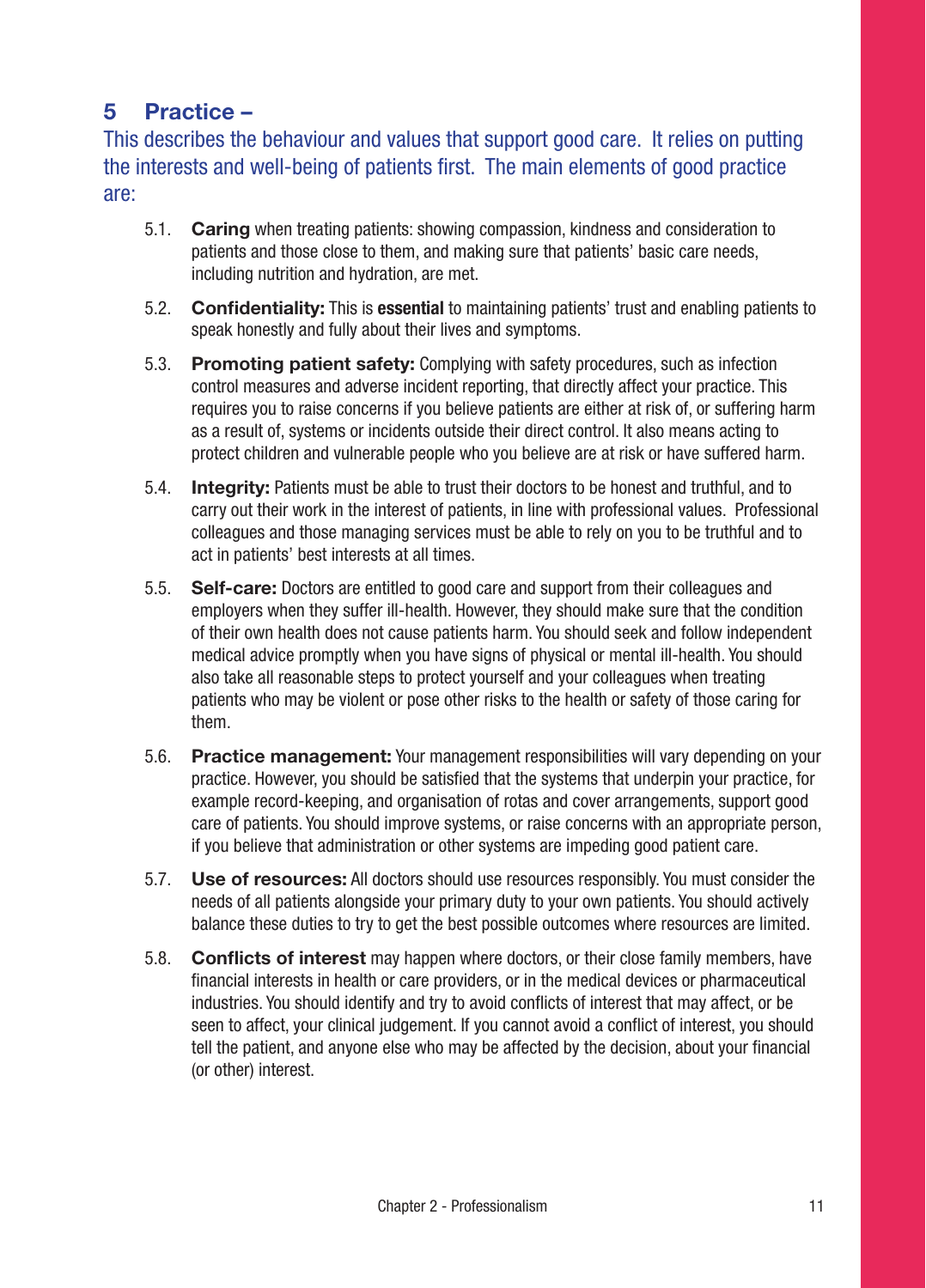### 6 Performance –

This describes the behaviours and processes that provide the foundation for good care. It requires:

- 6.1. Competence: This is required in all aspects of professional practice. This is the base from which all doctors strive to deliver the best possible care to patients. Competent doctors:
	- base their practice on evidence, as far as it is available;
	- keep up-to-date with developments in their field of practice and with clinical guidelines on best practice. A commitment to lifelong learning is essential to providing up-to-date and effective care. You should make sure you are up-to-date with developments in your area of practice by participating regularly in Continuing Professional Development (CPD) and in other formal and informal education, training and development;
	- review and reflect on their activity levels and outcomes so they can identify and fix any problem areas within their practice, and engage with quality improvement initiatives to help improve health services and care for all patients:
	- recognise areas of practice which they should not undertake without further training or supervision; and
	- refer patients to a colleague if patients need investigation or treatment that involves knowledge or skills which fall outside of the doctor's clinical competence.
- 6.2. Reflective practice: Developing insight into professional practice is important to improve standards of care. Reflective practice includes formal reviews through audit and outcome data. It also includes informal reflection on how personal values may affect communication with patients, colleagues or others, and ultimately the care provided to patients.
- 6.3. Acting as role models: Doctors are role models for medical students, trainees and other colleagues. You should be aware of the impact your behaviour can have on others within the clinical environment.
- 6.4. Teaching and training medical students and doctors new to practice: This is vital to the future provision of good care. You should be willing to provide formal or informal teaching, training and support for students and doctors.

These are the values and principles we expect all doctors to share. Doctors will also be influenced by their personal, ethical and moral values and experiences. These are also important to good practice, and doctors should reflect on how they underpin their relationships and decisions, making sure they do not result in non-compliance with the standards set out in this guide.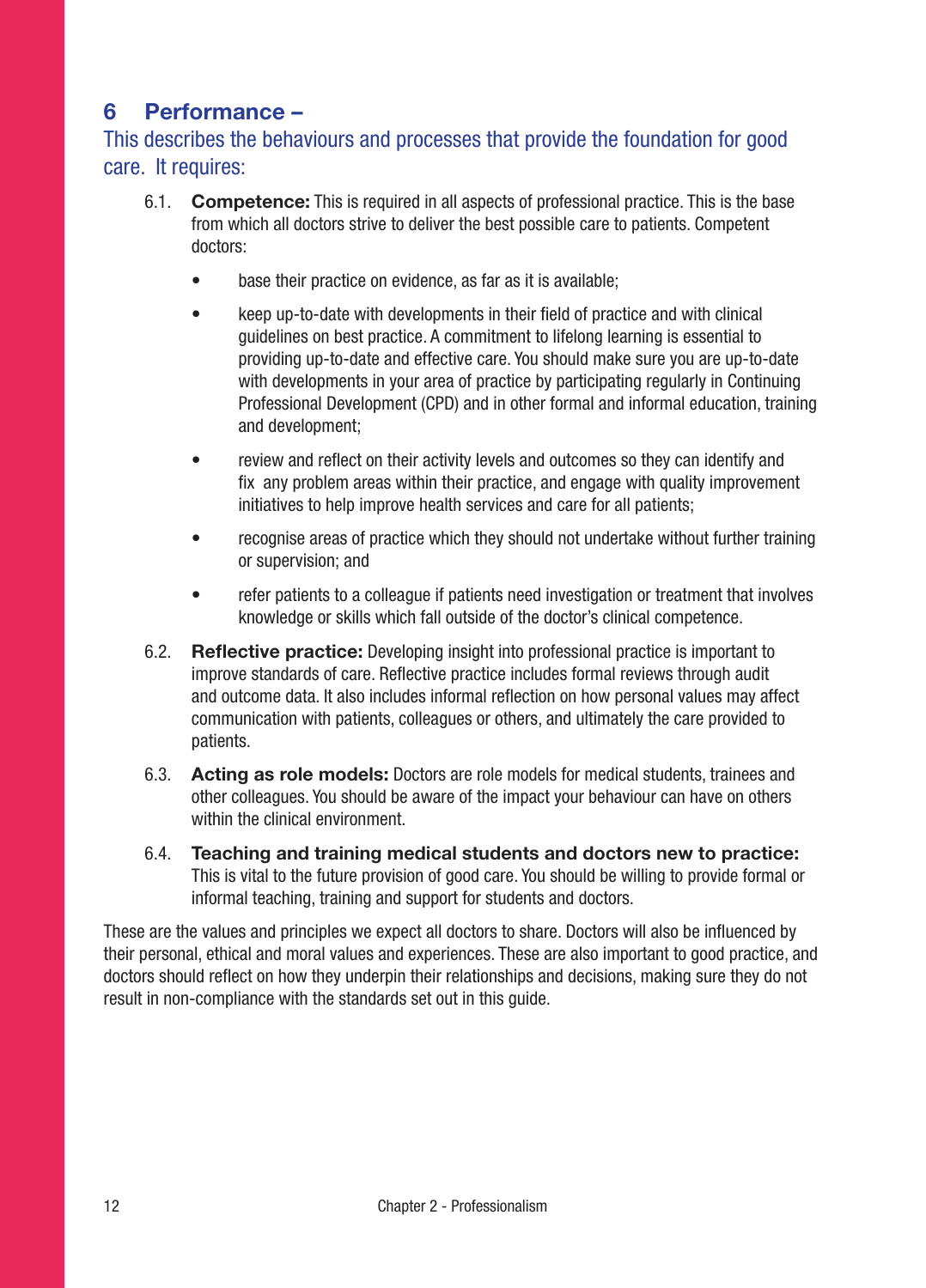### Figure 1: Three Pillars of Good Professional Practice

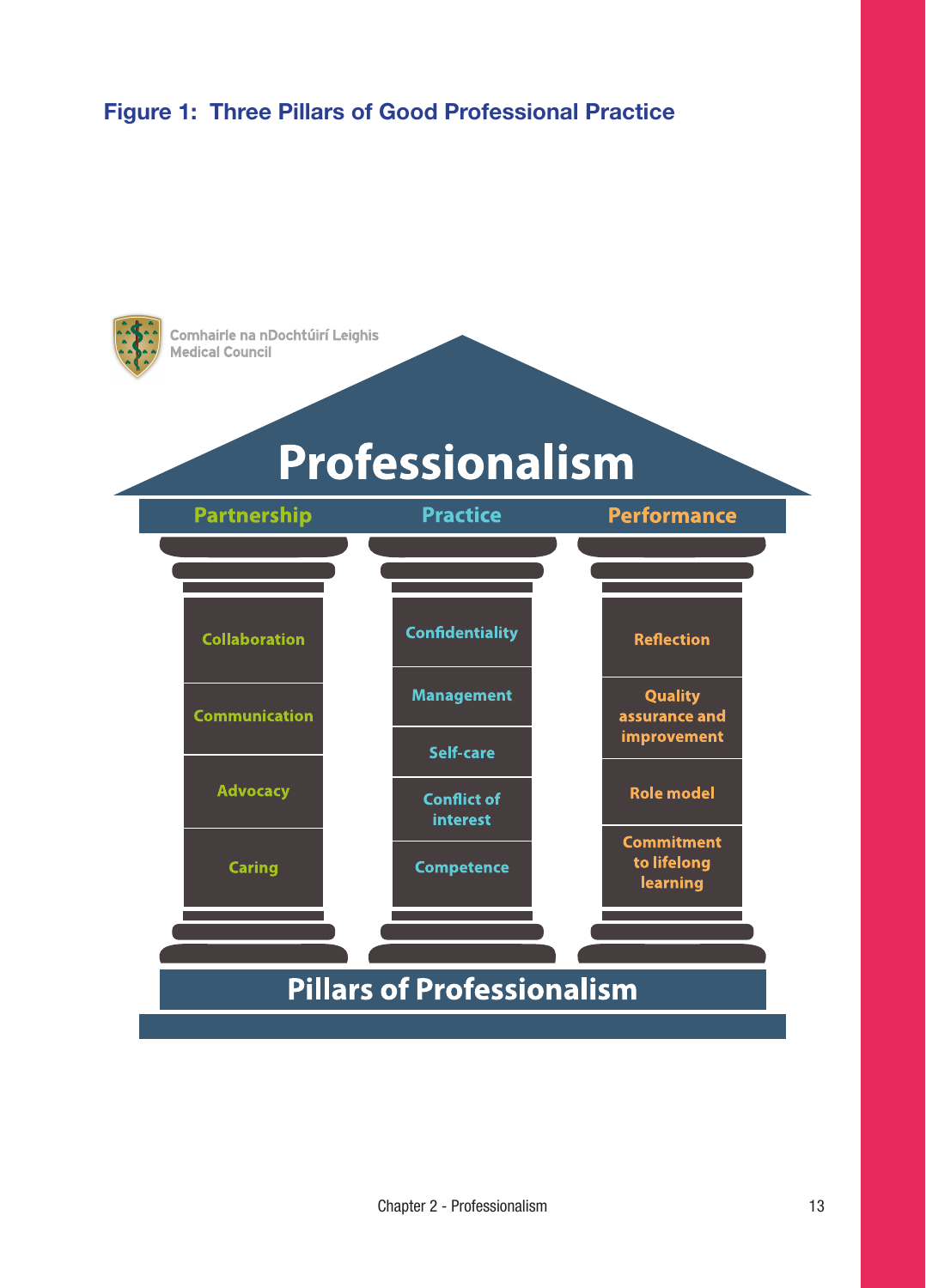

Chapter 3: Partnership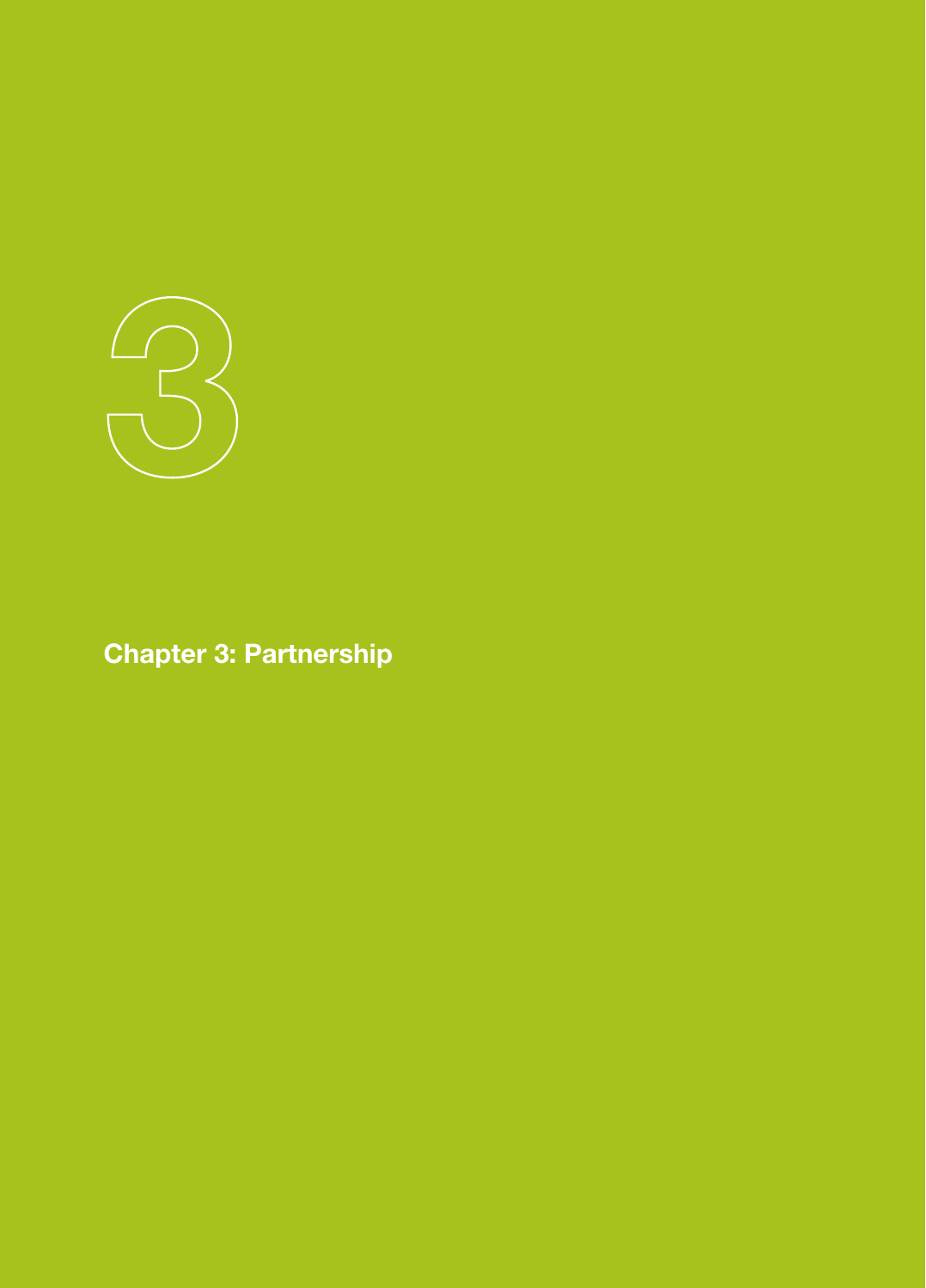### 7 Dignity of the patient

7.1 You must always treat patients and people seeking access to health services with respect (see also paragraph 4.2 – Patient-centred Care).

### 8 Equality and diversity

- 8.1 Patients' cultural backgrounds and ethnicity have an important effect on their health outcomes. You should try to understand patients' cultures and respond to their individual needs. You should not discriminate against patients or colleagues on any grounds.
- 8.2 Patients have the right to be informed of all relevant treatment options (see also paragraph 4 – Partnership).

### 9 Consent – general principles

- 9.1 When patients give consent, they are making a voluntary choice. You should help patients make decisions that are informed and right for them. You should not give patients the impression that their consent is simply a formality or a signature on a page (see Appendix C).
- 9.2 You must make sure that patients have given their consent before you provide any medical investigation, examination or treatment. Consent is required by law and is an essential part of respect for patients' autonomy. Patients have the right to decide what happens to their own body. They also have a right to refuse medical treatment or withdraw consent (see paragraph 15).

### 10 Capacity to consent

- 10.1 Every adult patient is presumed to have the capacity to make decisions about their own health care. As their doctor, you have a duty to help your patients to make decisions for themselves by giving them information in a clear and easy-to-understand way and by making sure that they have suitable help and support. Patients have the right to have an advocate of their choice during discussions about their condition and treatment.
- 10.2 Adults who are considered not to have the capacity to make a decision are entitled to the same respect for their dignity and personal integrity as anyone with full capacity. You should seek and listen to their views, and involve them in decisions about their healthcare to the extent that they are willing and able to be involved.
- 10.3 A lack of capacity may arise from a long-term or permanent condition or disability, or from short-term illness or infirmity. A person lacks capacity to make a decision if they are unable to understand, retain, use or weigh up the information needed to make the decision, or if they are unable to communicate their decision, even if helped. In assessing patients' capacity, you should consider:
	- their level of understanding and ability to retain the information they have been given;

<sup>&</sup>lt;sup>4</sup> The Equal Status Act, 2000 protects people from discrimination on the grounds of gender, marital or family status, sexual orientation, religious belief, age, disability, race and membership of the Travelling Community and housing assistance status. http:// www.irishstatutebook.ie/2000/en/act/pub/0008/index.html and http://revisedacts.lawreform.ie/eli/2000/act/8/revised/en/html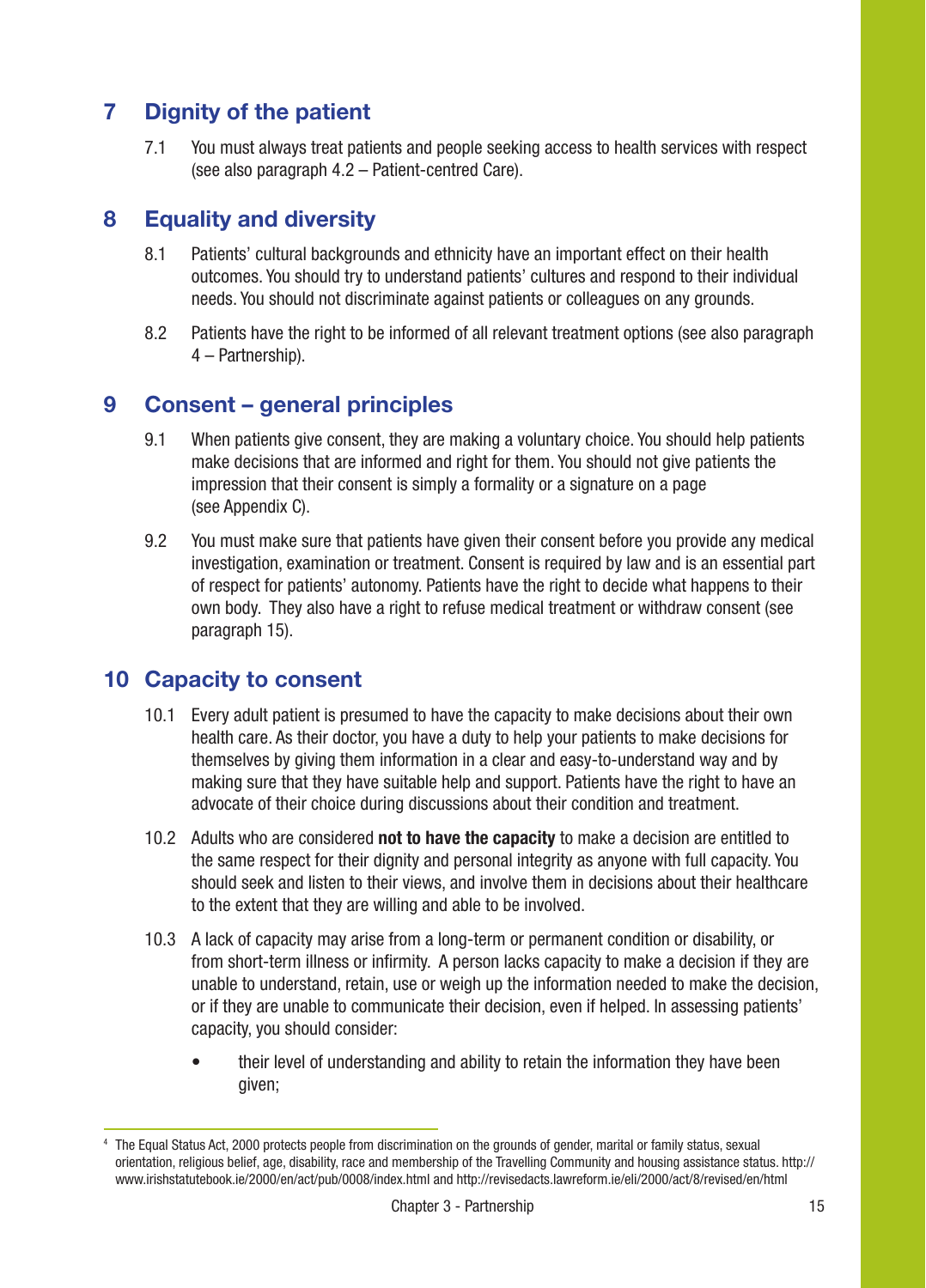- their ability to apply the information to themselves and come to a decision; and
- their ability to communicate their decision, with help or support, where needed.
- 10.4 An assessment that a patient lacks the capacity to make a particular decision does not imply that they are unable to make other decisions or will be unable to make this or other decisions in the future.
- 10.5 If an adult patient lacks capacity to make a healthcare decision, you must take reasonable steps to find out if anyone else has the legal authority to make decisions on the patient's behalf. If so, you should seek that person's consent to the proposed treatment.
- 10.6 If there is no-one with legal authority to make decisions on the patient's behalf, you will have to decide what is in the patient's best interests. In doing so, you should consider:
	- which treatment option would give the best clinical benefit to the patient:
	- the patient's past and present wishes, if they are known;
	- whether the patient is likely to regain capacity to make the decision:
	- the views of other people close to the patient who may be familiar with the patient's preferences, beliefs and values; and
	- the views of other health professionals involved in the patient's care.

### 11 Information for patients

- 11.1 You must give patients enough information, in a way that they can understand, to enable them to exercise their right to make informed decisions about their care. Consent is not valid if the patient has not been given enough information to make a decision.
- 11.2 The amount of information patients need before making a decision will vary according to a number of factors including:
	- the nature of the condition;
	- the type of investigation:
	- the complexity of the treatment;
	- the risks associated with the treatment or procedure (and the risks of nontreatment); and
	- the patient's own wishes.
- 11.3 Patients will always need basic information about their condition, its investigation and treatment, and any serious or frequently-occurring risks. Patients will usually need more detailed information about procedures that carry a high risk of failure or adverse side effects. They will also need more detailed information about an investigation for a condition that, if found to be present, could have serious consequences for the patient's employment, social or personal life. See also Appendix C.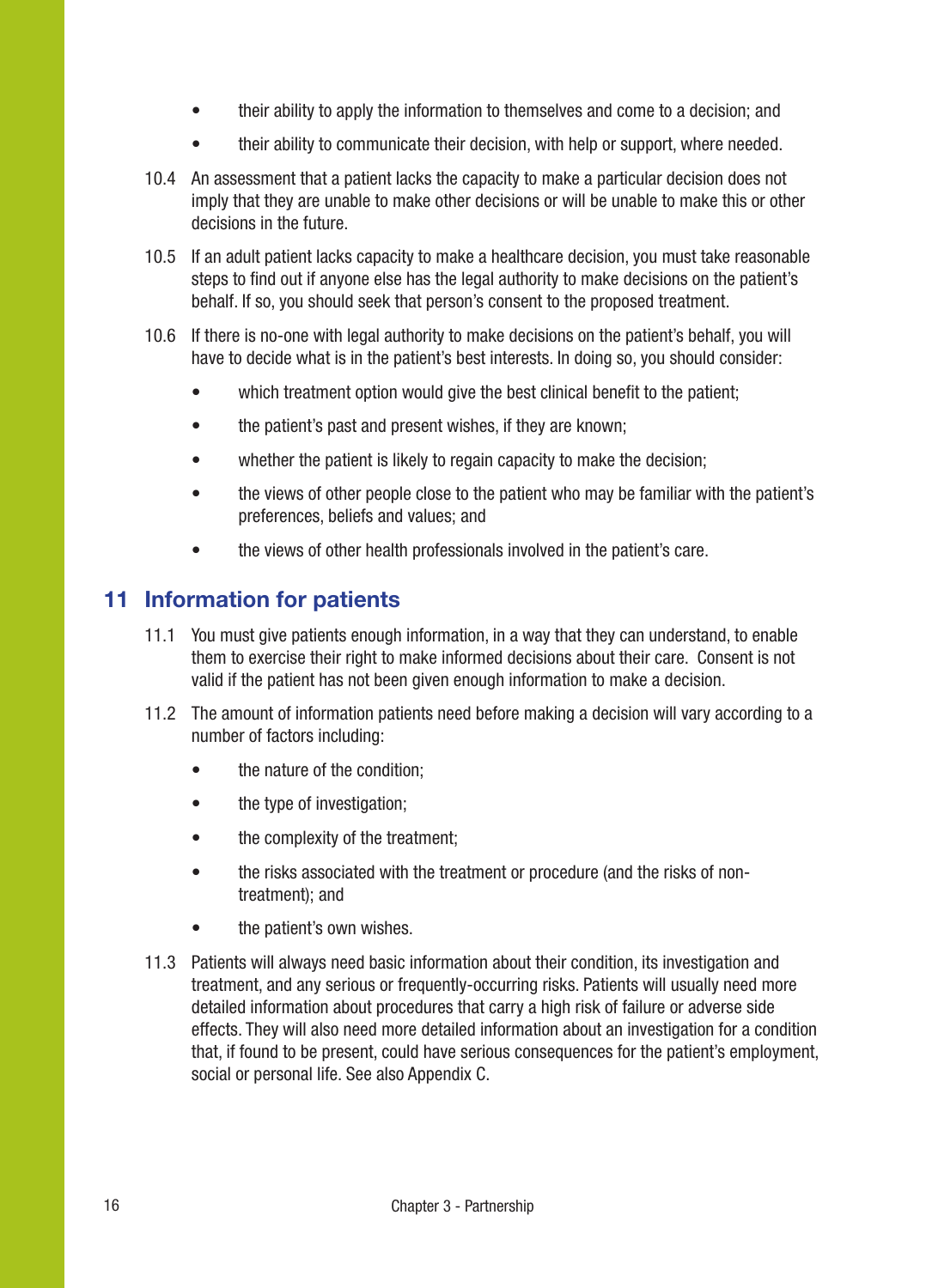- 11.4 When you give information, you should consider the patient's individual needs and priorities. For example, patients' beliefs, culture, occupation or other factors may have a bearing on the information they need to reach a decision. You should try to meet patients' communication needs – for example – if patients have a visual or hearing impairment, a learning disability or if English is not their first language.
- 11.5 You should ask your patients whether they have understood the information you have given them, whether they have any questions and if they would like more information before making a decision. You must answer patients' questions honestly and as fully as the patient wishes. You must not keep back any information that the patient needs to make a decision unless disclosing the information would cause the patient serious harm. In this context, 'serious harm' does not mean the patient would become upset or decide to refuse treatment.

### 12 Timing of consent process

- 12.1 Taking consent is not a one-off event. It involves a continuing dialogue with the patient, keeping them up-to-date with any changes in their condition and the treatments or investigation proposed.
- 12.2 Whenever possible, you should discuss treatment options and their risks at a time when the patient is best able to understand and retain the information. You should also give the patient enough time before the treatment to consider their options and reach a decision. You should not usually seek consent from a patient when they are stressed, sedated or in pain, and, therefore, less able to make a calm and reasoned decision.

### 13 Responsibility for seeking consent

- 13.1 If you are the doctor providing treatment or undertaking an investigation, it is your duty to make sure that the patient has given consent before providing treatment. As the treating doctor, you should usually give information and seek the patient's consent yourself, as you will have a full understanding of the procedure or treatment, how it is carried out and the risks attached to it. If it is not possible for you to do this, you may delegate all or part of the process to another suitably trained and qualified person. The person to whom you delegate must know enough about the proposed investigation or treatment, understand the risks involved and be able to explain and discuss these issues with the patient. If you delegate all or part of the consent process, you remain responsible for making sure that the patient has given their consent.
- 13.2 You should not delegate any part of the consent process to an intern unless the procedure is a minor one with which the intern is very familiar and the intern's medical supervisor has clearly explained the relevant information about the procedure to them.

### 14 Emergency situations

14.1 In an emergency, where consent cannot be obtained, you should provide medical treatment to anyone who needs it, provided the treatment is limited to what is immediately necessary to save a life or to avoid significant deterioration in the patient's health.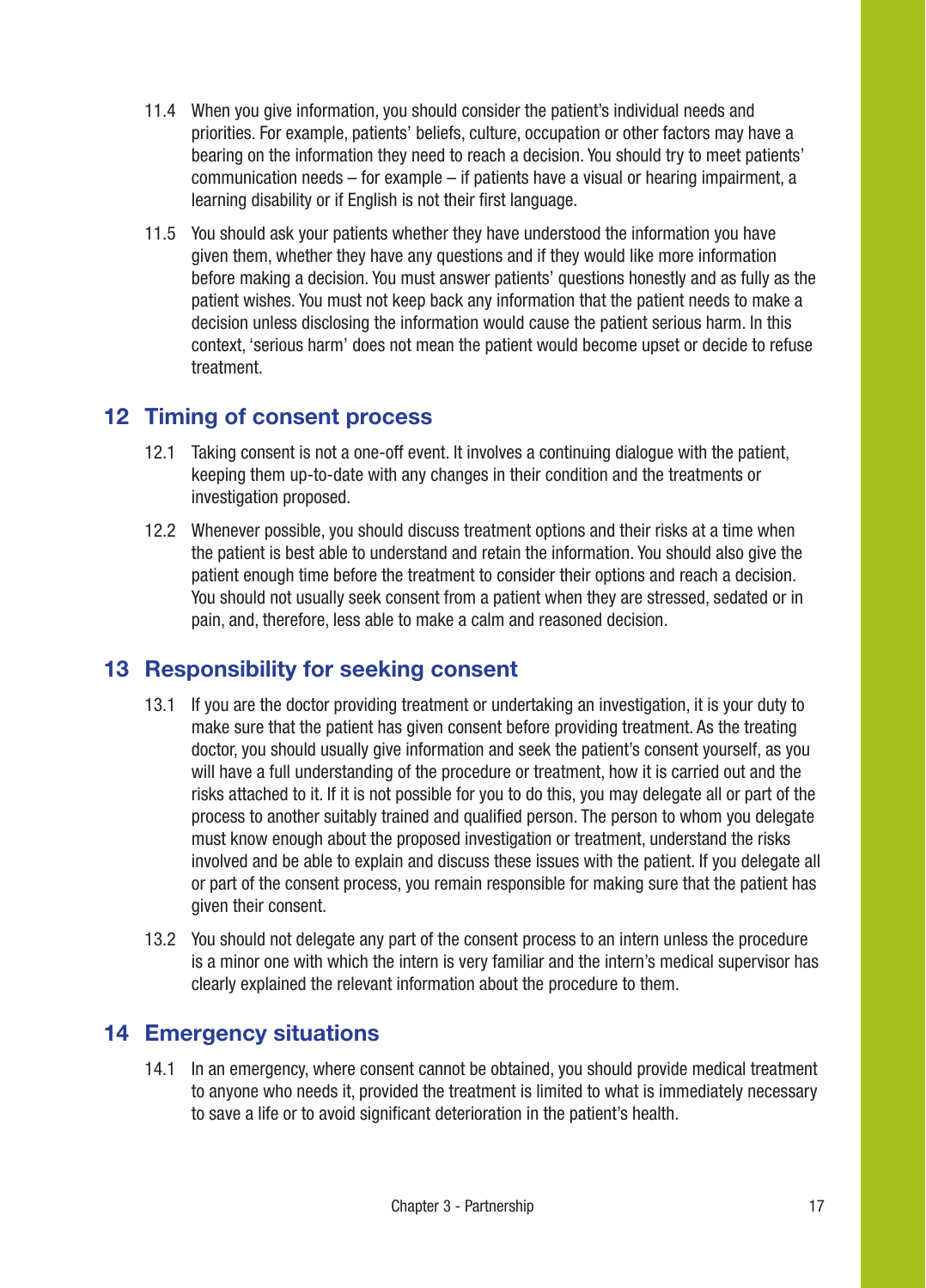### 15 Refusal of treatment

- 15.1 Every adult with capacity is entitled to refuse medical treatment or withdraw consent. You must respect a patient's decision to refuse treatment or withdraw consent, even if you disagree with that decision. In these circumstances, you should explain clearly to the patient the possible consequences of refusing treatment and, where possible, offer the patient a second medical opinion.
- 15.2 You should record your discussion with the patient, the information you gave and the patient's refusal of treatment in the patient's medical notes.
- 15.3 If you have doubts or concerns about the patient's capacity to refuse treatment, you should follow the guidance in paragraph 10 and seek legal advice.

### 16 Advance healthcare plan or directive

- 16.1 Sometimes patients want to make plans for their medical treatment which will come into effect if they lose capacity in the future. Plans may include advance refusals of medical treatment or requests for specific procedures. You should do your best to help and support patients who ask for your assistance in writing an advance healthcare plan. You should ask patients with long-term conditions or conditions likely to result in their death or mental incapacity in the foreseeable future, if they have made an advance healthcare plan or directive. If a patient has lost capacity to make a decision, you should take reasonable steps to find out whether they have made an advance healthcare plan or directive.
- 16.2 An advance healthcare plan or directive has the same status as a decision by a patient at the actual time of an illness and should be followed provided that:
	- the request or refusal was an informed choice, in line with the principles in paragraph 9;
	- the decision covers the situation that has arisen: and
	- there is nothing to indicate that the patient has changed their mind.
- 16.3 You are not obliged to provide treatment that is not clinically indicated for a particular patient.
- 16.4 If you are concerned about an advance healthcare plan or directive, for example because of questions about the patient's capacity at the time of making the plan, or whether it applies in the current circumstances, you should make treatment decisions in the patient's best interests. In making such a decision, you should consult anyone with legal authority to make decisions on the patient's behalf, the healthcare team and the patient's family, if possible.

### 17 Consent to genetic testing

17.1 Genetic testing can help to diagnose an illness or help to predict the development of an illness in the future. Patients must have counselling about the possible consequences of genetic testing before you seek their consent <sup>5</sup>.

<sup>5</sup> Disability Act 2005 Part 4 www.oireachtas.ie/documents/bills28/acts/2005/a1405.pdf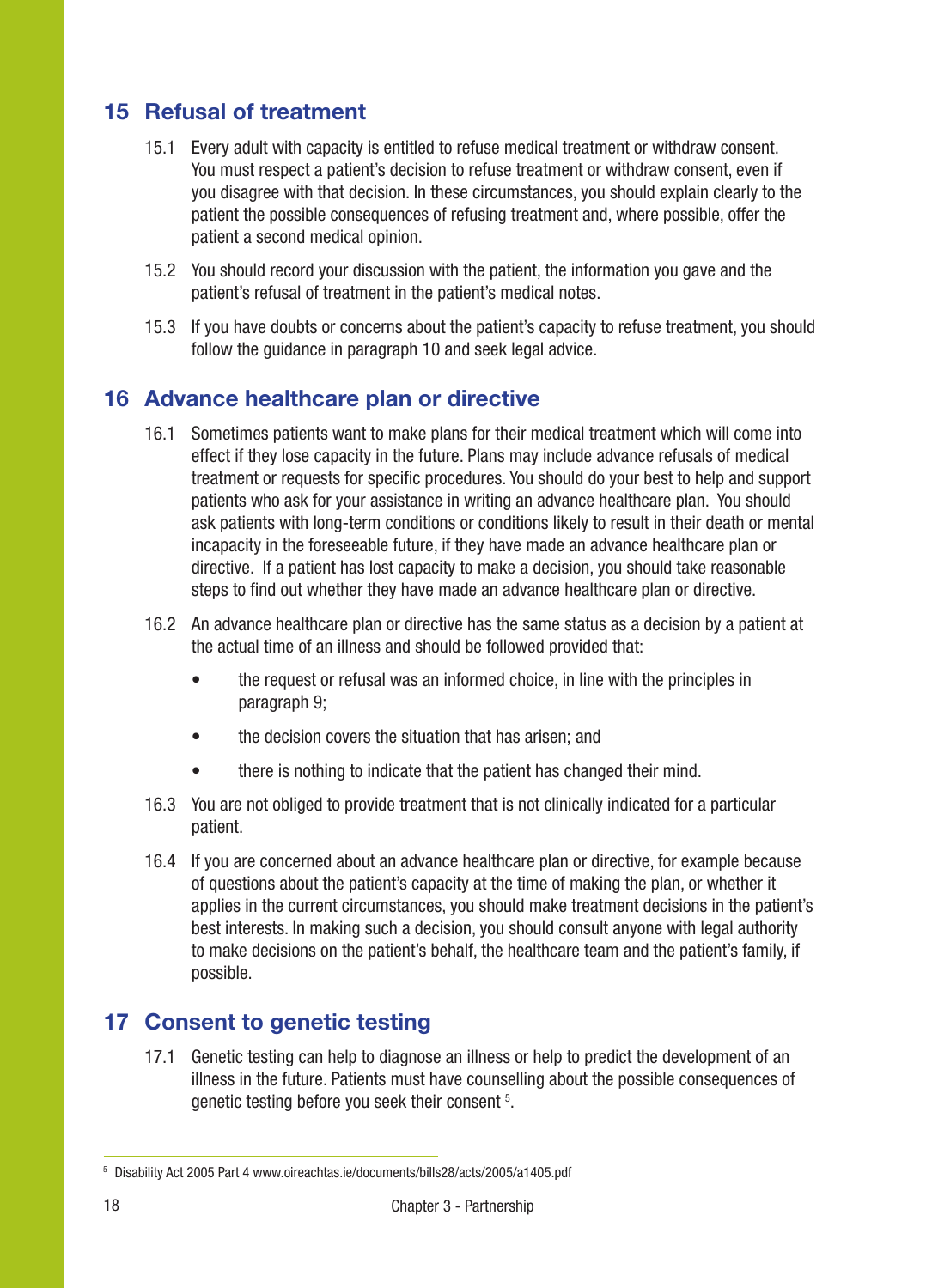### 18 Children and young people

- 18.1 When treating children and young people, your primary duty is to act in their best interests. You should involve them as much as possible in discussions about their healthcare, give them information suitable for their age, listen to their views and treat them with respect.
- 18.2 By law, patients aged 16 years and over are entitled to give consent to surgical, medical or dental treatment.<sup>6</sup> Patients over 18 years are entitled to give consent to psychiatric treatment 7 , organ or tissue donation, or participation in medical research. The law relating to refusal of treatment by young people aged 16 and 17, against medical advice and parental wishes, is uncertain. If this situation arises, you should consider getting legal advice before acting on the decision.
- 18.3 Where the patient is under the age of 16 years, the parent(s) or guardian(s) will usually be asked to give their consent to medical treatment on the patient's behalf.
- 18.4 When patients under 16 want to make a healthcare decision without the knowledge or consent of their parent(s) or guardian(s), you should encourage them to involve their parent(s) or guardian(s) in the decision.
- 18.5 If a young person<sup>8</sup> refuses to involve a parent/guardian, you should consider the young person's rights and best interests, taking into account:
	- the young person's maturity and ability to understand the information relevant to the decision and to appreciate its potential consequences
	- whether the young person's views are stable and reflect their core values and beliefs
	- whether the young person's physical or mental health, or any other factors are affecting their ability to exercise independent judgement
	- the nature, purpose and usefulness of the treatment or social care intervention
	- the risks and benefits involved in the treatment or social care intervention
	- any other specific welfare, protection, or public health considerations, covered by relevant guidance and protocols such as the Children First Act 2015<sup>9</sup> and the Children First: National Guidance for the Protection and Welfare of Children 2017 (or any equivalent replacement document).<sup>10</sup> Where this is the case, you must follow the relevant guidance or protocols.
- 18.6 This assessment of maturity should be made for all young people under 16, including those who have been diagnosed with an intellectual disability.

<sup>6</sup> 'Surgical, medical or dental treatment' includes any procedure undertaken for the purposes of diagnosis, including the administration of an anaesthetic which is ancillary to any treatment. Non-Fatal Offences against the Person Act 1997, section 23. www.irishstatutebook.ie/1997/en/act/pub/0026/sec0023.html#zza26y1997s23

<sup>7</sup> Mental Health Act 2001 http://www.irishstatutebook.ie/2001/en/act/pub/0025/

<sup>&</sup>lt;sup>8</sup> A "young person" is generally considered to be a person under the age of consent, that is 18 (or 16 in the case of psychiatric patients), see also HSE National Consent Policy:

http://www.hse.ie/eng/about/Who/qualityandpatientsafety/National\_Consent\_Policy/National%20Consent%20PolicyMay14.pdf

<sup>9</sup> See the Children First Act 2015 for more information http://www.irishstatutebook.ie/eli/2015/act/36/enacted/en/html

<sup>10</sup> See the Children First: National Guidance for the Protection and Welfare of Children 2017 for more information. https://www.dcya. gov.ie/documents/publications/20171002ChildrenFirst2017.pdf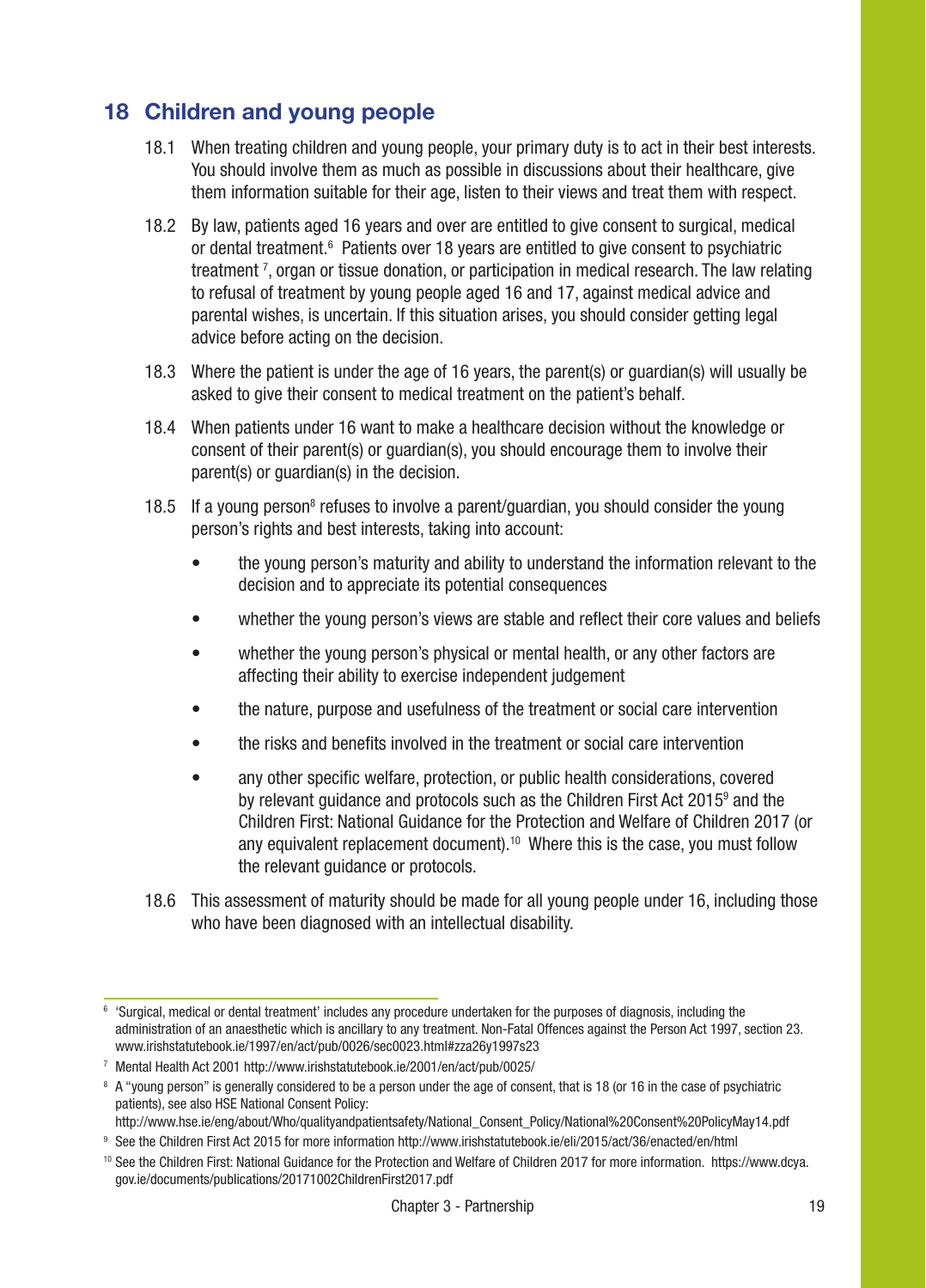- 18.7 You should provide treatment for young people without informing their parent(s) or guardian(s) if, having considered the factors in paragraph 18.5, you consider that it is in the patient's best interests to do so and the patient has sufficient maturity and understanding to make the decision.
- 18.8 Children and young people have a right to confidential medical treatment as set out in paragraph 29. However, parents and guardians also have a legal right to access medical records of their children until they are 18.<sup>11</sup> You should tell children and young people that you cannot give an absolute guarantee of confidentiality.

### 19 Personal relationships with patients

- 19.1 Patients who seek medical help from you should be able to trust that you will be concerned only with giving care, advice and treatment, and will not use your position for personal advantage.
- 19.2 You should make sure that you maintain professional relationships with patients, respecting their privacy and dignity. You must not use your professional position to form a relationship of a sexual, inappropriate emotional or exploitative nature with a patient or their partner, or with a close relative of a patient.

### 20 Using social media

- 20.1 Social media<sup>12</sup> provides new ways for doctors to communicate with patients, colleagues and the public. If you use social media, you should still maintain the professional standards expected in other forms of communication.
- 20.2 You should always think about the possible impact on colleagues, patients or the public's perception of the profession, before publishing comments on social media sites. You should treat patients and colleagues with respect and avoid abusive, unsustainable or malicious comments. You should make sure your comments are not defamatory or otherwise in breach of the law.
- 20.3 You should keep personal and professional use of social media separate and, as far as possible, avoid communicating with patients through personal social networking sites.
- 20.4 Social media sites cannot guarantee confidentiality, whatever privacy settings are used. You must not publish information about, or images of, individual patients from which those patients might be identified on publicly available platforms. You should avoid discussing or commenting on your patients on social media platforms. Further advice on maintaining confidentiality and using images of patients can be found at paragraph 34.
- 20.5 Closed professional networks are a useful way to share experiences and case studies, set up expert or learning groups, and get advice or help. When using professional networks, as far as possible, you should not give information that would identify patients. You should also take reasonable steps to check that the network you are using has effective security settings and privacy policies, to minimise the risk of information about patients becoming more widely available.

<sup>11</sup> Freedom of Information Act 2014 s37(8) http://www.irishstatutebook.ie/eli/2014/act/30/section/37/enacted/en/html#sec37

<sup>&</sup>lt;sup>12</sup> Social media is used here to mean web-based applications that enable users to create and exchange content. It includes blogs and micro blogs, professional and personal forum sites for sharing images and videos, and networking sites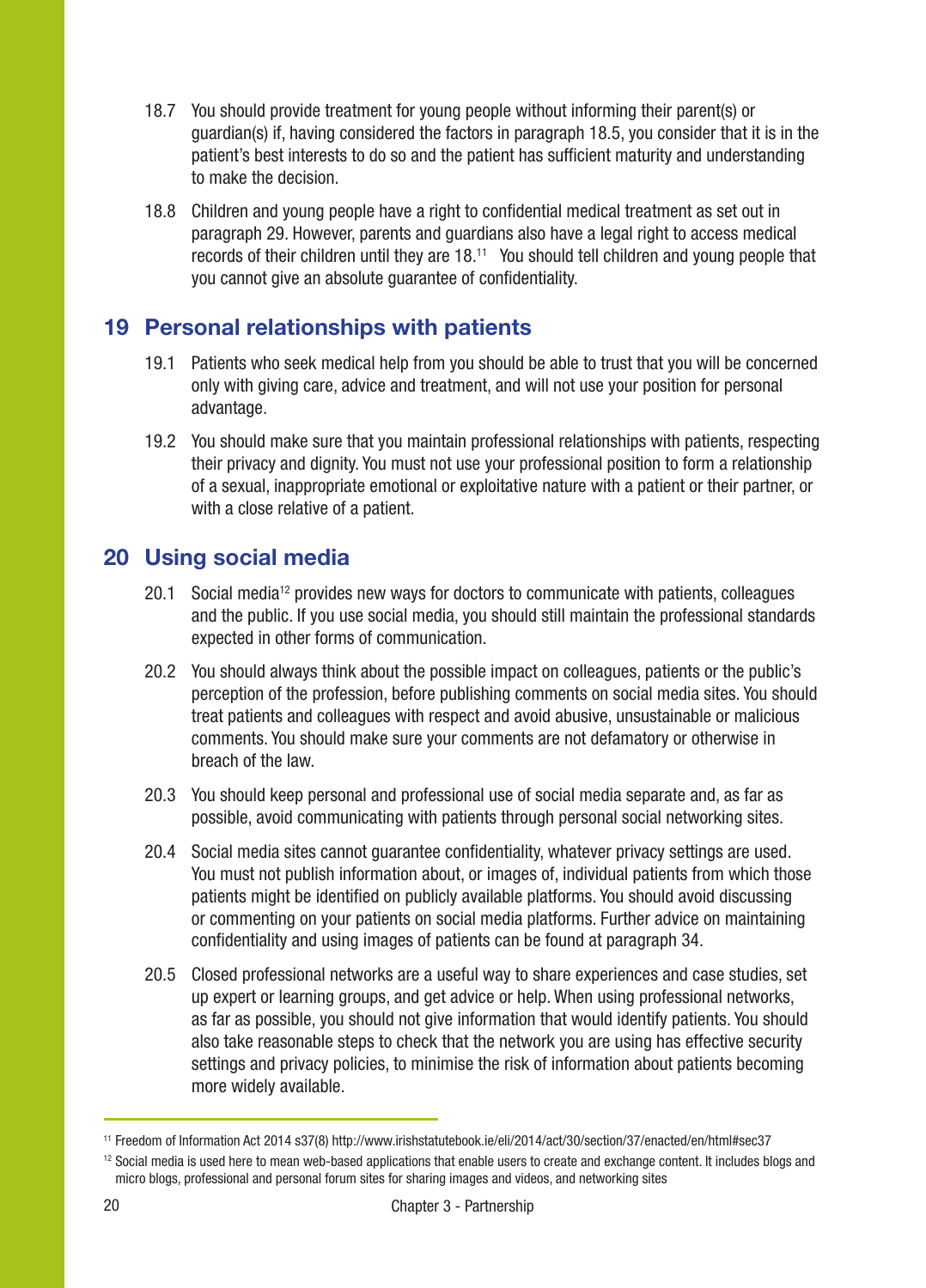- 20.6 If you give clinical advice online, you should always identify yourself by name.
- 20.7 Patients and professional colleagues may rely on information you provide online. You must take all reasonable steps to make sure that any information or advice you give is accurate and valid. Information about your practice or the services you offer should be factual and verifiable. You should not make unsustainable claims for the effectiveness of treatments or exploit patients' vulnerability or lack of medical knowledge.
- 20.8 How or whether you use social media in your private life is a matter for you to decide. However, while settings on many platforms allow information to be shared only with a closed group of friends or family, this privacy cannot be guaranteed. To minimise the risk of information being shared more widely than you intend, you should usually use conservative privacy settings for your personal social media. Before posting, you should consider how information or images you post might be viewed by patients or the public, if they were to become more widely available.

### 21 Relationships between colleagues

- 21.1 You have a duty to behave respectfully towards all staff in the workplace, including students. Avoid any form of sexual harassment, bullying or undermining of colleagues, particularly when you are in a position of authority or trust, for example if you are a supervisor for a trainee, or have direct management responsibility for a colleague.
- 21.2 Before entering into a sexual relationship, supervisors and their trainees should consider the power imbalance in the relationship and the potential for exploitation or conflicts of interest to arise. They should also consider how the relationship might be viewed by other trainees, and the effect these factors may have on the trainee in the future.
- 21.3 Subject to paragraph 73 of this guide, you should give professional support to colleagues including medical students, junior colleagues and less experienced doctors. You should not ask junior colleagues to carry out tasks for which they are not fully competent, except under the direct supervision of senior colleagues. If you are a junior doctor, you should consult promptly with your senior colleagues if a patient's condition gives cause for concern. If you are a senior doctor, you should encourage your junior colleagues to do this.
- 21.4 When disputes between colleagues arise, they should be settled as quickly as possible. Such disputes should not affect patient care. Denigrating a colleague is not appropriate and should be avoided. You should not deliberately damage the practice of colleagues.

### 22 Delegation and referral

- 22.1 'Delegation' involves you asking another health care professional to provide care on your behalf.
- 22.2 'Referral' involves you sending a patient to another doctor or healthcare professional to get an opinion or treatment. Referral usually involves the transfer (in part) of responsibility for the patient's care, usually for a set time and a particular purpose, such as care that is outside your area of expertise.
- 22.3 When you delegate or refer you must give sufficient information about the patient and their treatment to the clinicians continuing the care of the patient. You should take reasonable steps to make sure that the person to whom you delegate or refer has the qualifications,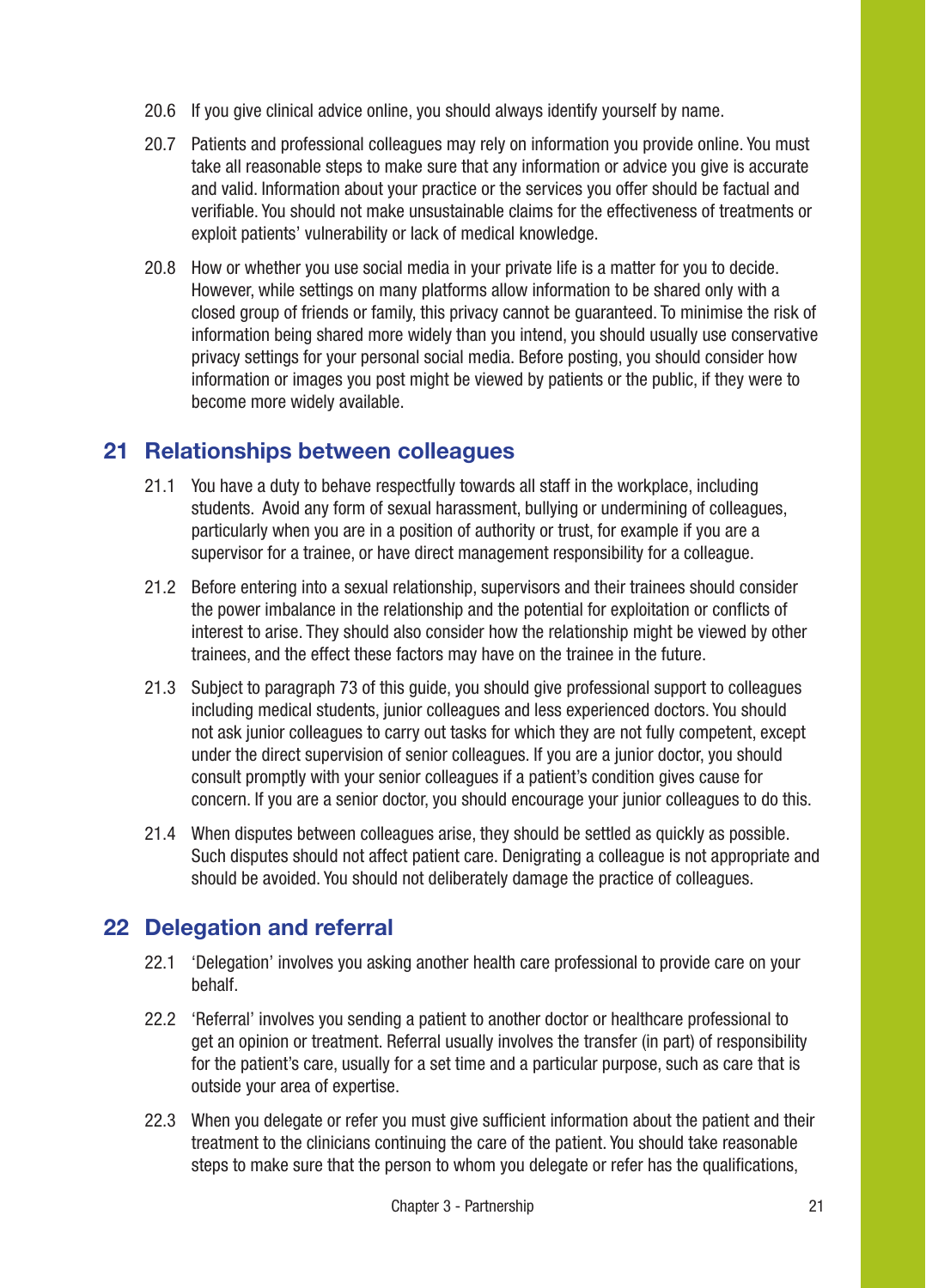experience, knowledge and skills to give the care needed (see also paragraph 49 – Conscientious objection).

### 23 Handover

- 23.1 Handover is the transfer of professional responsibility and accountability for some or all aspects of the care of a patient, or group of patients, to another person or professional group on a temporary or permanent basis. You will hand over care when you change shift, refer a patient to secondary care or other health professionals, or when your patient returns to the care of their GP. Handovers may take place between teams and/or between individuals.
- 23.2 When you hand over care for a patient to another healthcare professional, team and/or institution, you should check that they understand and accept responsibility for the patient's care. You should pass on all relevant information about the patient and the patient's care. When discharging patients back to primary care, you should give all relevant information promptly.

### 24 Healthcare resources

- 24.1 Your duty is to act in the best interests of patients and you have a responsibility to engage and advocate with the relevant authorities to promote the provision of suitable healthcare resources and facilities. If you work in a facility that is not suitable for patients or for the treatment provided, you have a responsibility to advocate on behalf of your patients for better facilities.
- 24.2 You have a duty to assist in the efficient and effective use of healthcare resources and to give advice on their appropriate allocation. You should balance your duty to do your best for each individual patient with the wider need to use finite healthcare resources efficiently and responsibly. Such awareness should inform decision-making in your clinical practice.

### 25 Clinical trials and research

- 25.1 If you are involved in any form of medical research, you have a duty to make sure that the highest ethical standards are followed when conducting the research.
- 25.2 In particular, you must make sure that all research participants are fully informed about all aspects of the study and understand the nature of the proposed intervention or treatment, especially if the intervention may not be of benefit to them, for example if they receive a placebo.
- 25.3 You must make sure that patients have given their consent voluntarily. If you are the patient's treating physician, you should consider asking someone else associated with the research to get consent from the patient. If a patient refuses to take part in the research, this must not influence your care of that patient in any way.
- 25.4 You must comply with the Data Protection Acts and you should be aware of the guidelines published by the Office of the Data Protection Commissioner in relation to medical research (see also paragraph  $29 -$  Confidentiality).<sup>13</sup>

<sup>13</sup> https://www.dataprotection.ie/documents/guidance/Health\_research.pdf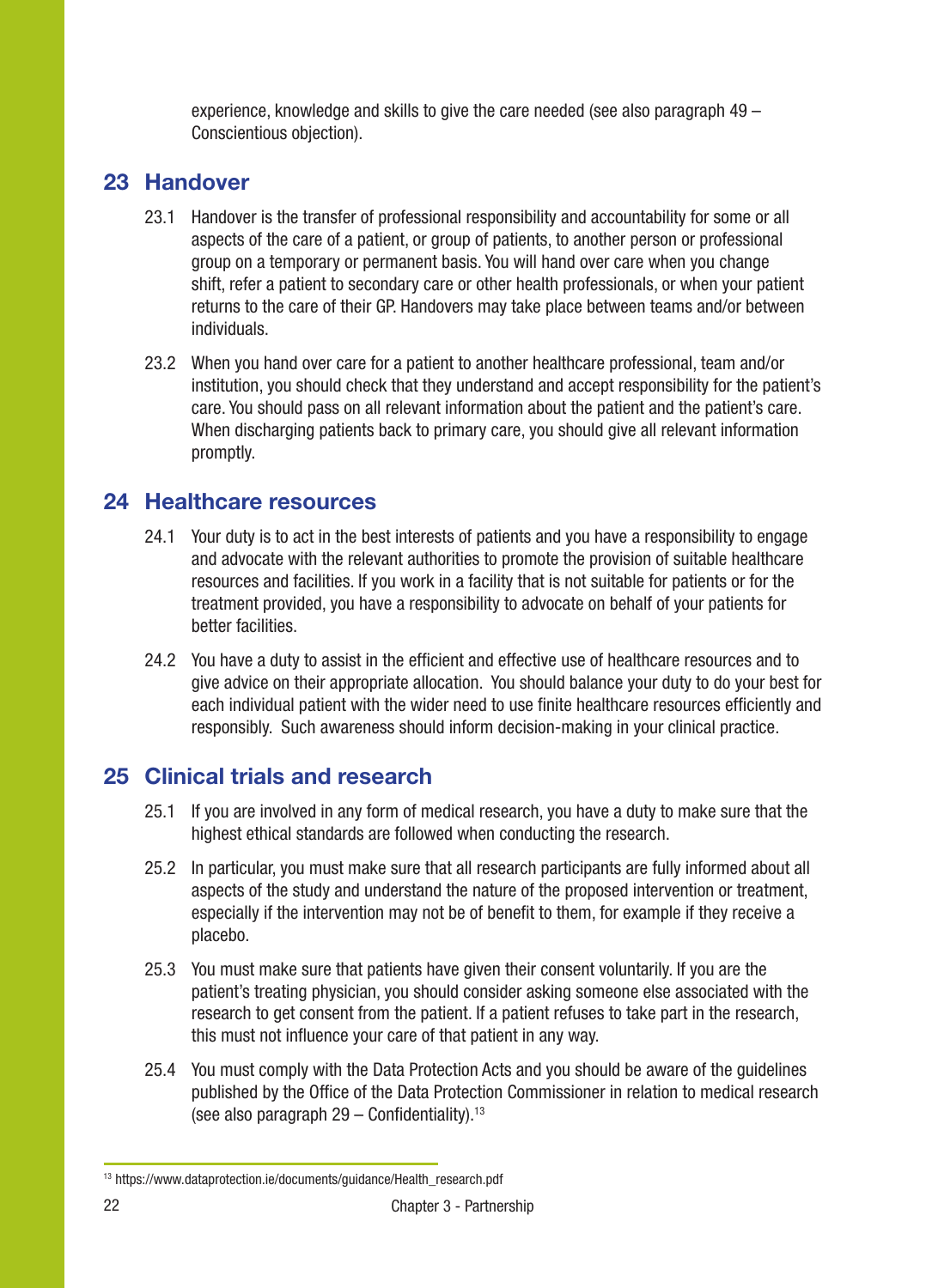- 25.5 You must not claim authorship of work you have not written or contributed to. You have a responsibility to make sure any publication you are involved in is accurate.
- 25.6 If you are paid, directly or indirectly, by pharmaceutical, medical device or other commercial companies or organisations to conduct medical research, you must make sure that the payment does not influence your study design or interpretation of research data.
- 25.7 If you are paid, directly or indirectly, by pharmaceutical, medical device or other commercial companies or organisations in connection with medical research, you must address any potential conflict of interest and disclose the payment in any publication of research results. You should also follow the guidance on conflict of interests in paragraph 62.
- 25.8 If you act as an investigator in a clinical trial or any form of medical research, you must submit and receive approval from the relevant research ethics committee before the research begins. You must make sure that the trial conforms to the Declaration of Helsinki<sup>14</sup> and any relevant national legislation.

Back to Contents Page

<sup>14</sup> http://www.wma.net/en/30publications/10policies/b3/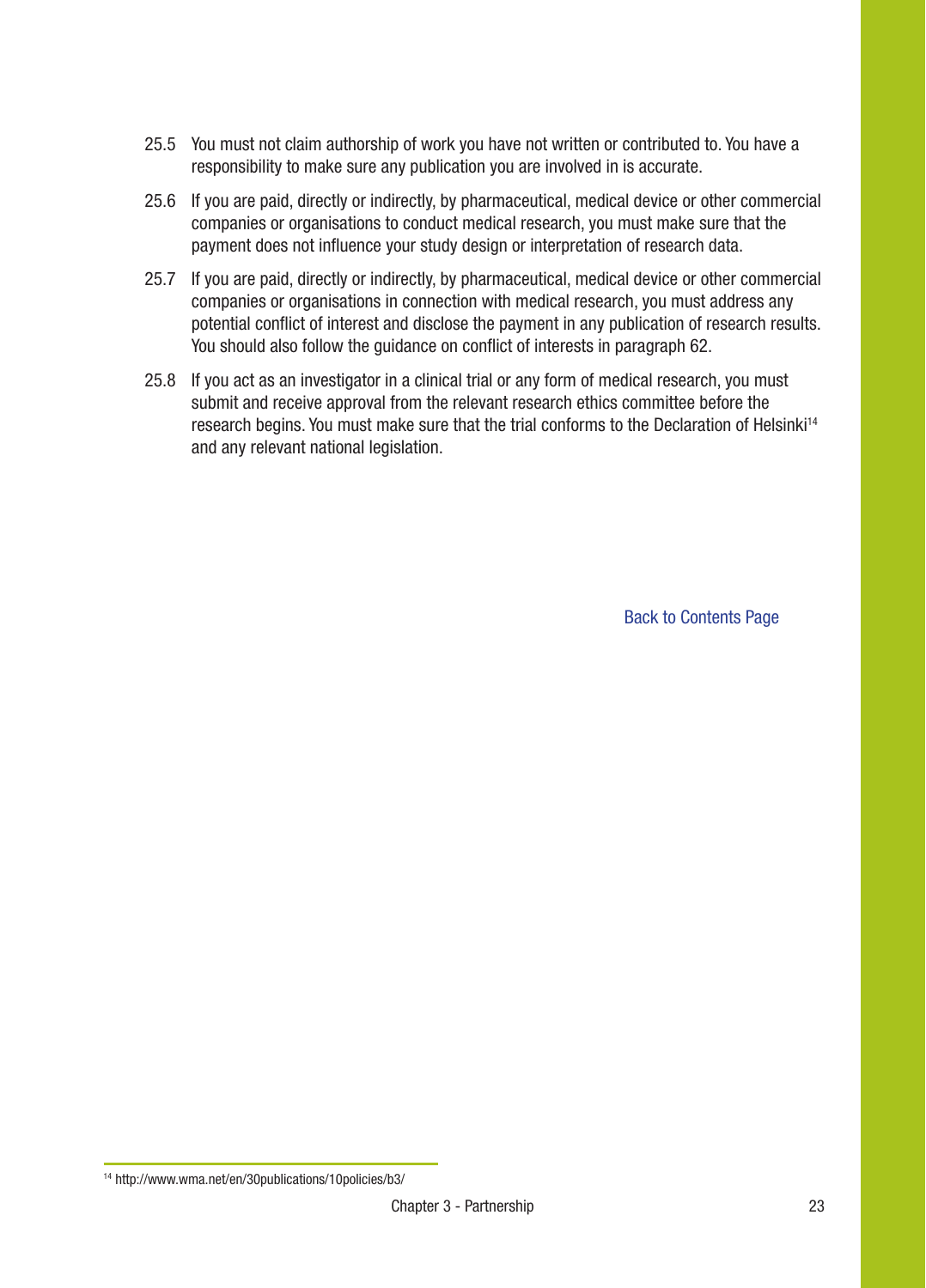

Chapter 4: Practice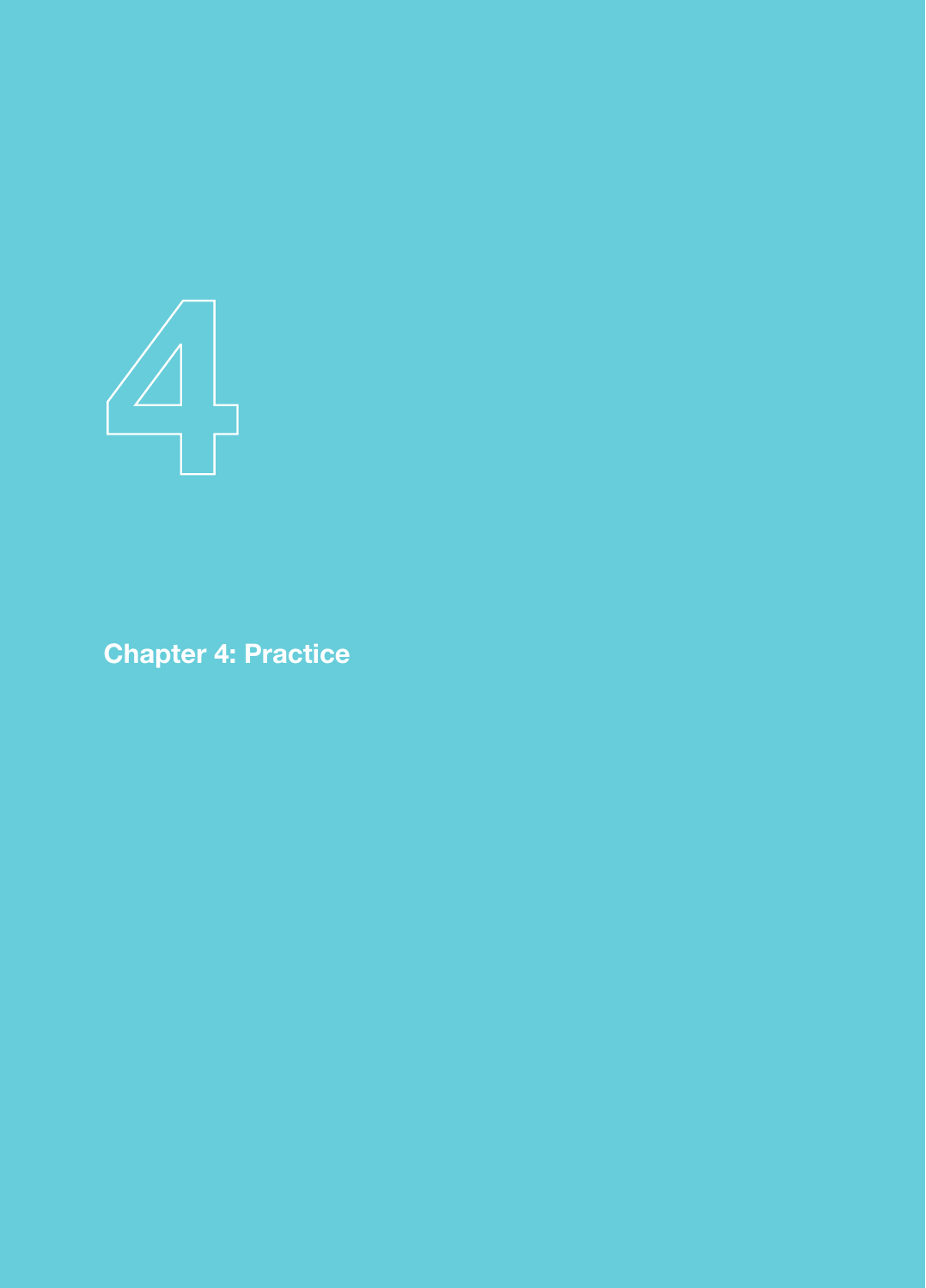### 26 Protection and welfare of children

- 26.1 You must be aware of and comply with the national guidelines and legislation for the protection of children, which state that the welfare of the child is of paramount importance<sup>15</sup>.
- 26.2 If you believe or have reasonable grounds for suspecting that a child is being harmed, has been harmed, or is at risk of harm through sexual, physical, emotional abuse or neglect, you must report this to the appropriate authorities and / or the relevant agency without delay. You should inform the child's parents or guardians of your intention to report your concerns taking into account that this may endanger you or the patient. Giving relevant information to appropriate authorities or statutory body for the protection of a child is a justifiable breach of confidentiality, provided that you follow the guidance in paragraph 31.3.

### 27 Protection and welfare of vulnerable persons<sup>16</sup>

- 27.1 A vulnerable person is someone who has a physical, intellectual or mental disability and is incapable of independent living.
- 27.2 You should be alert to the possibility of abuse of vulnerable persons and notify the appropriate authorities if you have concerns. Giving relevant information to the appropriate authorities for the protection of others from serious harm is a justifiable breach of confidentiality, provided you follow the guidance in paragraph 31.3. You should make every effort to involve vulnerable persons in decisions about their care. You should not assume they do not have the ability to consent (see also paragraph 10).

### 28 Reporting of alleged historic abuse

- 28.1 Where adult patients disclose historic abuse, you must assess the current risk to your patient or to any other child or adult who may be in contact with the alleged abuser. If you consider that anyone is at risk, you should report this to the appropriate authorities, preferably with your patient's consent.
- 28.2 If you are a manager, you should make sure you are competent and trained to fulfil any responsibilities with regard to the reporting of alleged abuse that are part of your role.

### 29 Confidentiality

- 29.1 Confidentiality is central to the trust between you and your patients, and is a core element of the doctor/patient relationship. However, sharing information, in appropriate circumstances, is also important, both for patient care and for the safety of the patient and others (see also paragraph  $7.1 -$  Dignity of the Patient, and sections 30 and 31 below on Disclosure with consent and Disclosure without consent).
- 29.2 You should protect your patients' privacy by keeping records and other information about patients securely. You should guard against accidental disclosures.

<sup>15</sup> Children First: National Guidance for the Protection and Welfare of Children 2017 for more information. https://www.dcya. gov.ie/documents/publications/20171002ChildrenFirst2017.pdf and Children First Act 2015 for more information http://www. irishstatutebook.ie/eli/2015/act/36/enacted/en/html

<sup>16</sup> See also http://www.hse.ie/eng/services/publications/corporate/personsatriskofabuse.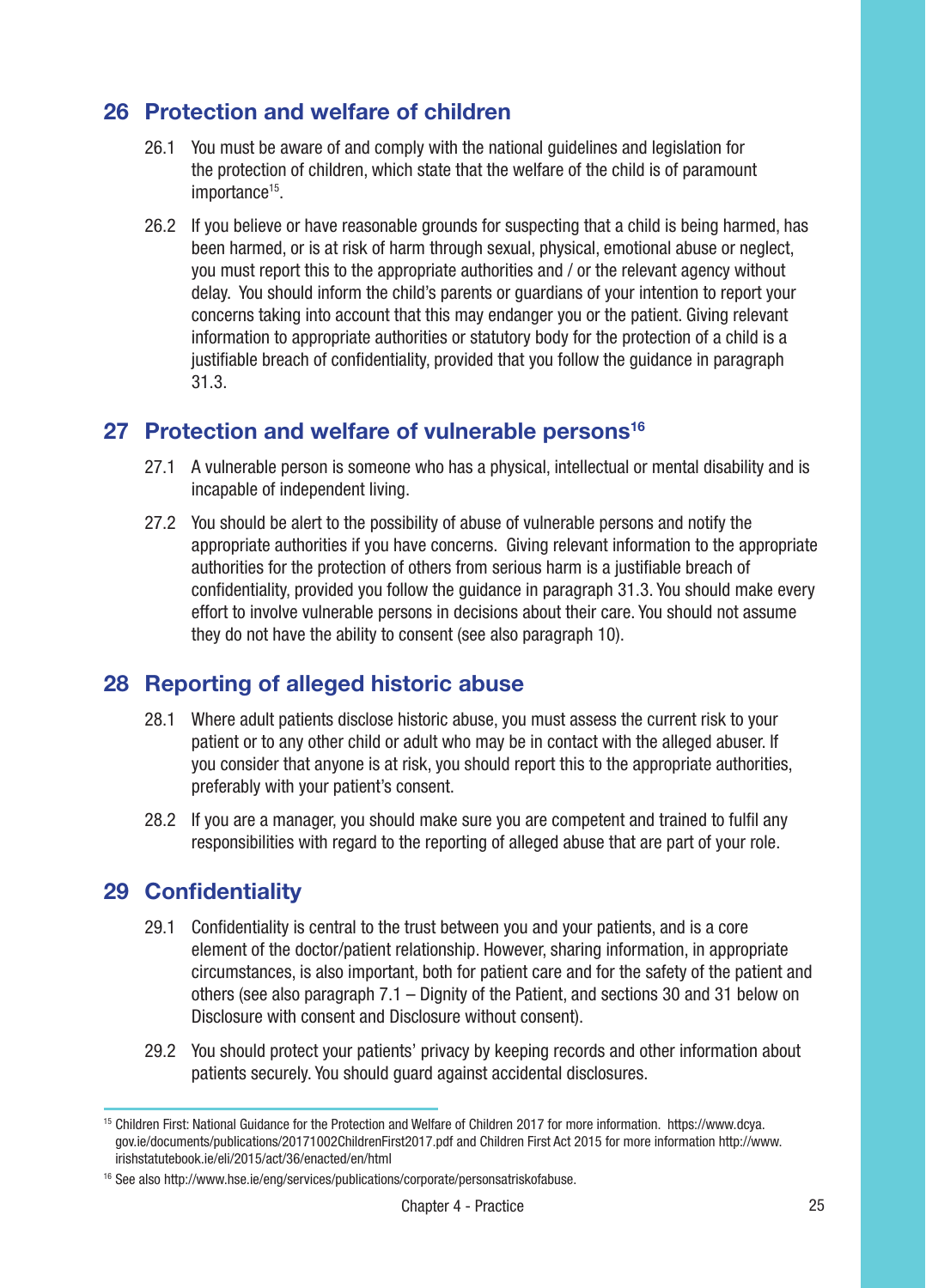- 29.3 Before sharing or disclosing any identifiable information about patients, you must take into account the Freedom of Information (FOI) principles (see Appendices A and B). You must be clear about the purpose of the disclosure and that you have the patient's consent or other legal basis for disclosing information. You must also be satisfied that:
	- you have considered using anonymised information (information that does not identify the patient), and you are certain that it is necessary to use identifiable information;
	- you are disclosing the minimum information to the minimum number of people necessary; and
	- the person or people to whom you are disclosing the information know that it is confidential and that they have their own duty of confidentiality.

### 30 Disclosure with consent

- 30.1 Where a patient is capable of making their own decisions about their healthcare, you must get their consent before giving information that identifies them:
	- to the patient's relatives and close friends. While the concern of the patient's relatives and close friends is understandable, you must not disclose information to them without the patient's consent. If the patient does not consent, you should respect their decision, except where failure to disclose information would put the patient or others at risk of serious harm;
	- for research. In some cases it may be possible to give coded (pseudonymised)<sup>17</sup> data, which you can disclose without explicit consent. The Data Protection Commissioner has published a guide to using health data in research<sup>18</sup>;
	- to disease registers (with the exception of the National Cancer Registry).
- 30.2 If the patient lacks capacity to give consent and is unlikely to regain capacity, you should consider making a disclosure if it is in the patient's best interests (see paragraph 31.2).
- 30.3 Most people understand and accept that information must be shared within the healthcare team and support staff to provide safe and effective care. If disclosure of a patient's information is necessary as part of their care and treatment, you should disclose the information to an appropriate person and make sure they understand that the information is confidential. You should explain to the patient that information is being shared for their benefit and with whom the information is being shared. If the patient objects to the transfer of information that you consider necessary for the provision of safe care, you should explain that you cannot refer them or arrange their treatment without disclosing that information.
- 30.4 Clinical audit, quality assurance, education and training are essential in providing safe and effective healthcare now and in the future. Whenever possible, information should be anonymised or coded before it is disclosed to anyone outside the healthcare team. Where this is not possible, you must make sure that the patient is told about the disclosure and given the opportunity to object. You must respect the patient's wishes.

<sup>17</sup> Pseudonymisation takes the most identifying fields within a data set and replaces them with artificial identifiers, or pseudonyms. For example, a name is replaced with a unique number. The purpose is to render the data record less identifying and, therefore, reduce concerns with data sharing and data retention. Source: http://www.pseudonymised.com/ (accessed 19/01/2016)

<sup>18</sup> Data Protection Guidelines on research in the Health Sector https://www.dataprotection.ie/documents/guidance/Health\_research.pdf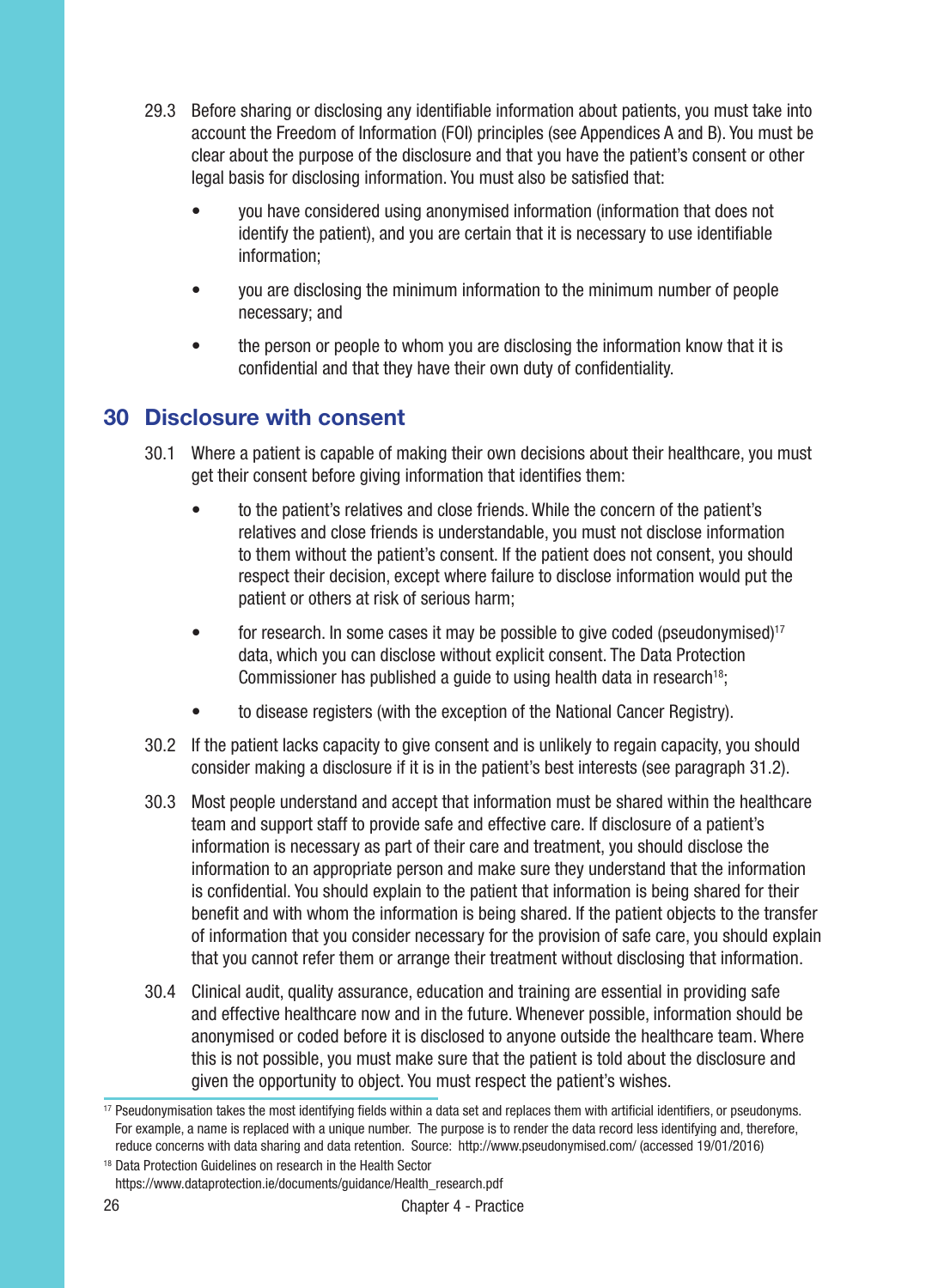### 31 Disclosure without consent

31.1 When you disclose information as required by law or in the public interest, you should inform patients of the disclosure, unless this would cause them serious harm, or would undermine the purpose of the disclosure.

#### 31.2 Disclosure required by law

You must disclose information where this is required by law. For example:

- when ordered by a judge in a court of law, or by a tribunal or body established by an Act of the Oireachtas;
- where required by infectious disease requitations:
- where you know or have reasonable grounds for believing that a crime involving sexual assault or other violence has been committed against a child or other vulnerable person.19

#### 31.3 Disclosure in the public interest

Disclosure in the public interest may be made to protect the patient, other identifiable people, or the community more widely. Before making a disclosure in the public interest, you must satisfy yourself that the possible harm the disclosure may cause the patient is outweighed by the benefits that are likely to arise for the patient or for others. You should disclose the information to an appropriate person or authority, and include only the information needed to meet the purpose.

### 32 Disclosure after death

32.1 Patient information remains confidential even after death. If it is unclear whether the patient consented to the disclosure of information after their death, you should consider how the disclosure might benefit or cause distress to the deceased's family or carers. You should also consider the effect of disclosure on the reputation of the deceased and the purpose of the disclosure. Your discretion in this area might be limited by law<sup>20</sup>. See also paragraph 67 in relation to Open Disclosure and Duty of Candour.

### 33 Medical records

- 33.1 Medical records consist of relevant information learned from or about patients. They include visual and audio recordings and information provided by third parties, such as relatives.
- 33.2 You must keep accurate and up-to-date patient records either on paper or in electronic form. Records must be legible and clear and include the author, date and, where appropriate, the time of the entry, using the 24-hour clock.
- 33.3 If you are working in out-of-hours services, or telemedicine, you should make every effort to ensure that any notes you make about a patient are placed in the patient's medical record with their general practitioner as soon as possible (see paragraph 43).

<sup>19</sup> Criminal Justice (Withholding of Information on Offences against Children and Vulnerable Persons) Act 2012 http://www.irishstatutebook.ie/2012/en/act/pub/0024/

<sup>20</sup> Freedom of Information Act 2014 http://www.irishstatutebook.ie/eli/2014/act/30/enacted/en/pdf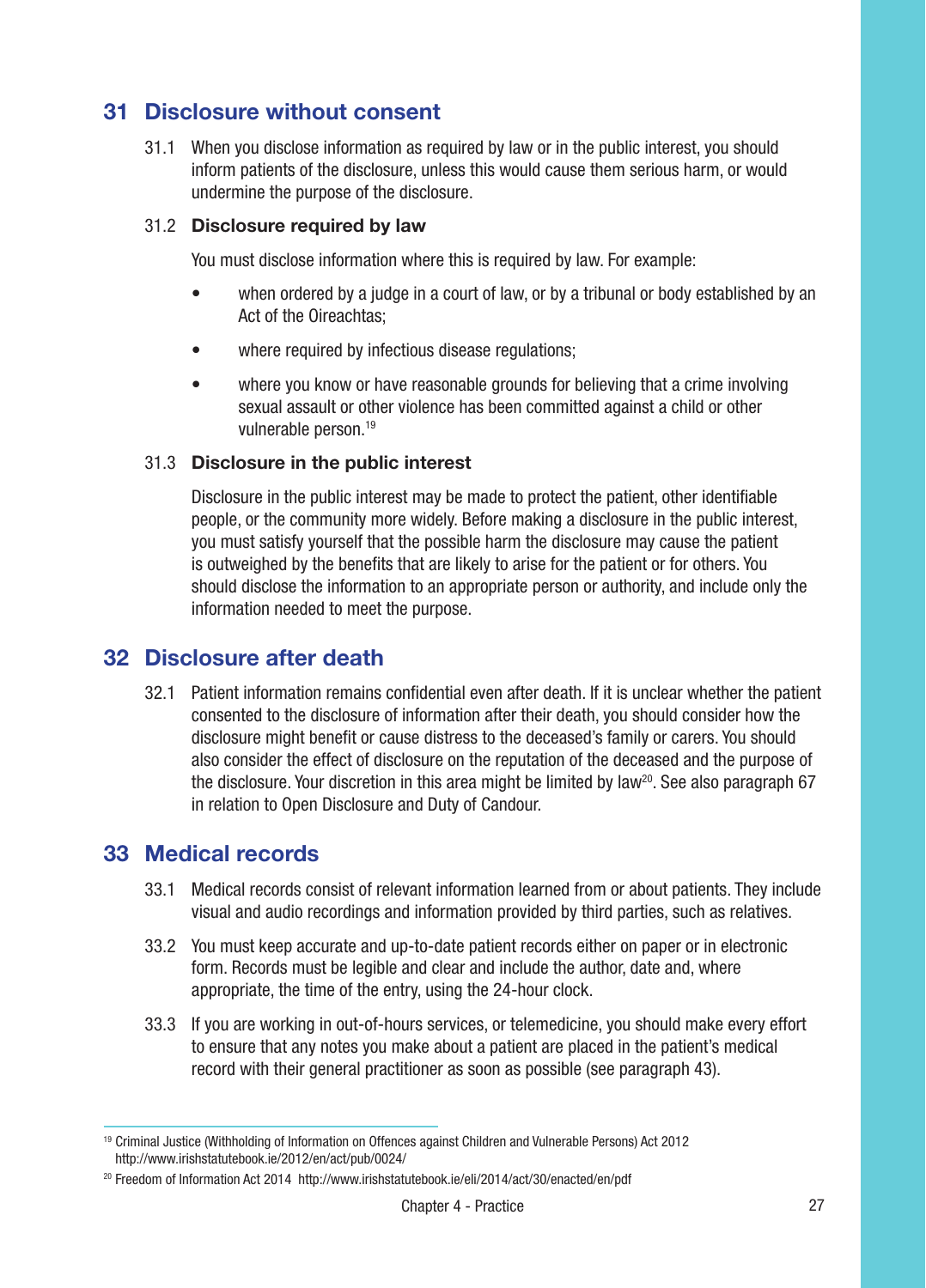- 33.4 You must comply with data protection and other legislation relating to storage, disposal and access to records. You should understand the eight rules of data protection (see Appendix B).
- 33.5 Patients have a right to get copies of their medical records except where this is likely to cause serious harm to their physical or mental health. Before giving copies of the records to the patient, you must remove information relating to other people, unless those people have given consent to the disclosure.
- 33.6 You should keep medical records for as long as they are likely to be relevant to the patient's care, or for the time the law or practice standards require. You may also wish to take advice from your medical defence organisation or legal adviser about retaining records for medicolegal purposes.

### 34 Recording

- 34.1 Audio, visual or photographic recordings of a patient, or a relative of a patient, in which that person is identifiable should only be made with their express consent. You should keep these recordings confidential as part of the patient's record. You should be aware of security when sharing information by electronic means, including text, other electronic messaging or emailing, and you should do all you reasonably can to protect confidentiality. You should get consent before sharing videos, photos or other images of patients.
- 34.2 In exceptional circumstances, you may take images of patients using your personal mobile device. You should do so only when this is necessary for the patient's care. The images must not identify the patient, must be kept for the minimum time needed, and must be deleted as soon as possible. You are responsible for data protection in this regard and you must comply with any rules and procedures of your employer.

### 35 Physical and intimate examinations

- 35.1 Clinical assessments of patients often involve a physical examination as well as relevant history-taking. Before undertaking any physical examination, including an intimate examination, you should explain to patients why it is needed and what will be involved, and get their consent.
- 35.2 You should respect patients' dignity by giving them privacy to undress and dress, and keeping them covered as much as possible. You should not help the patient to remove clothing unless they have asked you to do so, or you have checked with them that they want your help.
- 35.3 Where an intimate examination is necessary, you must explain to the patient why it is needed and what it will entail. You must ask the patient if they would like a chaperone to be present – for example, a nurse or family member - and note in the patient's record that a chaperone was offered. You should also record if a chaperone was present, had been refused, or was not available but the patient was happy to proceed.
- 35.4 You must not carry out intimate examinations on anaesthetised patients unless the patient has given written consent to this in advance.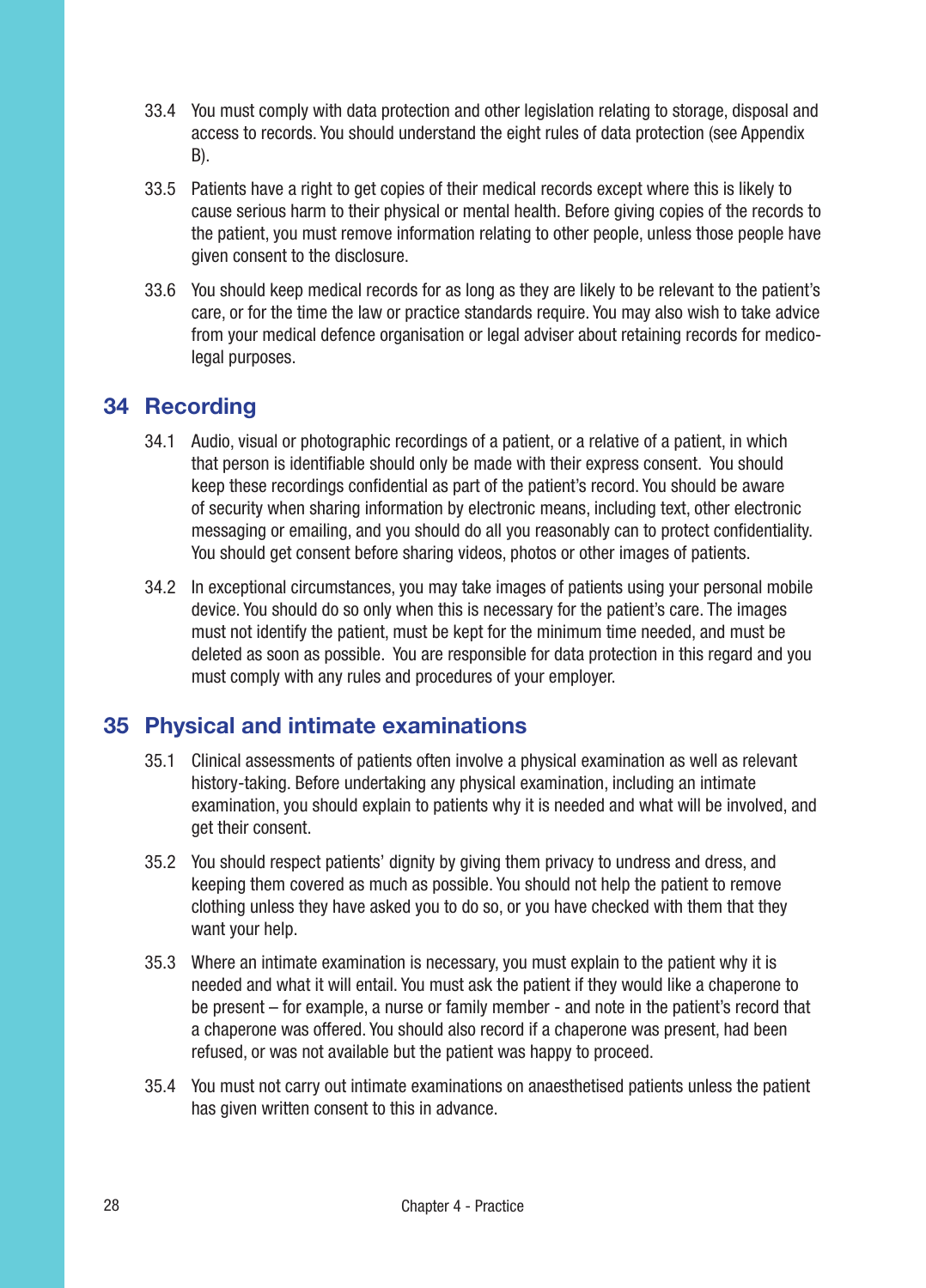### 36 Continuity of care

- 36.1 Patients benefit when all those treating them are fully informed about their condition and medical history. Many patients value having their own GP or being treated by the same doctor or team during the course of an illness, as this helps them to develop relationships with their clinicians.
- 36.2 If you are unable to continue to care for a patient or group of patients either as an individual practitioner or as part of a team or group, you should tell the patient(s) and make arrangements for another doctor or service to take over their care. Until care has been taken over by another doctor or service, you are responsible for your patients. This means that you must provide emergency services and any care or treatment that your patients may need. When alternative medical care is in place, you should facilitate the transfer of the patients' medical records without delay.
- 36.3 The health of vulnerable patients may be harmed when their care is interrupted, or when other clinicians take over their care without adequate knowledge of their history and needs. You should do your best to make sure that the care of vulnerable patients is not disrupted (see also paragraph 8 – Equality and Diversity).
- 36.4 You should make arrangements to transfer patient care so that your patients continue to receive care if you are unexpectedly unable to continue providing care yourself as a result of illness or for other reasons.
- 36.5 If you feel unable to continue to provide effective care for a patient because the therapeutic relationship has broken down, you should get the patient's consent to send all of his or her medical records to another doctor of your or the patient's choice. You should document this in their medical records.

### 37 Retirement and transfer of patient care

37.1 If you are planning to retire or to reduce your patient list, you should make arrangements for the transfer of your patients to another doctor. You should let your patients know before these arrangements take effect. With the patient's consent, all relevant medical records should be sent to the doctor taking over the care of the patient. If you are responsible for medical records<sup>21</sup>, you must make sure the records are transferred securely or disposed of appropriately. See also paragraphs 33.4 and 33.5

### 38 Referral of patients

- 38.1 It is in the best interests of the patient that the overall management of their health is under the supervision and guidance of a general practitioner.
- 38.2 If you consider that it is in the best interests of the patient to be referred for specialist opinion, you should consider relevant professional guidelines and refer your patient to a specialist who is competent and appropriately skilled to deal with the particular patient. (See also paragraph 23.)

<sup>21</sup> You will be responsible if you are a data controller under the Data Protection Act 1988 and Data Protection (Amendment) Act 2003. See http://www.irishstatutebook.ie/1988/en/act/pub/0025/sec0001.html#sec1 and http://www.irishstatutebook.ie/eli/2003/act/6/enacted/en/print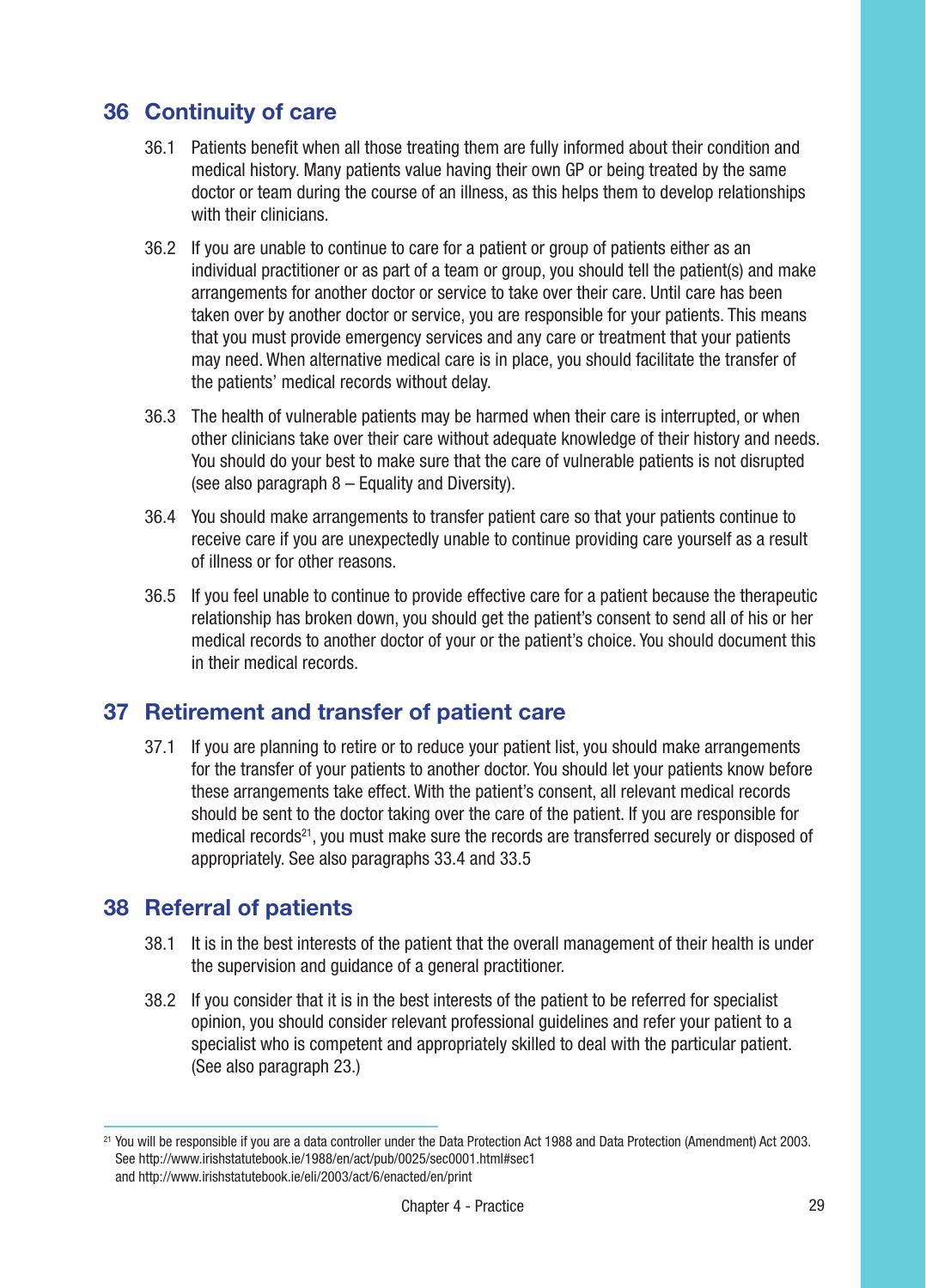- 38.3 Normally, consultants will see patients following referral from their general practitioner, another consultant or treating doctor. In some cases, there might be no such referral. In all cases, you should inform the patient's general practitioner of the patient's progress, unless the patient specifically objects (see also paragraph 30.3).
- 38.4 You should help a patient who requests another opinion unless you have reasonable grounds not to do so. You should make copies of all relevant information available to another registered doctor nominated by the patient. Referral of patients is different from exercising a right to conscientious objection (see paragraph 49 – Conscientious objection).
- 38.5 You must not pay a fee to another practitioner for the referral of patients or accept a fee for making a referral.

### 39 Refusal to treat

- 39.1 In exceptional circumstances, you may need to consider refusing specific treatments to individual patients. You should not refuse or delay treatment because you believe that a patient's actions or lifestyle have contributed to their condition. However, you may refuse treatment if you have grounds for believing that your patient is unlikely to co-operate or make the lifestyle changes needed to make the treatment effective. You may also refuse specific treatments that you judge would not be effective, or that would be likely to be of more harm than benefit to the patient.
- 39.2 If you decide to refuse treatment, you should explain your reasons to the patient and offer them an opportunity to have your decision reviewed by another clinician.

### 40 Medical reports

- 40.1 You should prepare or deliver reports with the patient's consent. Reports should be specific to the episode for which the report has been requested. If the report relates to the patient's current state of health, you should carry out an up-to-date examination where appropriate.
- 40.2 Reports must be relevant, factual, accurate and not misleading. Their content must not be influenced by financial or other inducements or pressures.
- 40.3 You should provide reports promptly so that the patient does not suffer any disadvantage.
- 40.4 You are entitled to request a professional fee for providing a report. The time and amount of the payment is generally a matter between you and the person or agency that requested the report. You must not negotiate your fee based on the outcome of litigation.
- 40.5 If you are asked to conduct an examination and give the results to a third party such as an insurance company, employer or legal representative, you should explain to the patient that you have a duty to the third party as well as to the patient, and that you cannot keep relevant information out of the report. You should be satisfied that the patient understands the scope and purpose of the examination, and has given their consent to the examination and the preparation of the report. You should apply the same standard of professionalism to conducting these examinations and preparing these reports as you apply to the care and treatment of patients.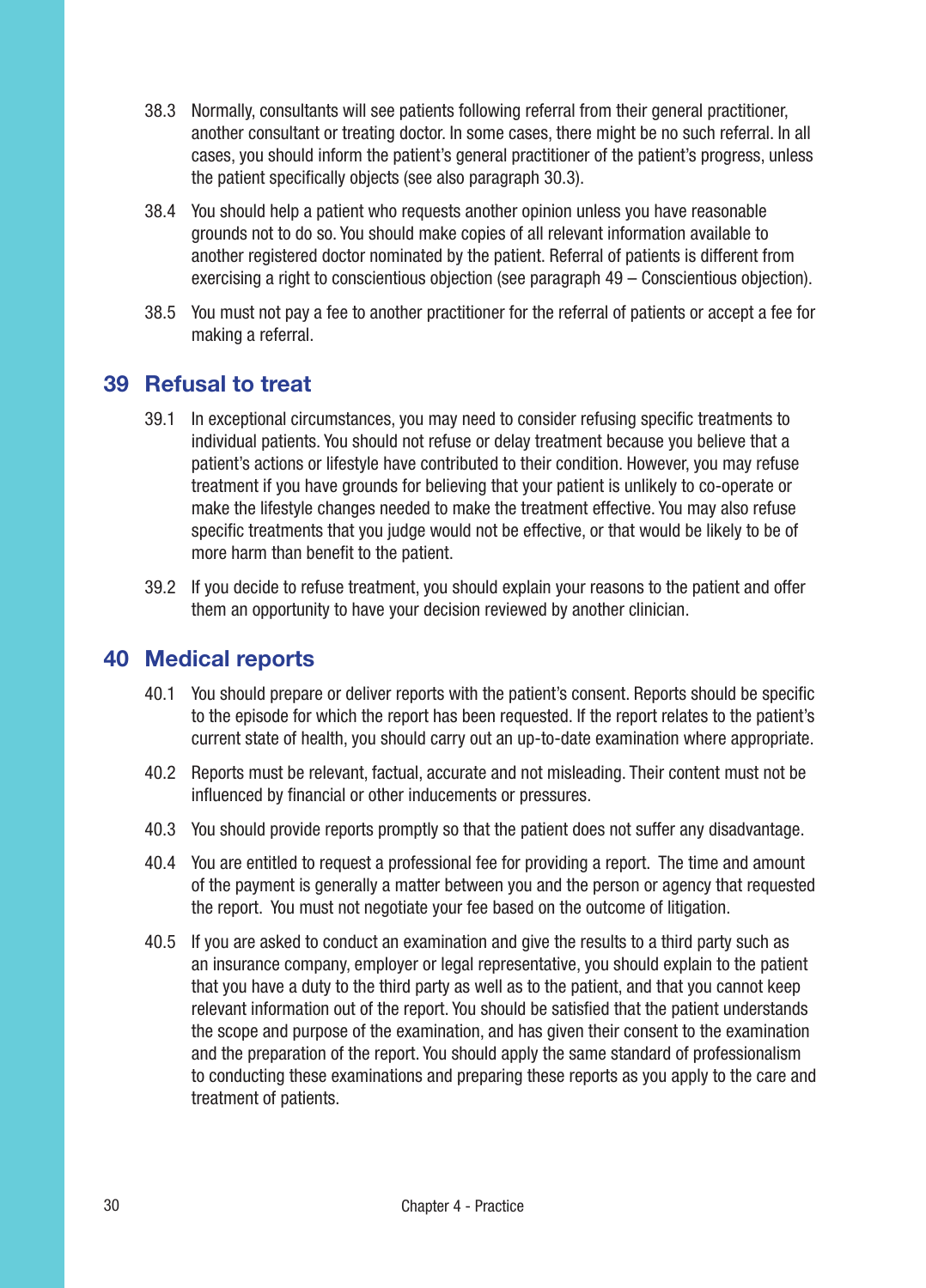### 41 Certification

41.1 In issuing certificates, reports, prescriptions and other formal documents, you must be accurate and make sure the document is legible. You must also include your Medical Council registration number<sup>22</sup>. You should only sign a certificate, prescription, report or document for a patient following a review of the patient's condition.

### 42 Prescribing

- 42.1 The prescriptions you issue must be legible, dated, signed and must state your Medical Council registration number.
- 42.2 You must make sure that prescription pads and prescription-generating software are kept securely and are only accessible to those authorised to prescribe.
- 42.3 When prescribing medications, you must comply with the Misuse of Drugs legislation and other relevant regulations and/or guidelines.
- 42.4 If a telephone prescription is necessary, it must be given in accordance with the 'Exemptions for Emergency Supply' provisions set out in national regulations<sup>23</sup>. You must make a note of the call in the patient's records and send a written prescription to the pharmacist within 72 hours.
- 42.5 As far as possible, you should make sure that any treatment, medication or therapy prescribed for a patient is safe, evidence-based and in the patient's best interests. A doctor's opinion that a treatment, medication or therapy is not in the patient's best interests must not be based on the doctor's own conscientious objection (see paragraph 49 – Conscientious objection). Where possible, when prescribing<sup>24</sup> drugs, avoid the use of brand names – unless there is a good reason for using them. You should be particularly careful when prescribing multiple medications in case the combination might cause adverse reactions, and you should liaise with the pharmacy to clarify any issues or concerns you may have. You should take special care when prescribing for patients who may have an impaired ability to metabolise the medication prescribed. You should weigh up the potential benefits with the risks of adverse effects and interactions when deciding what to prescribe. You should review patients' treatment regimes periodically.
- 42.6 You should keep up-to-date with developments in medication safety. You should seek independent, evidence-based sources of information on the benefits and risks associated with medicines before prescribing.
- 42.7 You must be aware of the dangers of drug dependency when prescribing benzodiazepines, opiates and other drugs with addictive potential. You should refer patients with drug dependencies to the appropriate drug treatment services and supports unless you have appropriate training, facilities and support yourself. You should not undertake treatment of opiate dependency unless you have been approved under the Methadone Treatment Protocol. You should safeguard patients with drug dependencies by taking reasonable steps to make sure that they are not inappropriately obtaining drugs from multiple sources. You can do this, for example, by liaising with drug treatment services, other doctors and pharmacists.

<sup>22</sup> Section 43 Medical Practitioners Act 2007

<sup>&</sup>lt;sup>23</sup> Medicinal Products (Prescription and Control of Supply) Regulations 2003

<sup>24</sup> Health (Pricing and Supply of Medical Goods) Act 2013: http://www.irishstatutebook.ie/eli/2013/act/14/enacted/en/pdf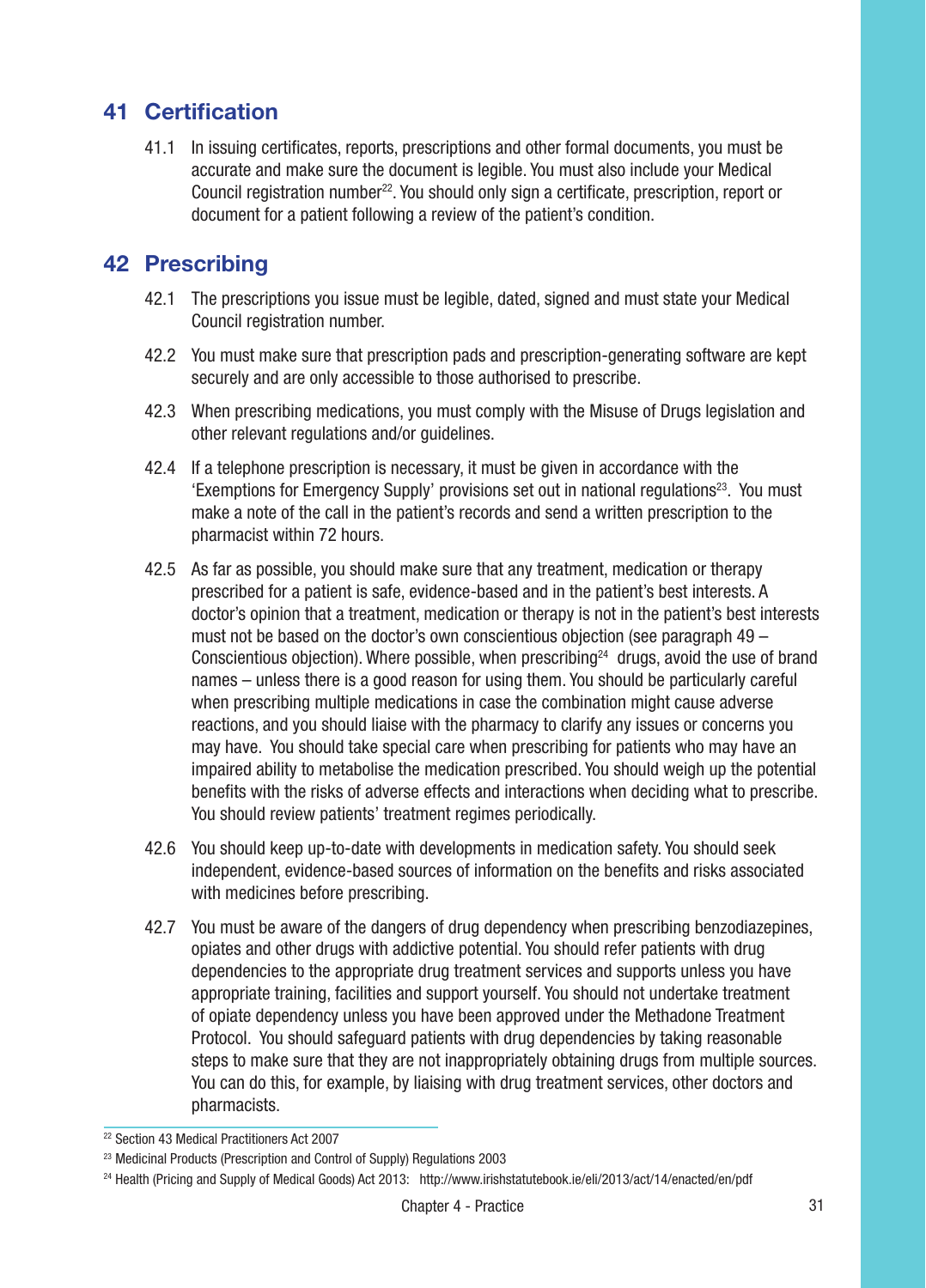### 43 Telemedicine

- 43.1 Telemedicine describes the delivery of health care services through information and communication technologies to promote the health of individuals and their communities. It involves the exchange of information between doctors and patients, or between doctors and professional colleagues, for the diagnosis, treatment and prevention of disease and injuries, and for research, evaluation and continuing education.
- 43.2 If you provide telemedicine services to patients within the State, you should be registered with the Medical Council. This is to maintain public confidence in telemedicine.
- 43.3 You must follow the standards of good practice set out in this guide, whether you provide services using telemedicine or traditional means. In particular, you should:
	- make sure that patients have given their consent to conduct the consultation through telemedicine and consent to any treatment provided. See paragraphs 9 to 13;
	- follow paragraph 44 of this guide if you advertise on websites or similar media; protect the privacy of patient information through effective security measures; protect patients' privacy by following the guidance on confidentiality and medical records set out in paragraphs 29 and 33, and explain your information policies to users;
	- comply with data protection principles if you transfer any personal patient information to other jurisdictions<sup>25</sup>; and
	- inform the patient's general practitioner of the consultation (see paragraph 33.3).
- 43.4 You must satisfy yourself that the services you provide through telemedicine are safe and suitable for patients. You should explain to patients that there are aspects of telemedicine that are different to traditional medical practice – for example, a consultation through telemedicine does not involve a physical examination and any additional risks that may arise as a result.

### 44 Provision of information to the public and advertising

- 44.1 Information about medical services published in the media, internet or other means is generally in the public interest provided the information is factually accurate, evidencebased and not misleading.
- 44.2 You must include your Medical Council registration number in your letter headings, medical prescriptions and all other documentation and records (paper or electronic) related to your practice, and in any information you publish about your practice or services. Your letter headings should not include membership of associations or societies other than those recognised or accredited by appropriate training bodies. Information about your practice or services should also explain that doctors may only practise in countries in which they are registered.
- 44.3 You may advertise your practice by publicising the name and address of the practice, the practice hours and contact details. You may only include your area of specialty if it is one that is recognised by the Medical Council and you are entered for that specialty in the Specialist Division of the Register. You may display a professional plate and sign at your

<sup>&</sup>lt;sup>25</sup> See Data Protection Act 1988 s11 and Data Protection Commissioner's quidance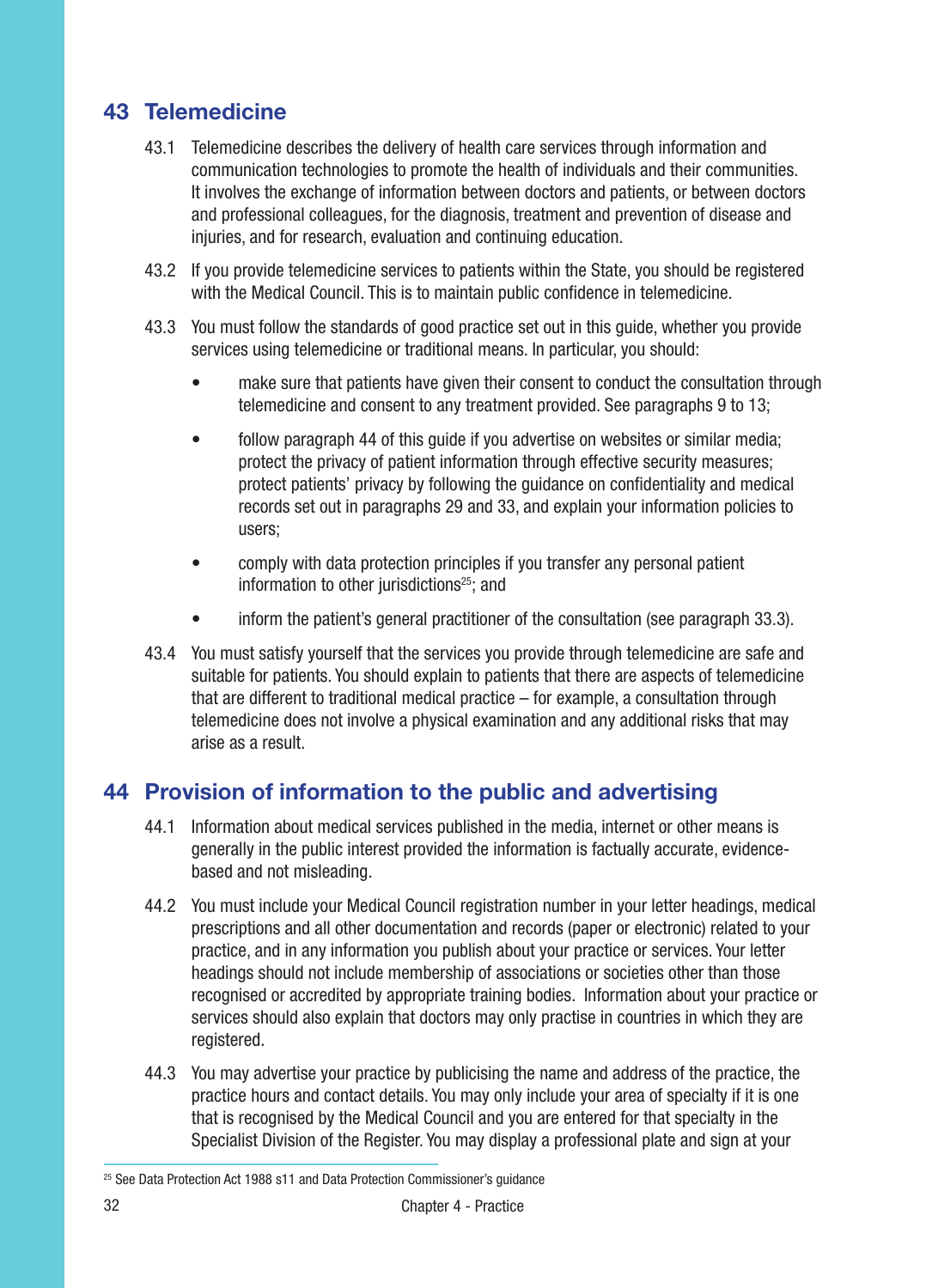place of practice indicating your registered name, registered qualifications or international equivalents, and registered specialties. The plate may also indicate hours of attendance, telephone numbers, services you provide and details of emergency services.

- 44.4 If you want to publish more information about the services you provide, you must make sure the information is true and verifiable, does not make false claims or does not have the potential to raise unrealistic expectations. For example, you should avoid using photographic or other illustrations of the human body to promote cosmetic or plastic surgery procedures as they may raise unrealistic expectations among potential patients. You should include information about any risks associated with the services you provide.
- 44.5 The fees you charge should be appropriate to the service you provide. You should tell patients before the consultation and treatment what the costs are likely to be.

### 45 Nutrition and hydration

- 45.1 Food and drink are basic needs of human beings. All patients are entitled to appropriate food and drink and to assistance from healthcare staff if they need help to eat and drink. You should check with patients and with the healthcare team that your patients are receiving sufficient food and drink along with any help they may need to eat and drink.
- 45.2 If a patient is unable to take sufficient food or drink orally, you should consider giving nutrition and/or hydration by subcutaneous, intravenous or enteral feeding routes. You should assess whether doing this will be of overall benefit to the patient, taking into account the patient's views, if known, and balancing the benefits, burdens and risks of each form of treatment. You should be sensitive to the emotional impact on the patient and their family of not providing nutrition and/or hydration. If you decide that providing artificial nutrition or hydration through medical intervention will not be of overall benefit to the patient, you must make sure the patient is kept as comfortable as possible and their symptoms addressed. Where possible, you should tell the patient and/or those close to them of your decision and the reasons for it (see also paragraph 46.5).

### 46 End of life care

- 46.1 When patients are nearing the end of life, it is your responsibility to make sure they are comfortable, suffer as little as possible and die with dignity. You should treat them with kindness and compassion.
- 46.2 Communicating with patients and their families is an essential part of good care. You should be sensitive in presenting information, but make sure that patients and their families have a clear understanding of what can and cannot be achieved. You should offer advice on other treatment or palliative care options that may be available to them. You should make sure that support is given to patients and their families, particularly when the outcome is likely to be distressing for them.
- 46.3 Usually, you will give treatment that is intended to prolong a patient's life. However, there is no obligation on you to start or continue treatment, including resuscitation, or provide nutrition and hydration by medical intervention, if you judge that the treatment:
	- is unlikely to work; or
	- might cause the patient more harm than benefit; or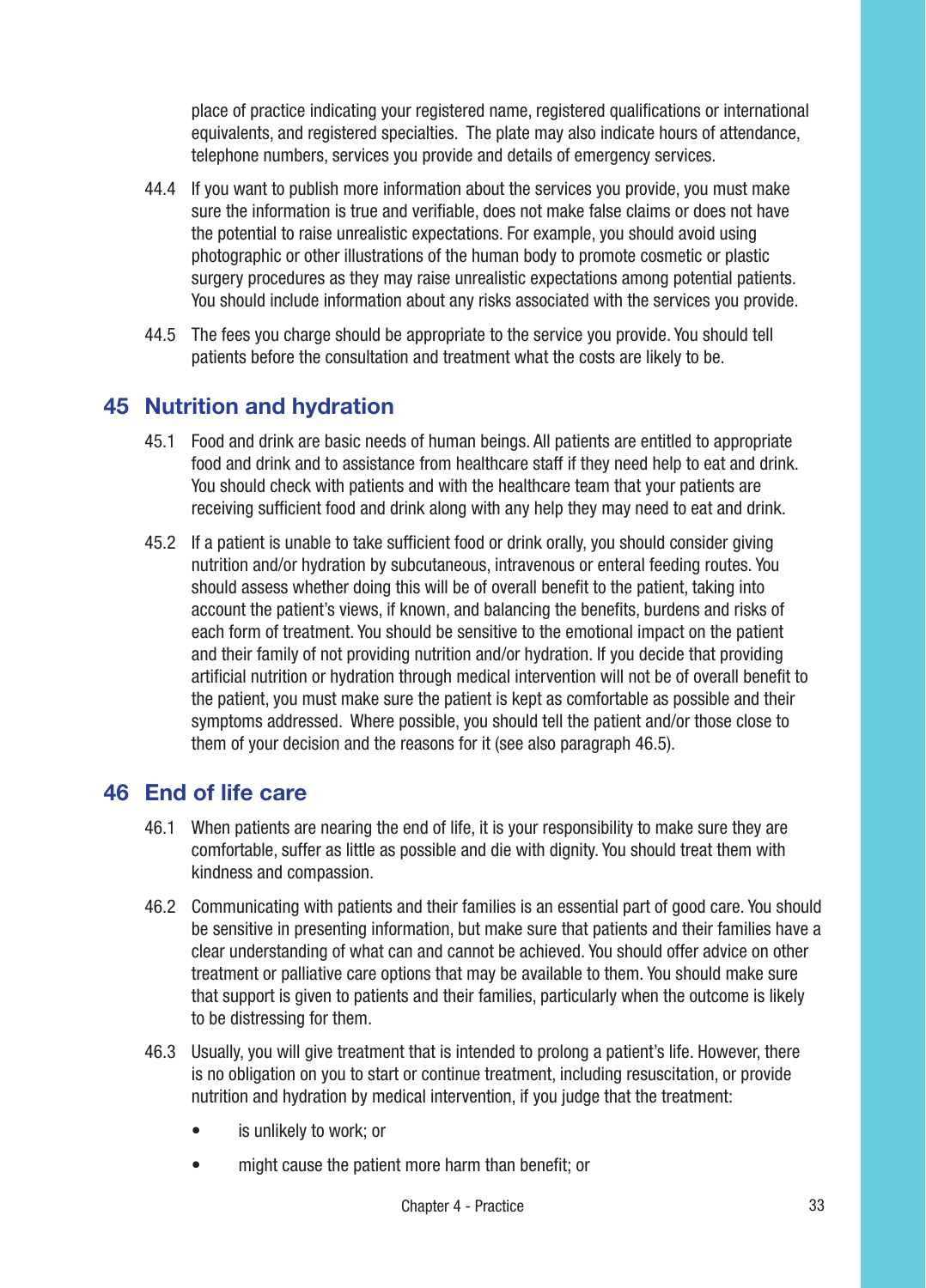- is likely to cause the patient pain, discomfort or distress that will outweigh the benefits it may bring.
- 46.4 You should carefully consider when to start and when to stop attempts to prolong life. You should make sure that patients receive appropriate pain management and relief from distress, whether or not you are continuing active treatment.
- 46.5 If there is a disagreement within the healthcare team or between the healthcare team and the patient or the patient's family about whether it is appropriate to withdraw treatment, or not to start a treatment, you should make every effort to resolve the issue. You should explain the reasons for your decision and listen carefully to the views of others. If an agreement cannot be reached, you should consider seeking advice from an experienced colleague, getting a second opinion, involving an independent advocate, or using a mediation service if available.
- 46.6 You should respect a refusal of treatment in a patient's advance healthcare plan or directive. There is further guidance on this in paragraph 16.
- 46.7 As a doctor, you play an important role in supporting patients, families and the community to deal with the reality of death. After the death of a patient, you should be available to speak with the bereaved family if that is what they wish. You should, as far as possible, explain the circumstances of the patient's death to the family in an open and sensitive way unless the patient previously recorded an objection to such information being given (see paragraph 32).
- 46.8 If patients are diagnosed with a condition that is likely to lead to their death in the near future, and if they are suitable candidates to donate their organs, you should raise this sensitively with them. If the patient asks for information, you should explain how they can record their wishes. If a patient is close to death and cannot give their views, you should ask the patient's family whether the patient had expressed any views about organ or tissue donation or if they might want to donate. When patients are being considered as possible organ donors, your primary responsibility remains to their care and all decisions should be made for their benefit.
- 46.9 You must not take part in the deliberate killing of a patient.

#### 47 Assisted human reproduction

- 47.1 Assisted human reproduction treatments such as In Vitro Fertilisation (IVF) should only be used after thorough investigation has shown that no other treatment is likely to be effective. You should make sure that patients have been offered appropriate counselling and have had enough time to consider the information before giving informed consent to any treatment.
- 47.2 Assisted human reproduction services should only be provided by suitably qualified professionals, in appropriately accredited facilities, and in line with international best practice. You should do regular clinical audits and follow-up of outcomes.
- 47.3 If you offer donor programmes to patients, you must have strong governance structures and keep accurate records so that the identity of the donor can be traced. Donor programmes should be altruistic and non-commercial. You should also comply with industry accreditation standards for donation programmes.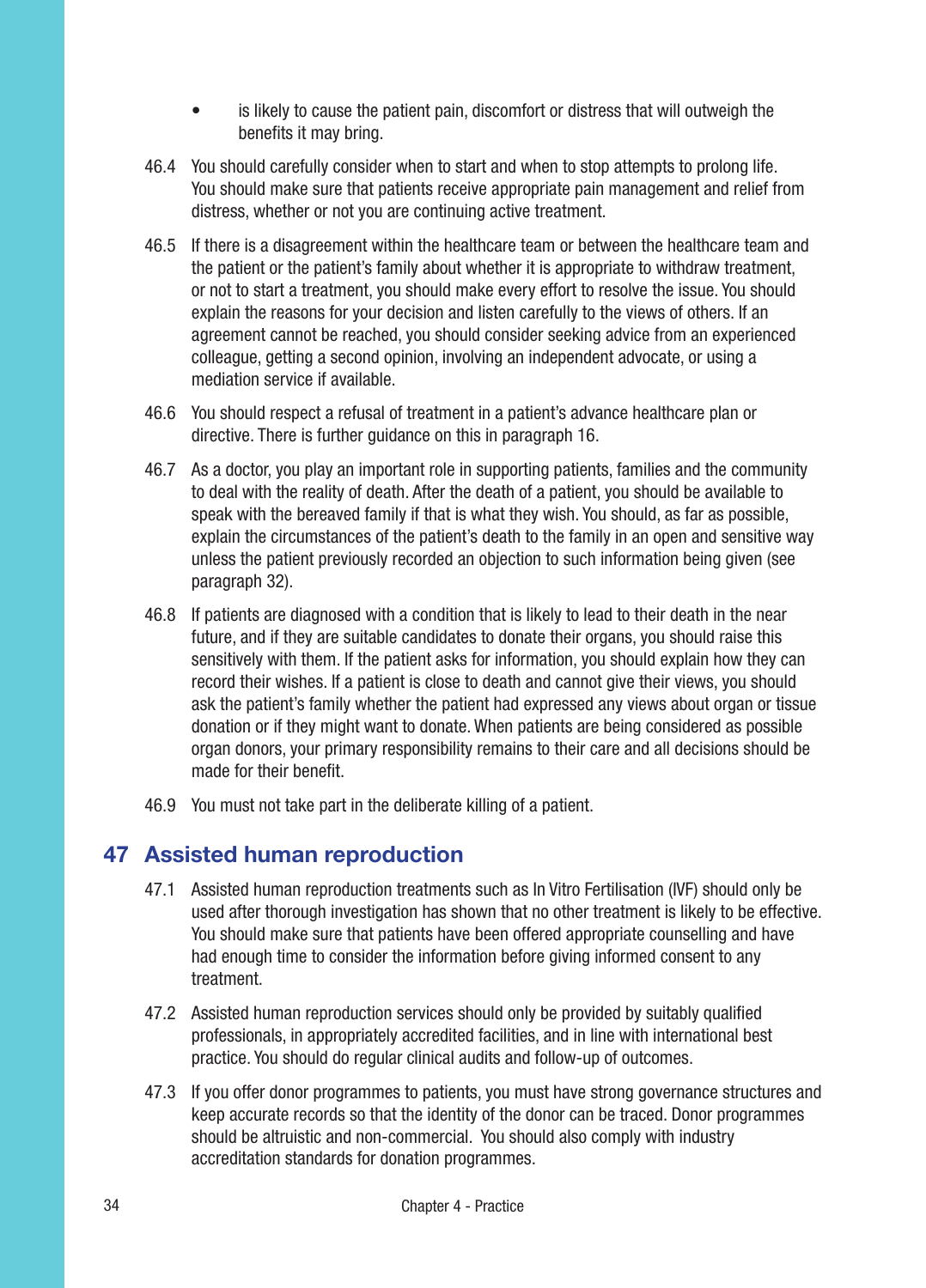47.4 You must not take part in the creation of new forms of human life solely for experimental purposes. You must not engage in human reproductive cloning.

### 48 Termination of Pregnancy

- 48.1 Termination of Pregnancy is legally permissible within the provisions of the Health (Regulation of Termination of Pregnancy) Act 2018 (see also paragraph 1.5).26
- 48.2 You have a duty to provide care, support and follow-up for women who have had a termination of pregnancy.

### 49 Conscientious objection

- 49.1 Subject to compliance with paragraphs 49.2 49.7 below, you may refuse to provide, or to participate in carrying out, a procedure, lawful treatment or form of care which conflicts with your sincerely held ethical or moral values.
- 49.2 If you have a conscientious objection to a treatment or form of care, you should inform patients, colleagues, and, where relevant, your employer as soon as possible.
- 49.3 If you hold a conscientious objection to a treatment, you must:
	- inform the patient that they have a right to seek treatment from another doctor; and
	- give the patient enough information to enable them to transfer to another doctor to get the treatment they want.
- 49.4 When you refer a patient and/or facilitate their transfer of care, you should make sure that this is done in a safe, effective and timely manner. You should help make it as easy as possible for the patient. When discussing the referring and/or transferring of a patient's care to another health professional, you should be sensitive and respectful so as to minimise any distress your decision may cause. (See paragraph 8 – Equality and Diversity.) You should make sure that patients' care is not interrupted and their access to care is not impeded.
- 49.5 You should not provide false or misleading information, or wilfully obstruct a patient's access to treatment based on your conscientious objection.
- 49.6 If the patient cannot arrange their own transfer of care, you should make these arrangements on their behalf.
- 49.7 In an emergency situation, you must provide as a matter of priority the care and treatment your patient needs.<sup>27</sup>

### 50 Patients who pose a risk of harm to others

50.1 Some patients present a risk of harm to others which may or may not arise from clinical causes. You are not obliged to put yourself or others at risk of harm when assessing or

<sup>&</sup>lt;sup>26</sup> See the Health (Regulation of Termination of Pregnancy) Act 2018 for more information. https://data.oireachtas.ie/ie/oireachtas/ act/2018/31/eng/enacted/a3118.pdf

 $27$  For further general quidance on emergency situations, see Paragraph 14.1. For specific quidance in respect of emergency situations and termination of pregnancy, see section 10 and section 22 of the Health (Regulation of Termination of Pregnancy) Act 2018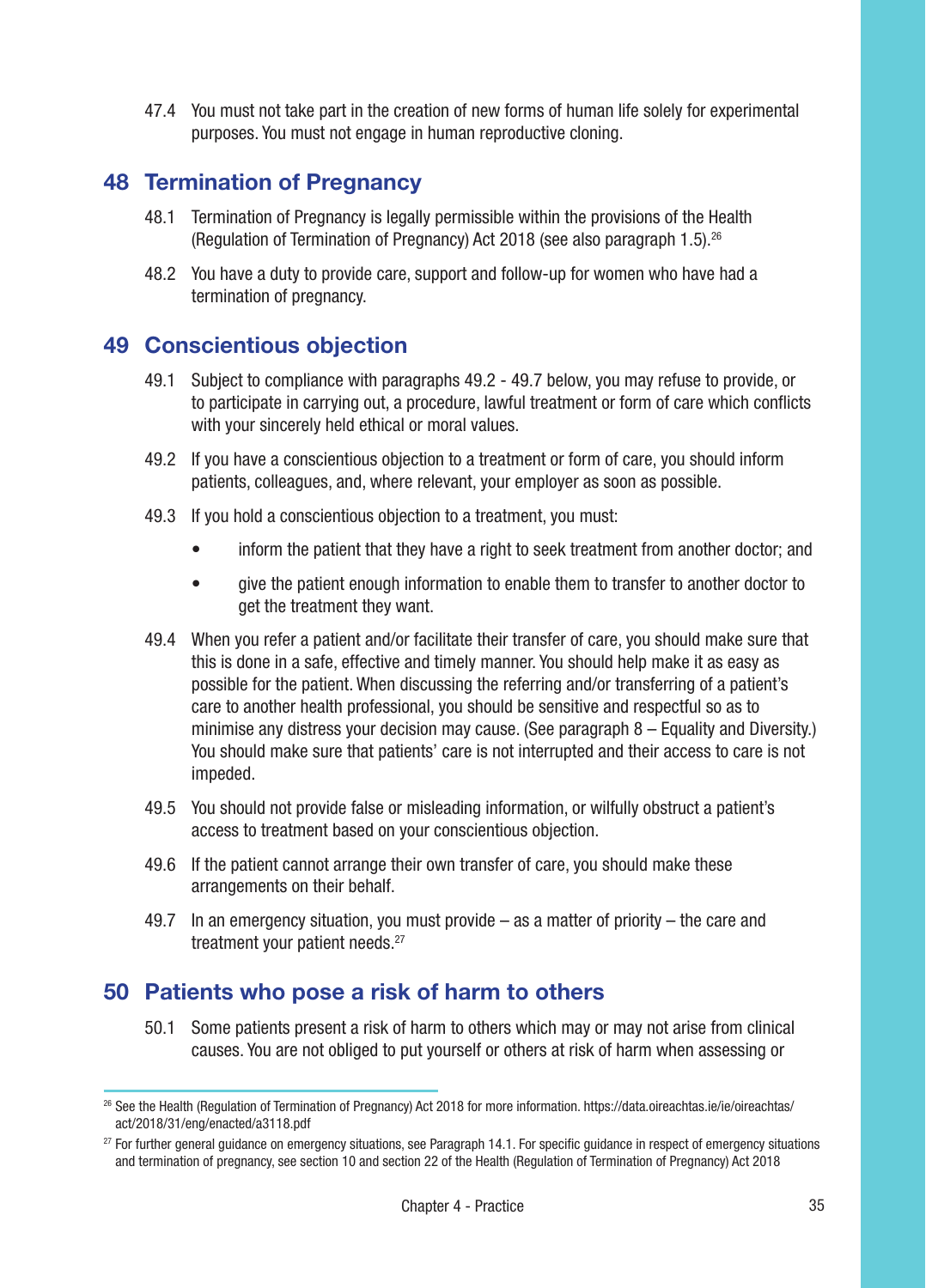treating a patient. However, in such circumstances, you should make a reasonable effort to conduct an appropriate clinical assessment and treatment, taking appropriate measures to protect yourself and others. (See also paragraph 63.1 regarding patient safety and advocacy.)

### 51 Treatment of prisoners

- 51.1 Prisoners are particularly vulnerable patients. They have the right to the same standard of care and treatment as others, to respect for their confidentiality with due regard for safety and security. They also have a right to be treated with courtesy and respect (see also paragraph 36 on continuity of care).
- 51.2 You should take suitable precautions if you think there is a risk to your personal safety or the safety of others.
- 51.3 You must not participate in the practice of torture or other forms of cruel, inhuman or degrading procedures.28 You must not assist with executions.

### 52 Restraint

- 52.1 Managing patients with challenging behaviour requires a multidisciplinary and holistic approach. Physical restraint and the prescription of medication to control behaviour should only be considered when other approaches have failed. You must follow the Rules Governing the Use of Seclusion and Mechanical Means of Bodily Restraint<sup>29</sup>.
- 52.2 If you prescribe medication to control behaviour, you should make sure it is appropriate, in the patient's best interests, and that the minimum dose is used for the minimum amount of time necessary. You should follow the prescribing guidance in paragraph 42.
- 52.3 If you are aware of the use of patient restraint that you consider to be disproportionate, excessive or inappropriate, you should raise your concerns with the senior clinician or with someone in a position to investigate the situation (see the guidance in paragraph 65).
- 52.4 If patients lack capacity to make a decision about treatment or examination, and this may cause harm to themselves or others, you may use appropriate physical or chemical restraint where this is in the patient's best interests. This should be used for the minimum amount of time necessary. You should follow the guidance on prescribing in paragraph 42.

### 53 Emergencies

53.1 In emergencies, either in clinical settings or in the community, you should provide assistance or care unless you are satisfied that appropriate care will be provided by others. When considering the care you can offer, you should take into account your own competence and safety.

http://www.mhcirl.ie/for\_H\_Prof/Mental\_Health\_Commission\_Rules/Seclusion\_and\_Mechanical\_Restraint/

<sup>28</sup> World Medical Association, Declaration of Tokyo, revised 2006.

http://www.wma.net/en/30publications/10policies/c18/index.html.pdf?print-media-type&footer-right=[page]/[toPage] <sup>29</sup> S69 of The Mental Health Act 2001 requires seclusion and physical restraint to be used only in accordance with Rules made by the Mental Health Commission. The Rules can be found at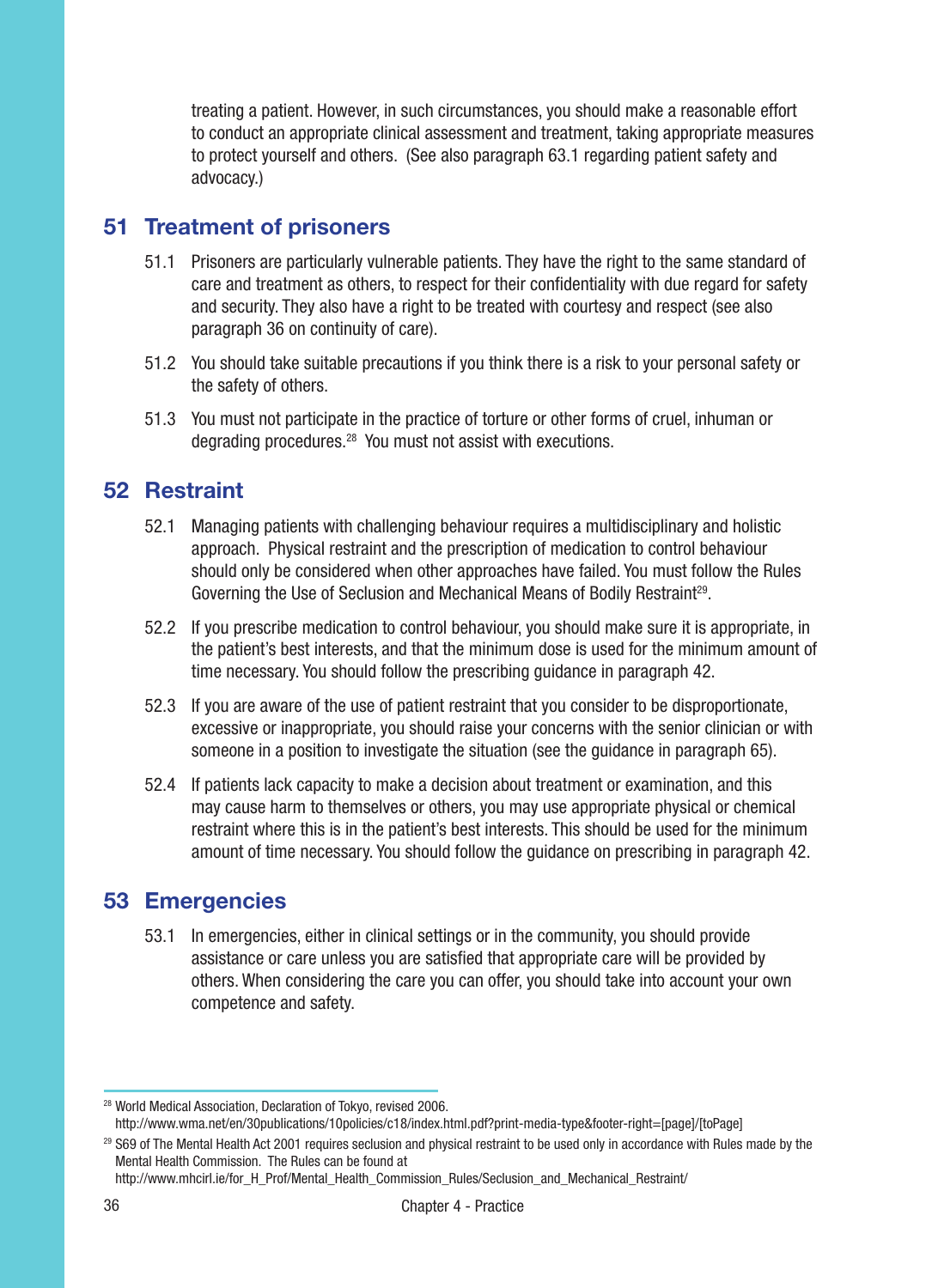### 54 Registration

- 54.1 You must practise in the name(s) under which you are registered and always use your registration number when representing yourself as a registered medical practitioner<sup>30</sup>.
- 54.2 You should always identify yourself to patients before you start any consultation, investigation or treatment.
- 54.3 You are required by law<sup>31</sup> to notify the Council of anything that might affect your continuing registration. This includes:
	- criminal convictions in or outside the State;
	- decisions by regulatory bodies in or outside the State not to grant you registration or a licence; or
	- decisions by regulatory bodies in or outside the State to remove or restrict your registration.

You must notify the Council within 30 days of learning of your conviction or other relevant finding. The police or courts may also notify the Council about convictions. You must be honest about convictions or other matters that may affect your registration when making your annual declaration to the Medical Council.

### 55 Premises and practice information

55.1 Patients and members of the public are entitled to expect that your premises are clean, accessible and suitable for medical consultations and examinations. The layout of the premises should allow privacy for patients during consultations (see also paragraph 24.1).

### 56 Employment issues

#### 56.1 Providing references

56.1.1 To protect patient safety, you must make sure that references you provide for colleagues are accurate, honest and include all relevant information.

#### 56.2 Accepting posts

56.2.1 If you decide not to take up a job you have accepted, you should inform the employer as soon as possible. In these situations, or if you leave your employment without giving the notice required by your contract, you should do your best to ensure that patient care is not compromised.

#### 56.3 Locum and rota arrangements

56.3.1 If you are going to be absent from work, you should make sure that locum cover or other arrangements are in place to protect the safety and welfare of your patients. If you are self-employed, you should make these arrangements yourself. You should then make sure that the locum doctor is qualified and registered with the Medical Council. As far as possible, tell your patients about the temporary arrangements that will be in place during your absence. (See also paragraph 23 on handover of patient care.)

<sup>30</sup> See Section 43(8) of The Medical Practitioners Act 2007 http://www.irishstatutebook.ie/2007/en/act/pub/0025/print.html#sec43

<sup>31</sup> Section 55 Medical Practitioners Act 2007 http://www.irishstatutebook.ie/2007/en/act/pub/0025/sec0055.html#sec55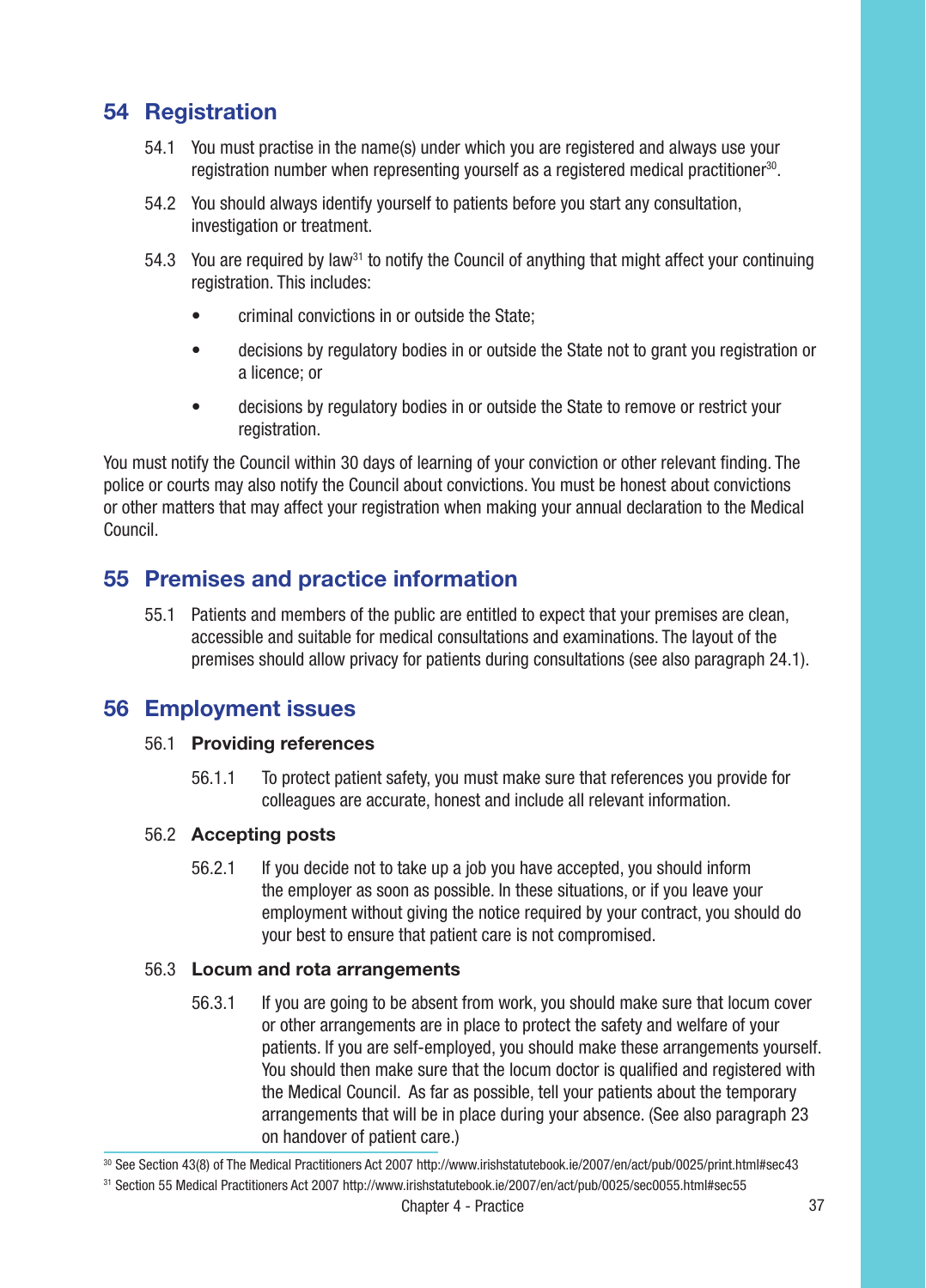56.3.2 If you work in a rota system, you should make sure that there is clear communication among the participants, particularly when care is handed over at the beginning and end of shifts. Each person should know who is on duty at any given time (see paragraph 22).

#### 56.4 Participating in recruitment panels

56.4.1 If you are involved in recruiting doctors, you should be fair and objective in your assessment of candidates. You should understand and comply with requirements of the employment equality legislation.

### 57 Professional indemnity

57.1 You must have adequate professional indemnity cover for all healthcare services you provide.<sup>32</sup>

### 58 Health and well-being of doctors

- 58.1 You have an ethical responsibility to look after your own health and well-being. You should not treat or prescribe for yourself. You should have your own general practitioner, who is not a member of your family, and you should be vaccinated against common communicable diseases.
- 58.2 If you have an illness which could be a risk to patients or which could seriously impair your judgement, you must consult an appropriately-qualified professional and follow their advice. This professional will have a dual role: to help and counsel you, and to make sure you do not pose a risk to patients and others. If such a risk exists, you must inform the Medical Council as soon as possible.

### 59 Concerns about a colleague's abuse of alcohol or drugs or other health problems

59.1 If you are concerned about a colleague's health or professional competence due to the misuse of alcohol or drugs, a physical or psychological disorder or other factors, your primary duty is to protect patients. If there is a risk to patient safety, you must inform the relevant authority of your concerns without delay. If there is no current risk, you should support your colleague by advising them to seek expert professional help or to consider referral to the Medical Council's Health Committee.

### 60 Treatment of relatives

60.1 You should not treat or prescribe for members of your family or others with whom you have a close personal relationship except in emergencies. You must not prescribe controlled substances for them or issue sick certificates or reports for them except in emergencies.

<sup>32</sup> The Medical Practitioners (Professional Indemnity) (Amendment) Bill, if passed and enacted will require the Council to define categories of practitioners who will be legally required to obtain professional indemnity or insurance and to provide evidence [to the Council] that they hold the minimum level of medical indemnity insurance.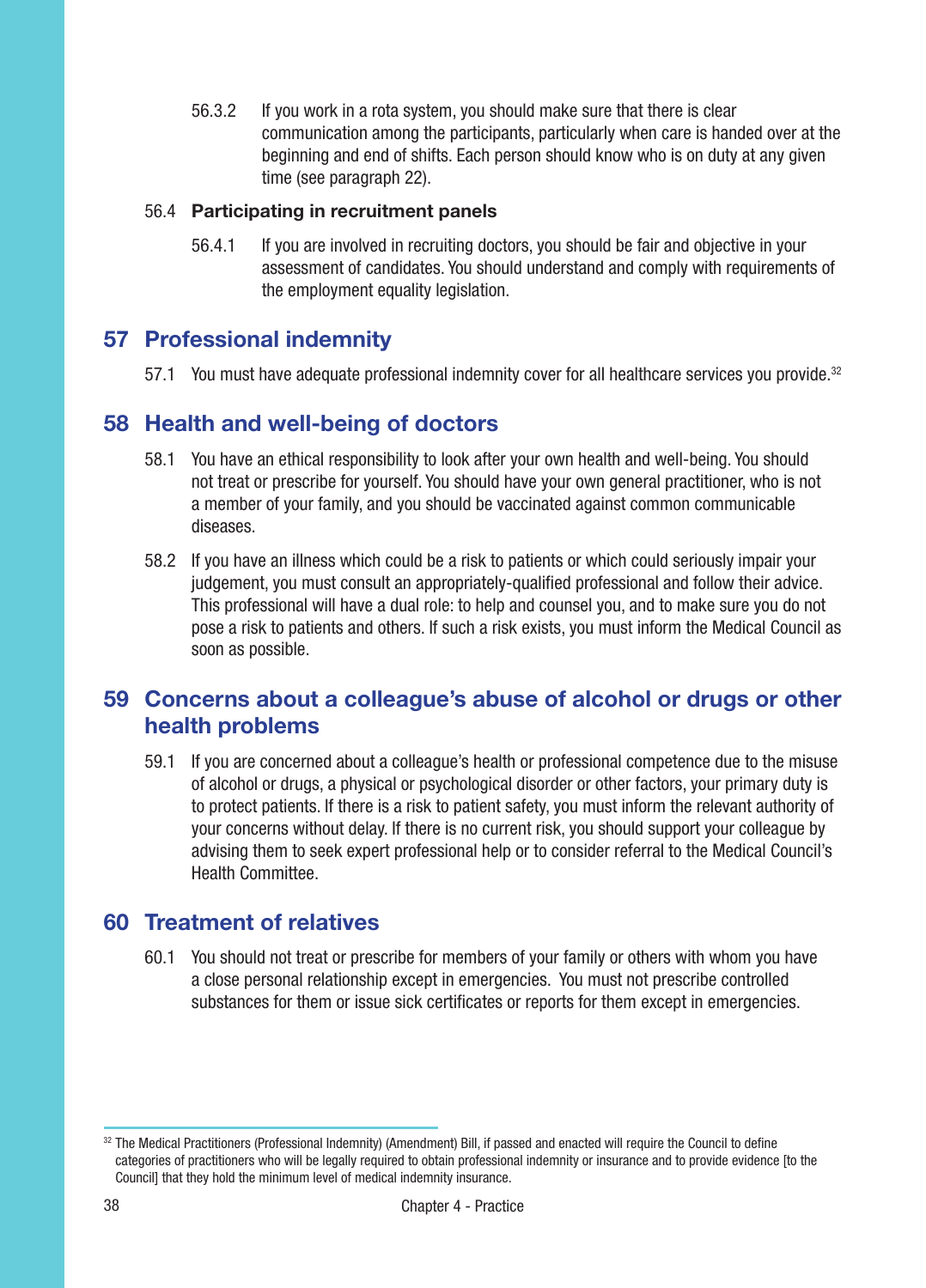### 61 Medical ionising radiation

- 61.1 If you perform examinations that require exposure to medical ionising radiation, you must comply with relevant national regulations and accepted professional standards. All radiation procedures should be clinically justified and the safety of the patient must always be paramount. You should inform patients about the procedure and get their consent (see also paragraphs 9 to 11).
- 61.2 If you are not a radiologist and you undertake radiation procedures for patients, you must complete a training course in radiation safety and techniques. This course must be specified by the Medical Council.<sup>33</sup>
- 61.3 Radiological consultation and investigative procedures should only be performed at the request of a registered medical practitioner or other specialist practitioner and agreed with the radiologist. Reports of radiological procedures should be reviewed and verified by the radiologist before filing. The requesting clinician has an equal responsibility to review and act on the report.

### 62 Managing conflicts of interest

- 62.1 You must not let financial considerations influence or appear to influence your management of patients. You must tell patients about any beneficial interest you or a close family member has in a private clinic, hospital, pharmacy or other institution to which you propose to refer them to for investigation or treatment.
- 62.2 If you are associated with private clinics or hospitals, you should make sure that the services offered to patients conform to the clinical and ethical standards of the profession.
- 62.3 You should not accept gifts (including hospitality) from pharmaceutical, medical devices or other commercial enterprises. This does not prevent you attending educational meetings or receiving payment of reasonable fees for professional services to commercial enterprises. You should be aware that even low-value promotional materials can influence prescribing and treatment decisions.
- 62.4 If you are involved in procuring facilities or services, you should follow local and national procurement policies.
- 62.5 If you are responsible for education activities in your hospital or any other institution, you should make sure that any funding from commercial enterprises is channelled through unrestricted Education and Development Funds and managed without influence from the commercial enterprise.
- 62.6 Conflicts of interest may arise if you get financial support or other resources from pharmaceutical companies or related enterprises in connection with professional activities including lectures, presentations, publications, development of clinical services or research. In these circumstances, you should tell patients and any other relevant party about any professional relationship you have with these companies.<sup>34</sup>

<sup>33</sup> S.I. No. 478/2002 - European Communities (Medical Ionising Radiation Protection) Regulations 2002. http://www.irishstatutebook. ie/2002/en/si/0478.html

<sup>34</sup> See Medical Council guidance on Relationships between Doctors and Industry – Frequently Asked Questions http://www. medicalcouncil.ie/News-and-Publications/Publications/Professional-Conduct-Ethics/Relationship-between-doctors-industry.pdf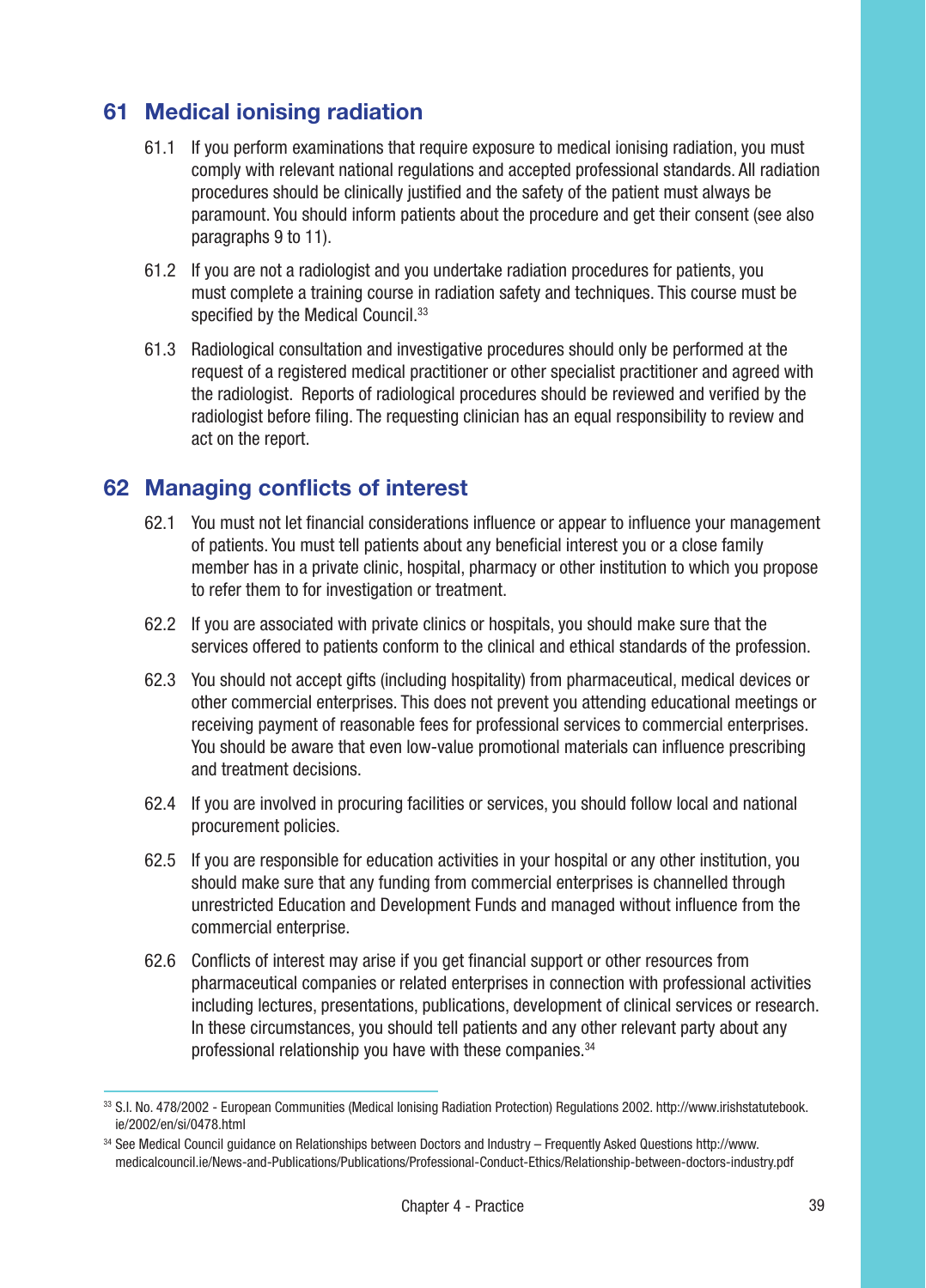- 62.7 If you are involved in any way in promoting or endorsing specific healthcare products or services, you must declare any financial or commercial interest you have in the organisation or company providing the products or services.
- 62.8 For other guidance on conflicts of interest, see paragraph 5.7.

### 63 Doctors in management roles

Your primary objective is the health, safety and care of patients, even if your role does not involve providing clinical care for individual patients. You may still be accountable to the Medical Council for your conduct.

#### 63.1 Patient safety and advocacy

- 63.1.1 As a doctor in a management role, you have a responsibility to advocate for appropriate healthcare resources and facilities if insufficient resources are affecting or may affect patient safety and quality of care.
- 63.1.2 As a manager, you share the responsibility for patient safety within your organisation. You should satisfy yourself that clinical audit, handover (see paragraph 23) and confidentiality systems are in place. You should also satisfy yourself that systems are in place to give early warning of any failure or potential failure in the clinical performance of individuals or teams. You should make sure that any failures are dealt with quickly and effectively. You should also make sure that staff understand the importance of these systems and how to use them.
- 63.1.3 If you are responsible for managing a team or department, you should make sure that:
	- systems are in place for staff to raise concerns about patient safety;
	- staff know about these systems and how to use them;
	- staff are encouraged to raise sincerely-held concerns;
	- the concerns of staff are investigated promptly.

You should not start disciplinary measures against a staff member for raising concerns that they believe to be true35.

#### 63.2 Planning and using resources

63.2.1 The effective and efficient use of resources reduces waste and increases the availability of health care for all patients. As far as possible, you should make sure that systems are in place to promote the efficient and fair use of available resources. As a manager, you may have to decide how to share limited resources. Tensions may arise between the need to promote and protect patient safety and the need to meet the needs of the community within limited resources. Your primary duty remains the care and safety of patients, but as a manager, you must consider the overall needs of the community of patients your organisation serves, even where this may conflict with the needs of individual patients. (See also paragraph 24.)

<sup>&</sup>lt;sup>35</sup> For further information about the circumstances in which disclosures are protected, see Protected Disclosures Act 2014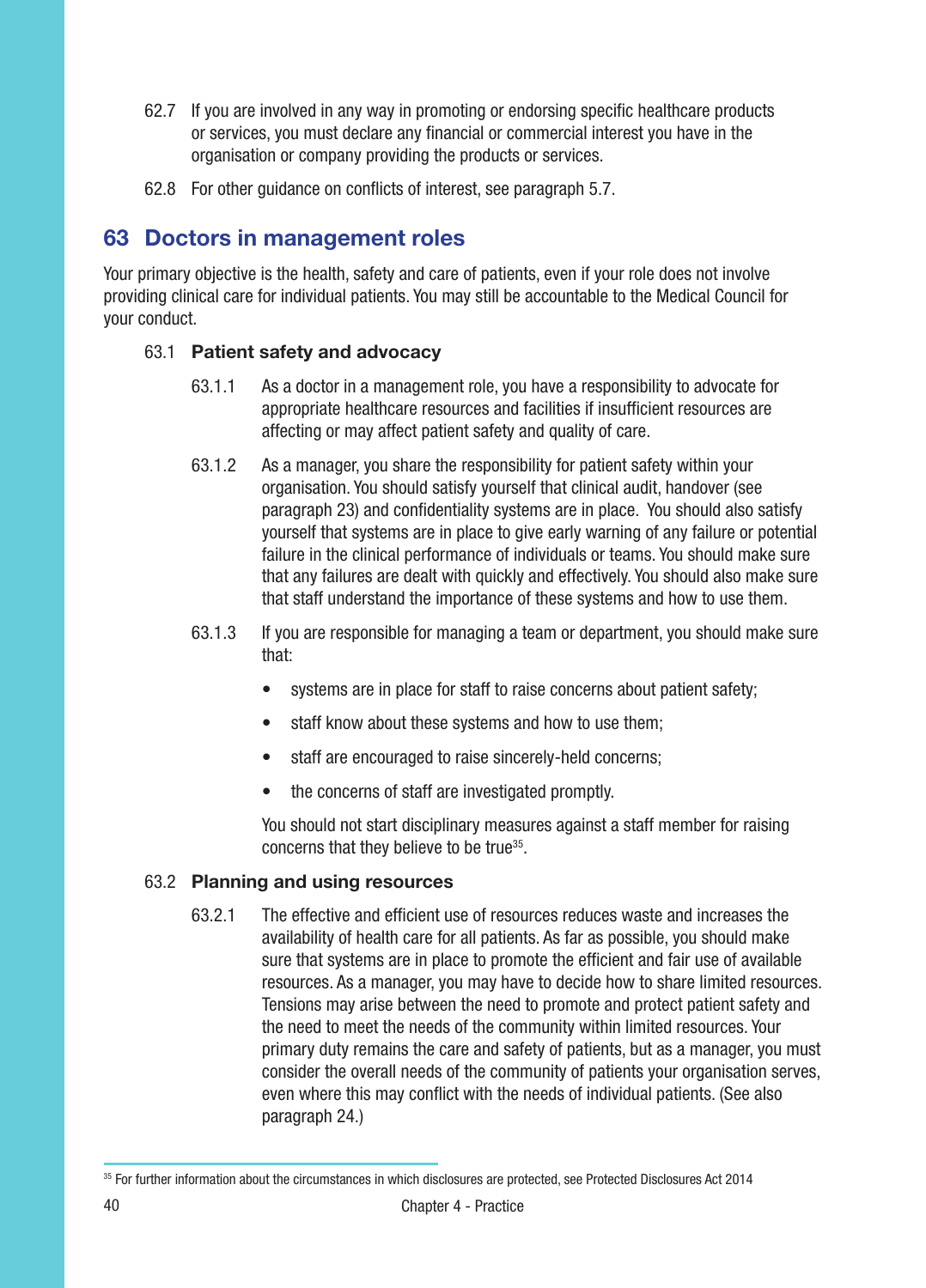

## Chapter 5: Performance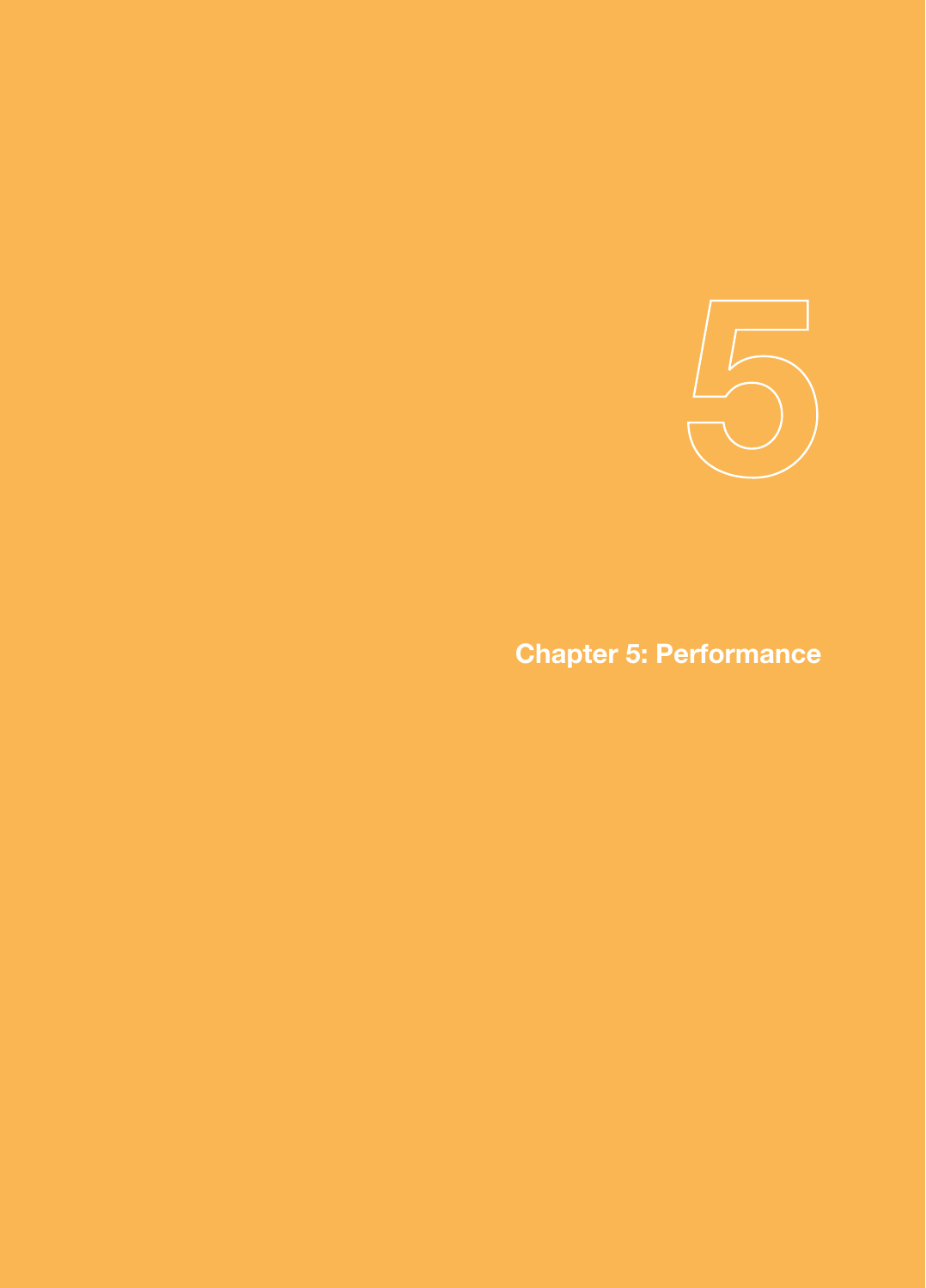### 64 Culture of patient safety

- 64.1 Providing medical treatment necessarily involves some degree of risk. However, you should make sure as far as possible that the services and treatments you provide are safe and comply with the standards of the profession. You should promote a culture of patient safety within the context of the wider healthcare system (see also the guidance in paragraph 63.1).
- 64.2 Despite the best efforts of staff, adverse events may still arise. Adverse events are events that result in unintended outcomes for patients as a result of clinical interventions or omissions, or the systems or processes used in managing patient care.
- 64.3 If an adverse event occurs, you should make sure its effects on the patient are minimised as far as possible. If the patient needs further care because of the adverse event, you should make sure they are helped and supported through this process.
- 64.4 If you are involved in an adverse event, you should report it, learn from it and take part in any review of the incident.

### 65 Raising concerns

- 65.1 If you are aware of systems or service structures that lead to unsafe practices which may put patients, you or other colleagues at risk, you must inform an appropriate person or authority. You should follow the guidance in paragraph 63.1 about raising concerns about safety in the environment in which you work.
- 65.2 If your concerns are not resolved despite reporting them to an appropriate person or authority, you may consider raising the issue outside the organisation. Before doing this, you should ask for advice from an experienced colleague or from your medical indemnity organisation. You must not disclose confidential information about patients.
- 65.3 If you are a member of a board and are concerned that a decision of the board or other governing body is putting patient safety at risk, you should formally raise your concerns with the board and ask that they are formally recorded.

### 66 Maintaining competence

- 66.1 Maintaining your competence throughout your professional career is an essential element of professionalism. Patients expect you to be up-to-date and competent in your specialty or field of practice. You must make sure you maintain and improve your knowledge and skills, recognise and work within the limits of your competence, and address areas within the scope of your practice where you lack competence to provide safe care (see also paragraph 6.1).
- 66.2 You should keep in mind the need to maintain your competence as you conduct your day-to-day practice, identifying areas where you may need to update your knowledge or skills<sup>36</sup>. You should also use external and objective information sources, where possible, to assess your training or development needs. You must address these areas of your practice by taking part in the professional competence schemes set up by the Medical Council and

<sup>36</sup> See obligations to maintain professional competence under Section 94 of the Medical Practitioners Act 2007 http://www.irishstatutebook.ie/2007/en/act/pub/0025/sec0094.html#sec94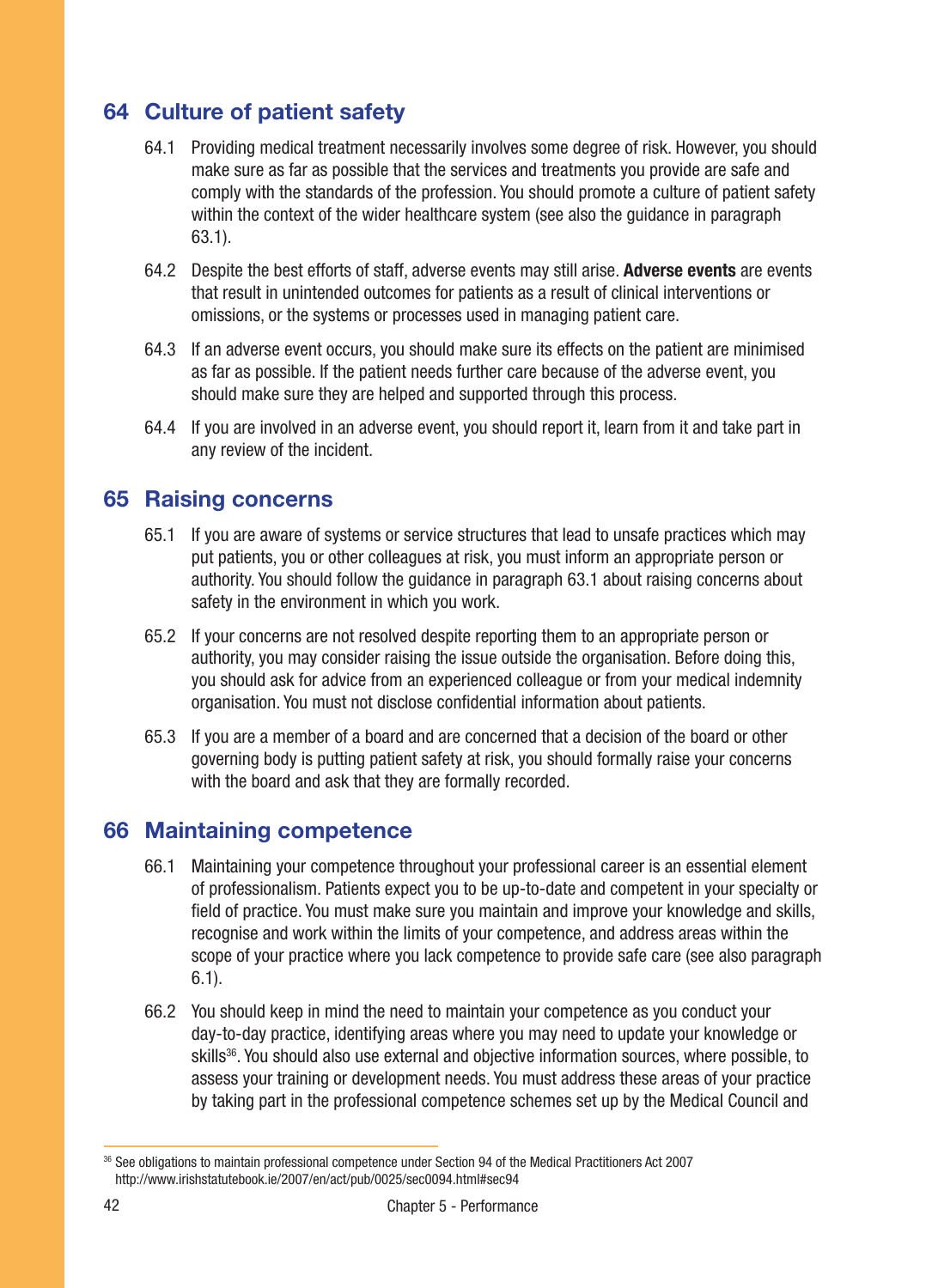engaging in relevant practice-based activities to enable you to continue to provide a high standard of care.

66.3 You must keep a record of the activities you have completed, reflect on the issues and apply what you have learned to your practice.

### 67 Open disclosure and duty of candour

- 67.1 Open disclosure is supported within a culture of candour. You have a duty to promote and support this culture and to support colleagues whose actions are investigated following an adverse event. If you are responsible for conducting such investigations, you should make sure they are carried out quickly, recognising that this is a stressful time for all concerned.
- 67.2 Patients and their families, where appropriate, are entitled to honest, open and prompt communication about adverse events that may have caused them harm. When discussing events with patients and their families, you should:
	- acknowledge that the event happened;
	- explain how it happened;
	- apologise, if appropriate; and
	- assure patients and their families that the cause of the event will be investigated and efforts made to reduce the chance of it happening again.

### 68 Teaching and training

68.1 Teaching and training medical students and junior colleagues is vital to the continued provision of safe and effective healthcare. You should be willing to take part in teaching and training and support and encourage students and colleagues to develop their knowledge and skills. You must treat students and trainees with respect and dignity.

#### 69 Training and trainees

- 69.1 If you have a formal role in training, you should:
	- supervise trainees and make sure they act within the limits of their competence;
	- aive trainees constructive feedback:
	- be thorough, fair and objective in your assessment of trainees; and
	- offer support to trainees who have problems with their performance.
- 69.2 If you are a trainee, you must be clear about your learning objectives. You should be aware of support and training structures and local grievance procedures.

### 70 Teaching and medical students

70.1 Most patients support medical education and training and understand its importance. If you intend to involve students in a patient's care, you should tell the patient about this in advance. Wherever possible, you should respect the wishes of patients who do not want students involved in their care and reassure them their care will not be affected by their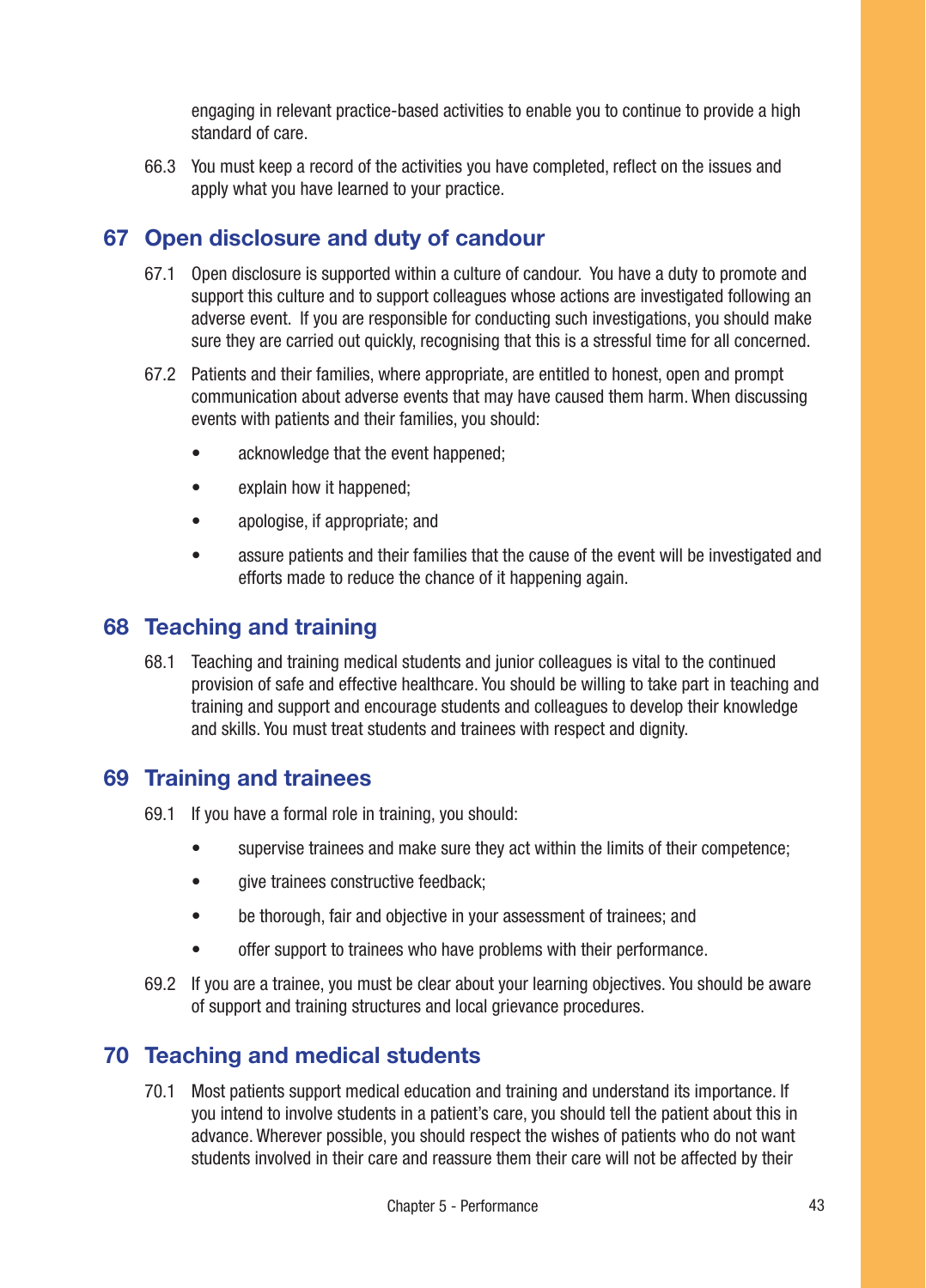decision in any way. You should make sure that patients are not burdened by contact with medical students.

- 70.2 You should make sure that students working with your patients fully understand their role in relation to patient care, identify themselves by name to patients and do not represent themselves as doctors. You should do your best to see that students are familiar with and follow the principles in this quide and in our Guidance on Undergraduate Professionalism. $37$
- 70.3 Students must get permission from patients before they interview or examine them.

### 71 Allowing school students and others access to patients

71.1 You may be asked to allow school students or other people who are not health professionals to observe the clinical care of patients. In considering such requests, you must put patients' safety and rights first. You should check that any student or anyone else who will have access to patients or information about them, has been appropriately vetted and understands their duty of confidentiality. You should make sure that each student (or other person) has signed a formal agreement not to disclose information while observing patient care or afterwards. You must get the consent of patients before allowing students or other people to observe or be involved with your patients.

#### 72 Language skills

72.1 You must have a good command of the English language to enable you to communicate effectively with patients and colleagues.

### 73 Concerns about colleagues

- 73.1 If you have concerns about a colleague's conduct or competence, you should first talk through your concerns with the doctor in question in a sensitive and discreet way.
- 73.2 If you have any concerns about patient safety, you must act to prevent any immediate risk to patient safety by notifying the relevant authorities (including the Medical Council) about your concern as soon as possible.
- 73.3 If you are not sure who you should report your concern to, ask a senior colleague, the Medical Council or your medical indemnity company for advice.

<sup>37</sup> A Foundation for the Future: Guidelines for Medical Schools and Medical Students on Undergraduate Professionalism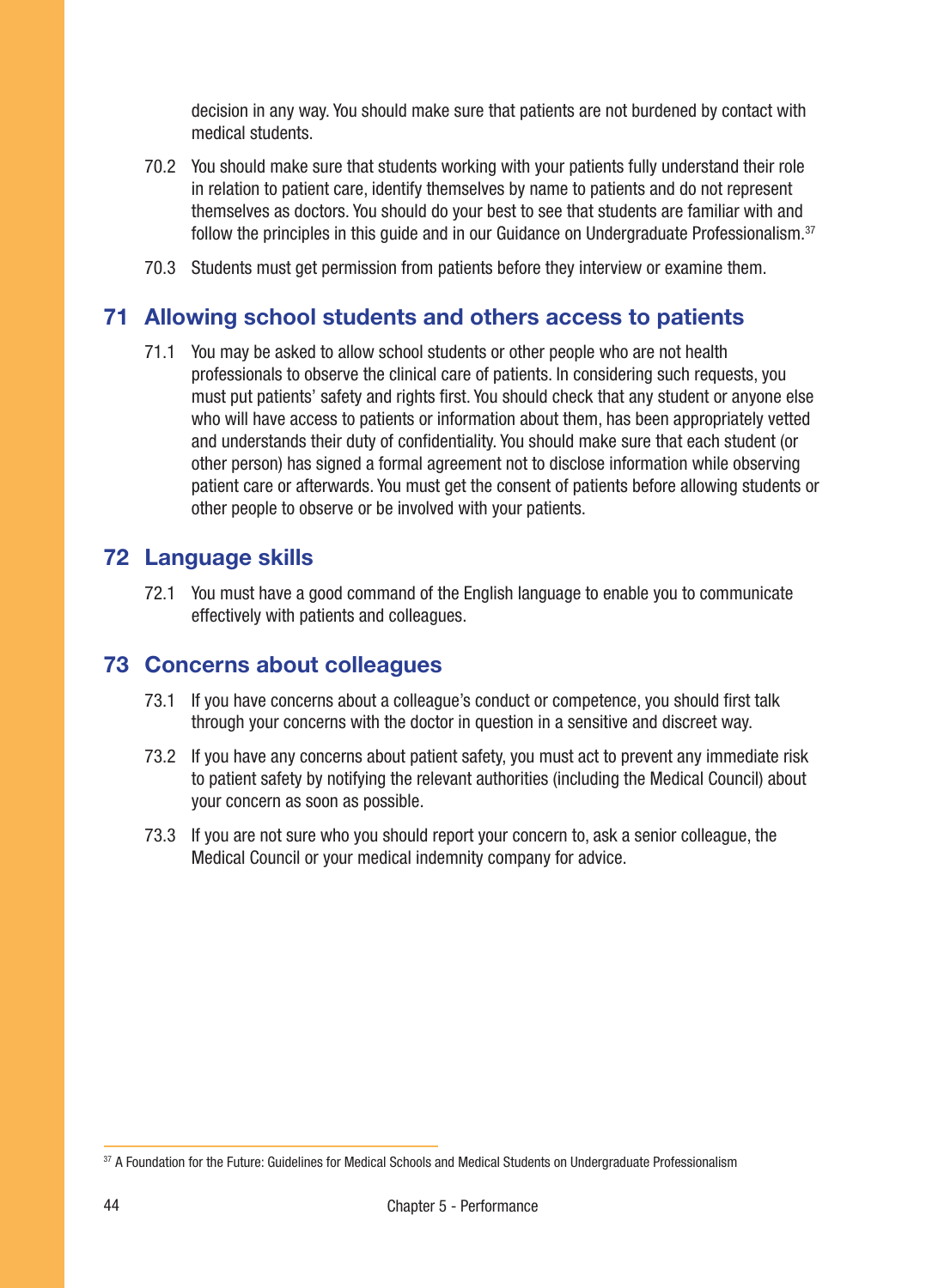

Appendix A: Principles of Freedom of Information (FOI) Legislation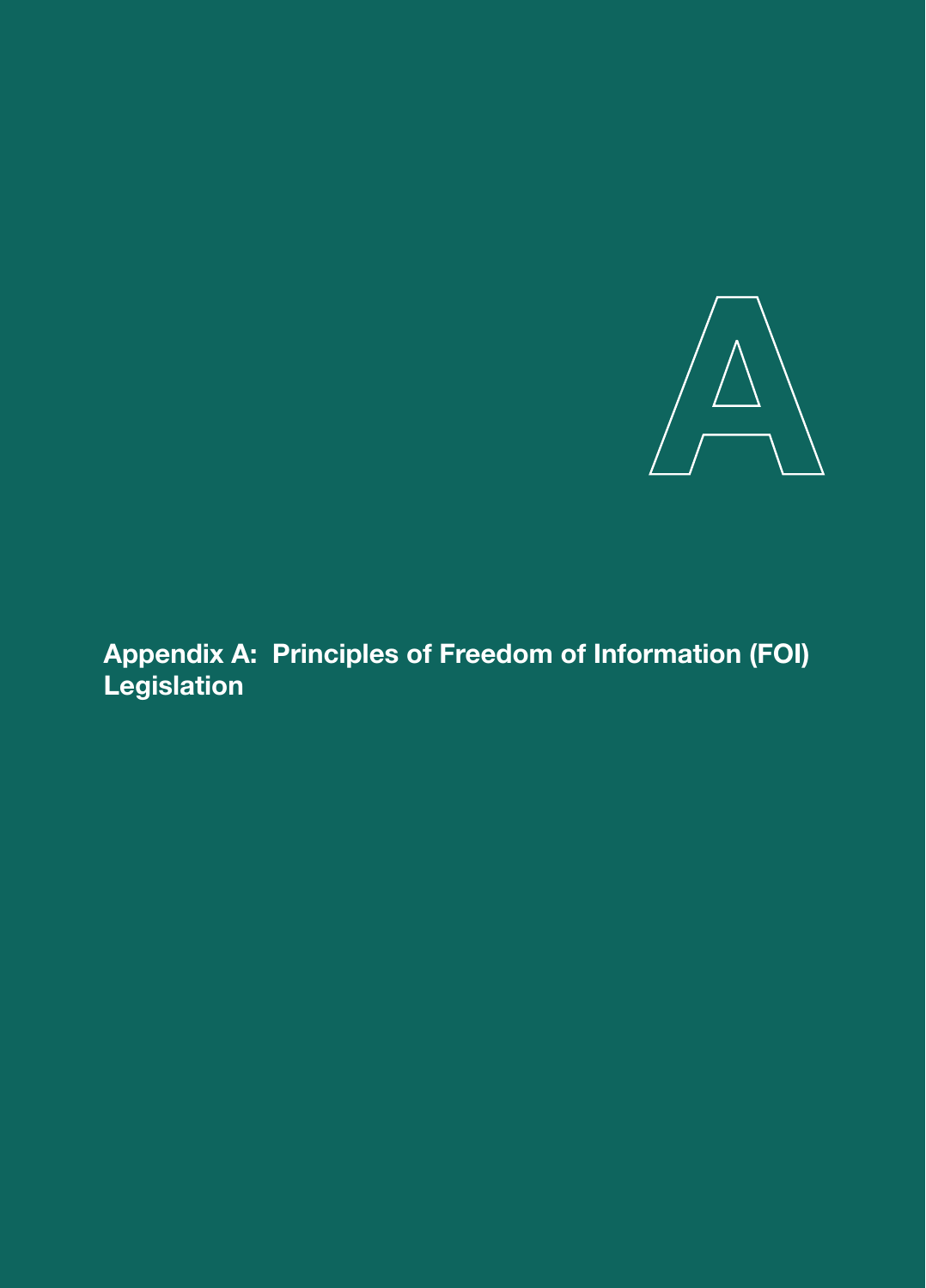The following text is taken from the Information Commissioner website.

### Freedom of Information: Principles & Assumptions

The principles and assumptions, on which the FOI regime is framed, are worth restating. The FOI Act presumes disclosure of information as the norm in speaking of "access to the greatest extent possible" in its Long Title.

### **Principles**

- Non-disclosure provisions must not be confused with confidentiality provisions.
- Non-disclosure provisions must be specific.
- Need for each non-disclosure provision must be clear.
- Non-disclosure provisions must be reviewed on a regular basis.
- Non-disclosure provisions emanating from EU Directives must be 'intra vires' those Directives and must not be magnified in transposing regulations into Irish statute.
- Non-disclosure provisions must be kept to a minimum.

### **Assumptions**

- Public bodies holding records covered by non-disclosure provisions may, or may not, be included in the First Schedule (subject to FOI in their own right).
- If not, there is no access mechanism through that public body. However, access may be sought where the records in question are held by a public body which is subject to Freedom Of Information (FOI).
- Non-disclosure provisions are justified only where Part III of the FOI Act (Exempt Records) is not sufficient to protect the particular interests concerned.
- There are very few situations where Part III of the FOI Act does not provide appropriate protection for any interests concerned.
- The Official Secrets Act continues to protect against unauthorised disclosure of official information by civil servants.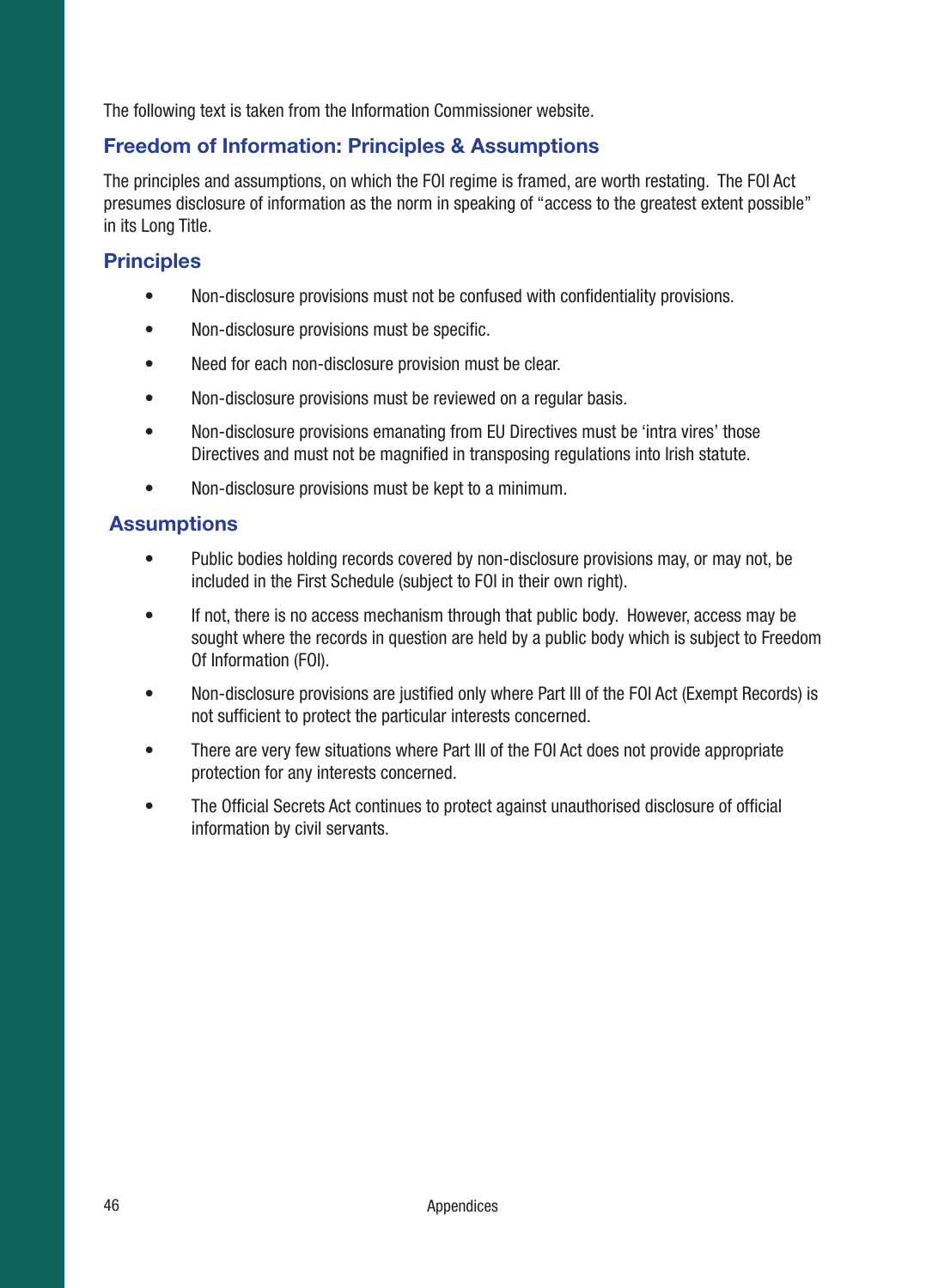

## Appendix B: Confidentiality – Relevant Legislation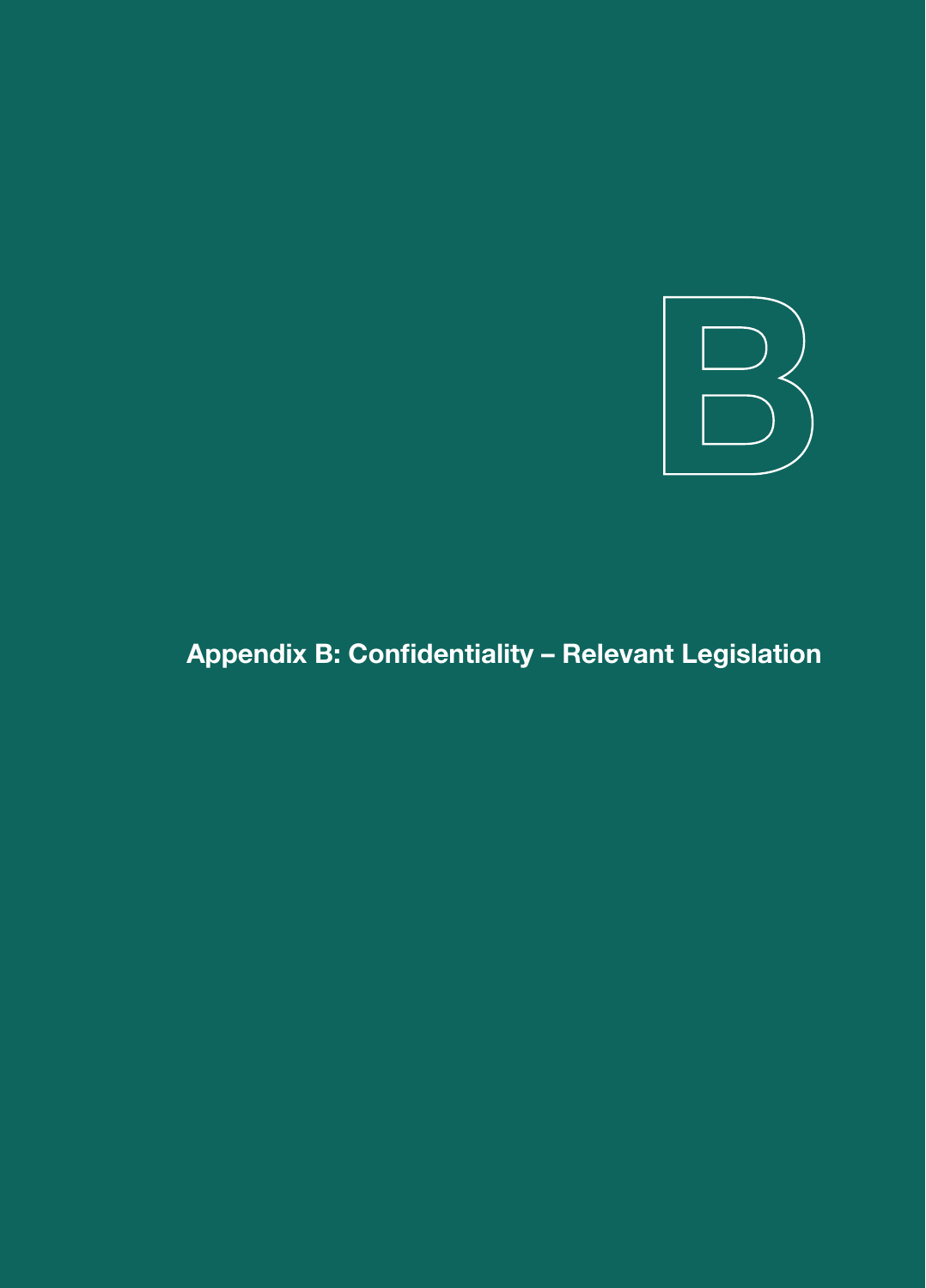The following text is taken from the Data Protection website.

### Data Protection

Data Protection Acts 1988 and 2003.

http://www.dataprotection.ie/viewdoc.asp?DocID=796

### The eight rules of data protection are:

- 1. Obtain and process information fairly
- 2. Keep it only for one or more specified, explicit and lawful purposes
- 3. Use and disclose it only in ways compatible with these purposes
- 4. Keep it safe and secure
- 5. Keep it accurate, complete and up-to-date
- 6. Ensure that it is adequate, relevant and not excessive
- 7. Retain it for no longer than is necessary for the purpose or purposes and
- 8. Give a copy of his/her personal data to an individual, on request

Source: https://www.dataprotection.ie/docs/A-Guide-for-Data-Contollers/696.htm#3 accessed 22/01/2016

### Freedom of Information Legislation

Freedom of Information Act 1997, section 6

http://www.irishstatutebook.ie/1997/en/act/pub/0013/

#### Freedom of Information Act 2014

http://www.irishstatutebook.ie/2014/en/act/pub/0030/index.html

Forthcoming Health Information and Patient Safety Act – this had not been enacted yet

http://health.gov.ie/wp-content/uploads/2015/11/Revised-General-Scheme-HIPS-Bill.pdf

#### Health (Provision of Information) Acts 1997 and 2003 and associated regulations

http://www.irishstatutebook.ie/1997/en/act/pub/0009/

#### The Statistics Act 1993

http://www.irishstatutebook.ie/1993/en/act/pub/0021/

#### Infectious Diseases Regulations 1981 as amended in 2003 and 2011

http://www.irishstatutebook.ie/1981/en/si/0390.html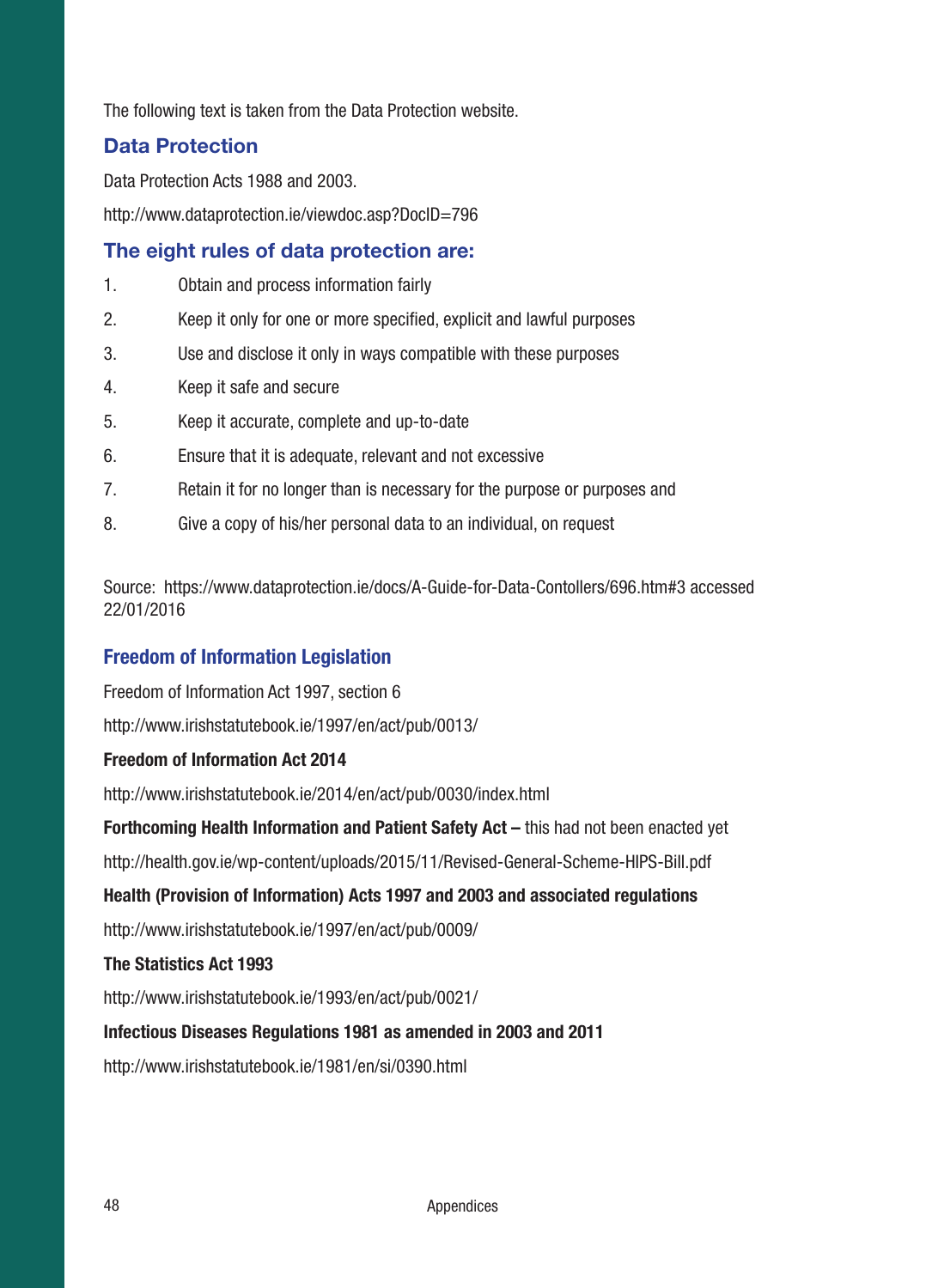

Appendix C: Information for Patients before giving **Consent**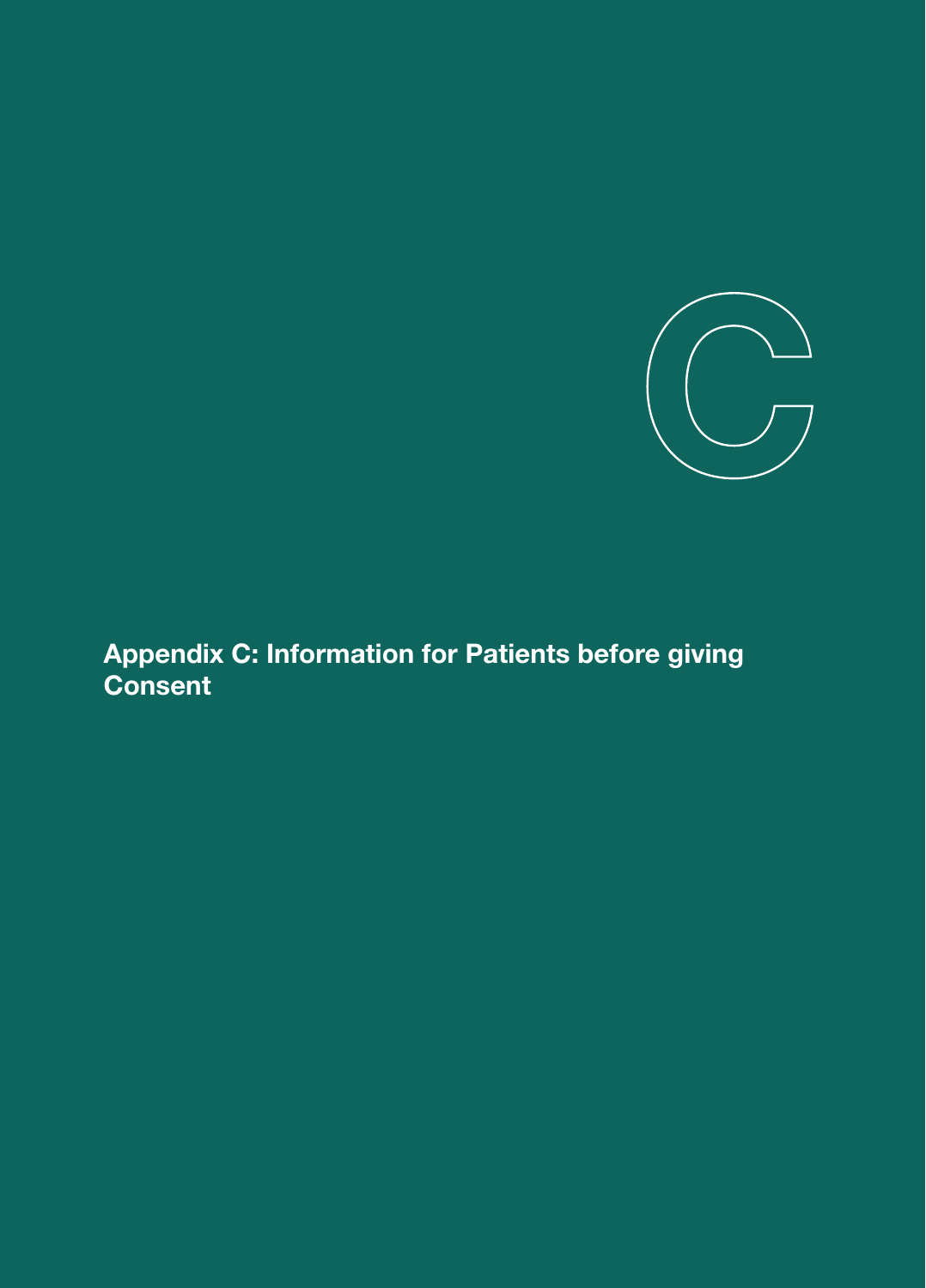The information that patients want or should know before they decide whether or not to consent to treatment or an investigation may include:

- details of the diagnosis and prognosis, and the likely prognosis if the condition is left untreated;
- uncertainties about the diagnosis, including options for further investigation before treatment; options for treating or managing the condition including the option not to treat;
- options for treating or managing the condition including the option not to treat;
- the reason for a proposed investigation or treatment;
- details of the procedures or therapies involved, including methods of pain relief;
- details of the procedure and what the patient might experience during or after the procedure, including common and serious side effects;
- explanations of the likely benefits and the probabilities of success for each option;
- discussion of any serious or frequently occurring risks and any lifestyle changes which may be caused or required by the treatment for each option;
- information about whether or not a proposed treatment is experimental:
- information about how and when the patient's condition and any side effects will be monitored or re-assessed;
- the name of the doctor who will have overall responsibility for the treatment and, where appropriate, the names of the senior members of the team;
- whether doctors in training will be involved:
- the extent to which students may be involved in an investigation or treatment;
- a reminder that patients can change their minds about a decision at any time;
- a reminder that patients have a right to seek a second opinion; and
- where applicable, details of costs or charges which the patient may have to meet.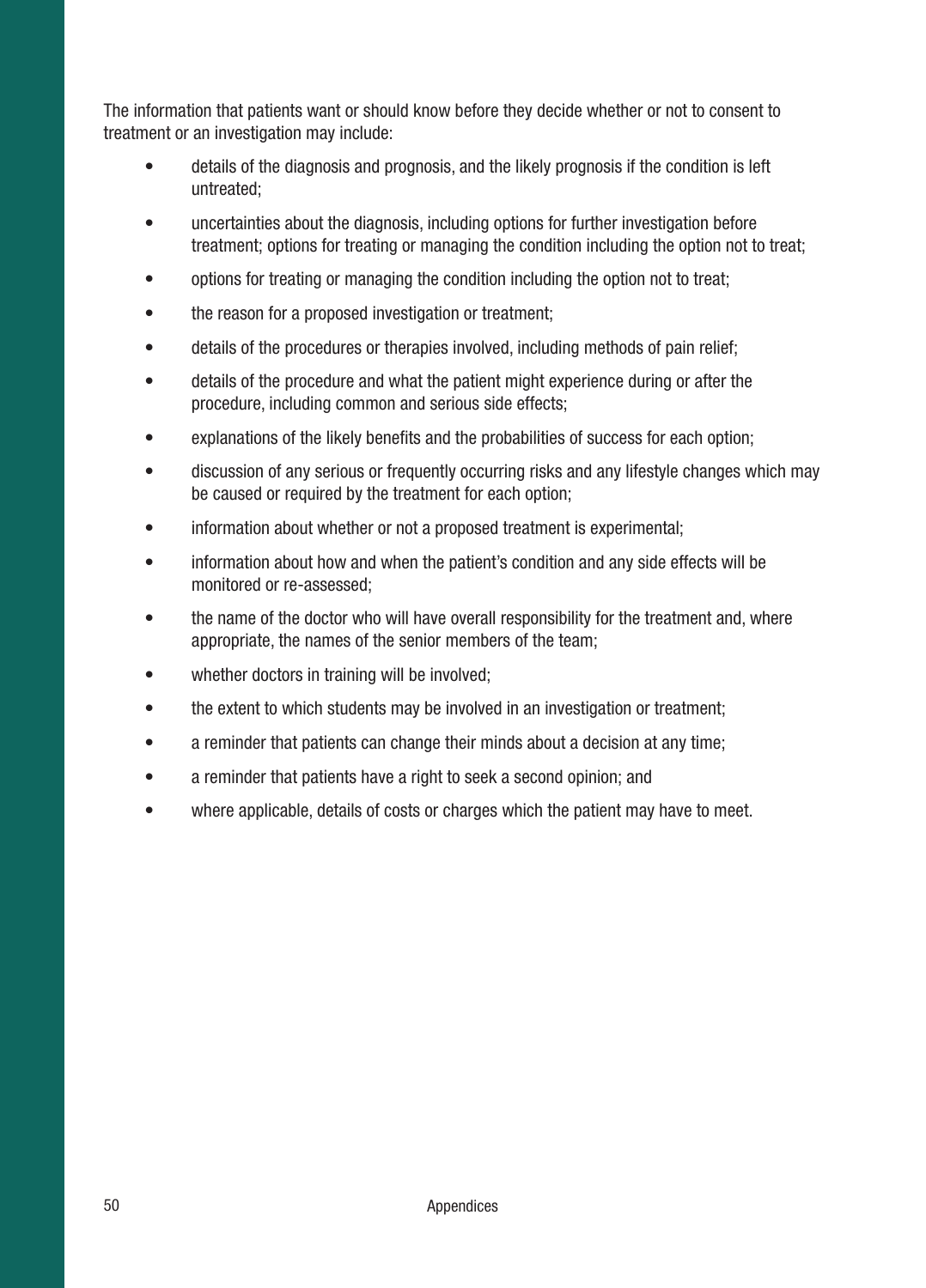### **Index**

#### A

| assisted human reproduction 34 |  |  |
|--------------------------------|--|--|
|                                |  |  |
|                                |  |  |
|                                |  |  |
|                                |  |  |

#### R

| best interests 16, 18, 19, 20, 22, 26, 29, 31, 36 |  |
|---------------------------------------------------|--|
|                                                   |  |
|                                                   |  |

#### candour (23) 43 care...................... 10, 11, 12, 20, 21, 22, 35, 36, 40 communication 10, 12, 15, 16, 17, 20, 33, 38, 43, 44 Concerns about colleagues................................ 38.44 confidentiality ...... 11, 20, 25, 26, 27, 28, 32, 36, 40 conflicts of interest ...............................11, 21, 23, 39 consent................. 15, 16, 17, 18, 19, 22, 26, 27, 28, 30, 32, 34, 39, 44, 50

Ć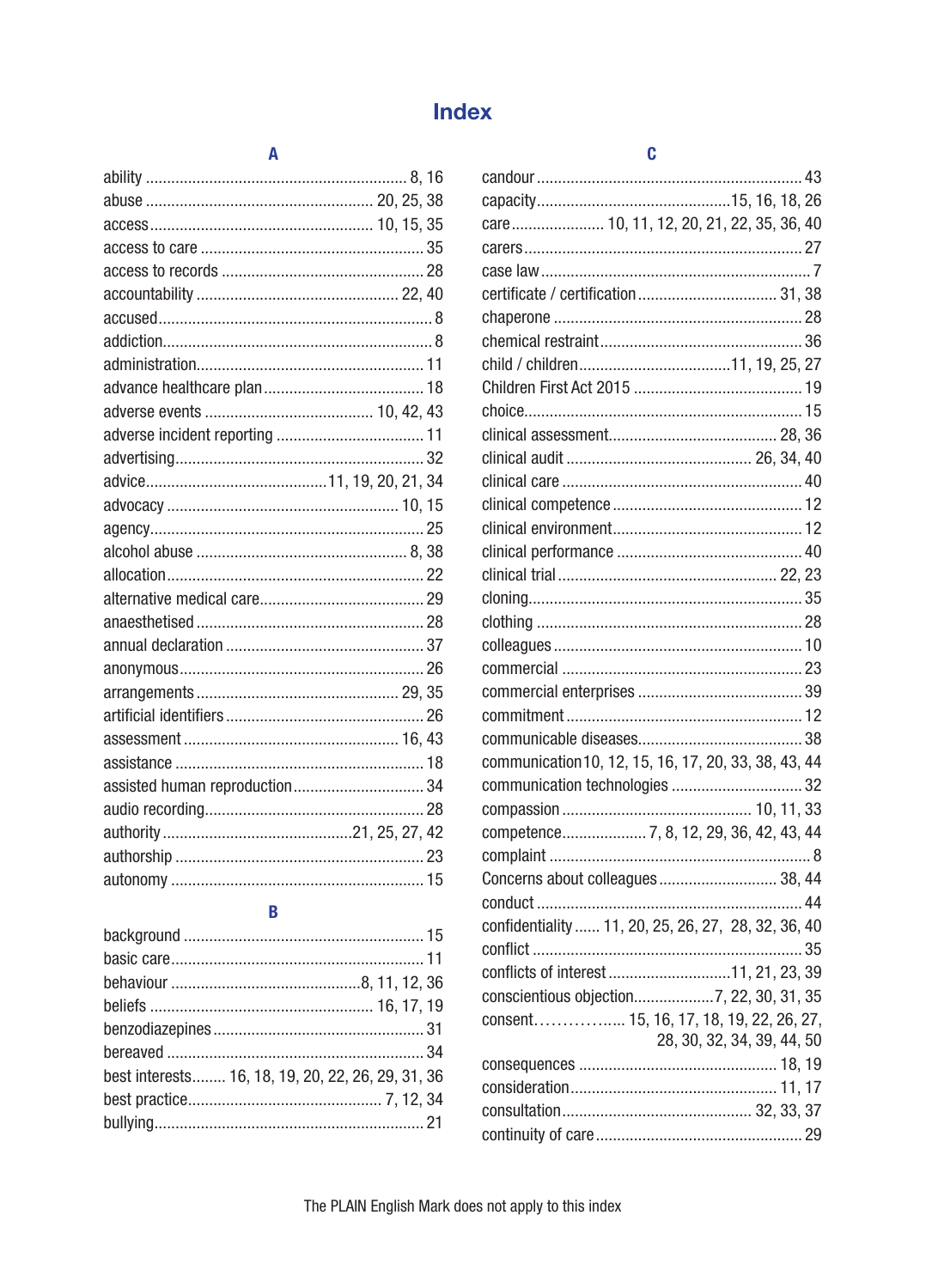#### D

| Data Protection Commissioner 26                |  |
|------------------------------------------------|--|
|                                                |  |
|                                                |  |
|                                                |  |
|                                                |  |
|                                                |  |
|                                                |  |
| dignity  10, 15, 20, 25, 28, 33, 43            |  |
|                                                |  |
|                                                |  |
|                                                |  |
|                                                |  |
|                                                |  |
|                                                |  |
|                                                |  |
|                                                |  |
| discriminate / discrimination 10, 15           |  |
|                                                |  |
|                                                |  |
|                                                |  |
|                                                |  |
|                                                |  |
|                                                |  |
| duty/ies 7, 11, 17, 19, 22, 26, 35, 38, 40, 43 |  |
|                                                |  |

### $\mathsf E$

| emergency / emergencies / emergency |
|-------------------------------------|
|                                     |
|                                     |

| ethical / ethics  12, 22, 23, 35, 38, 39      |  |
|-----------------------------------------------|--|
| evidence / evidence based12, 31, 32, 38       |  |
|                                               |  |
|                                               |  |
|                                               |  |
| Exemptions for Emergency Supply 31            |  |
|                                               |  |
| exploit / exploitation / exploitative  20, 21 |  |

### F

| financial / financial interests 11, 30, 39, 40 |  |
|------------------------------------------------|--|
|                                                |  |
|                                                |  |

### G

| Guidance on Undergraduate Professionalism  44 |  |
|-----------------------------------------------|--|
|                                               |  |

#### H

#### T.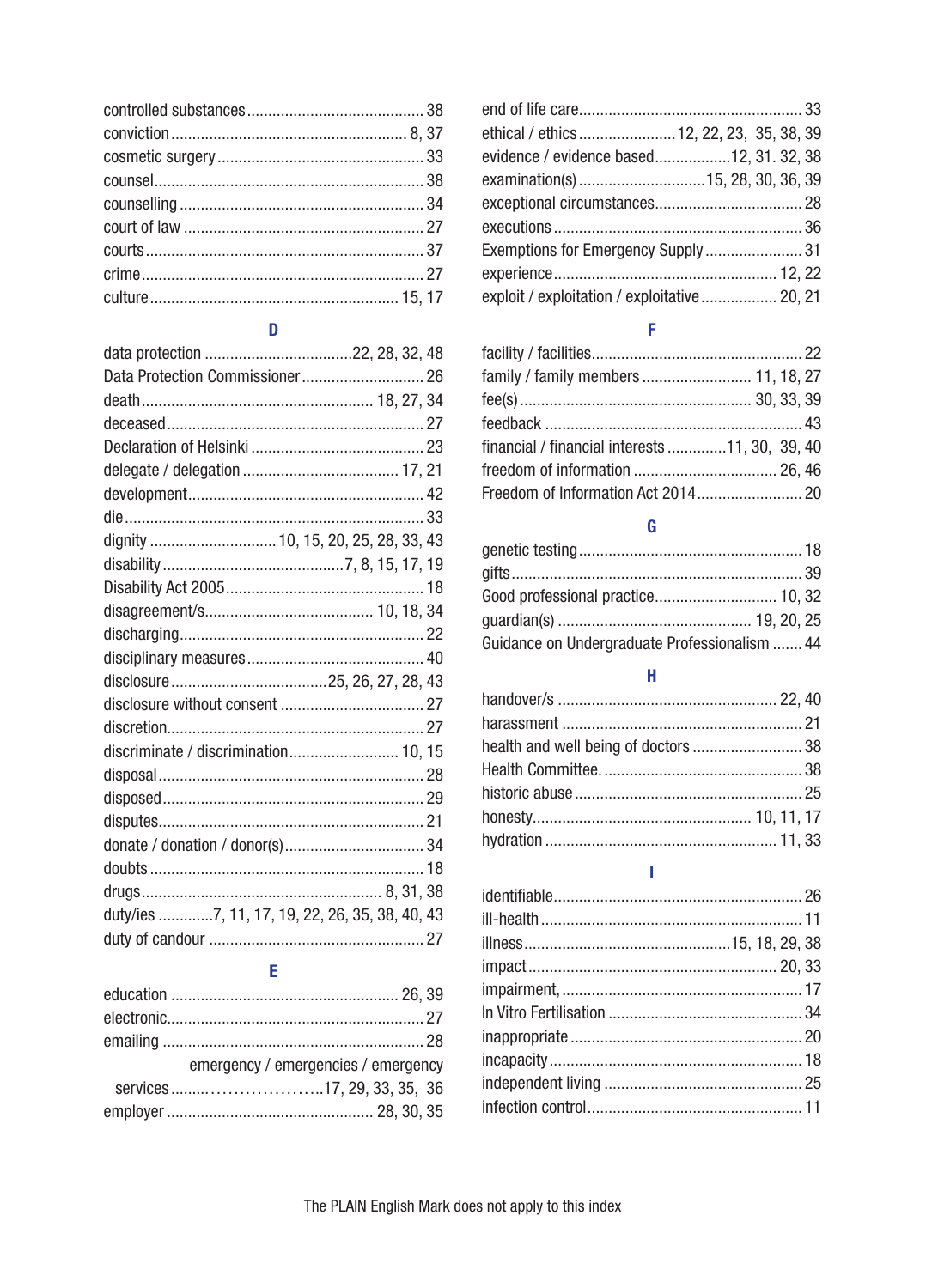### $\mathbf{J}$

| - N |
|-----|

### $\overline{\mathbf{K}}$

#### L

#### M

| managemer / management 21, 40 |  |
|-------------------------------|--|
|                               |  |
|                               |  |
|                               |  |
|                               |  |
|                               |  |
|                               |  |

| medical notes / records 18, 20, 27, 28, 29 |  |
|--------------------------------------------|--|
|                                            |  |
|                                            |  |
|                                            |  |
|                                            |  |
|                                            |  |
| Methadone Treatment Protocol  31           |  |
|                                            |  |
|                                            |  |
|                                            |  |
|                                            |  |

### $\mathsf{N}$

#### $\mathbf 0$

#### $\overline{P}$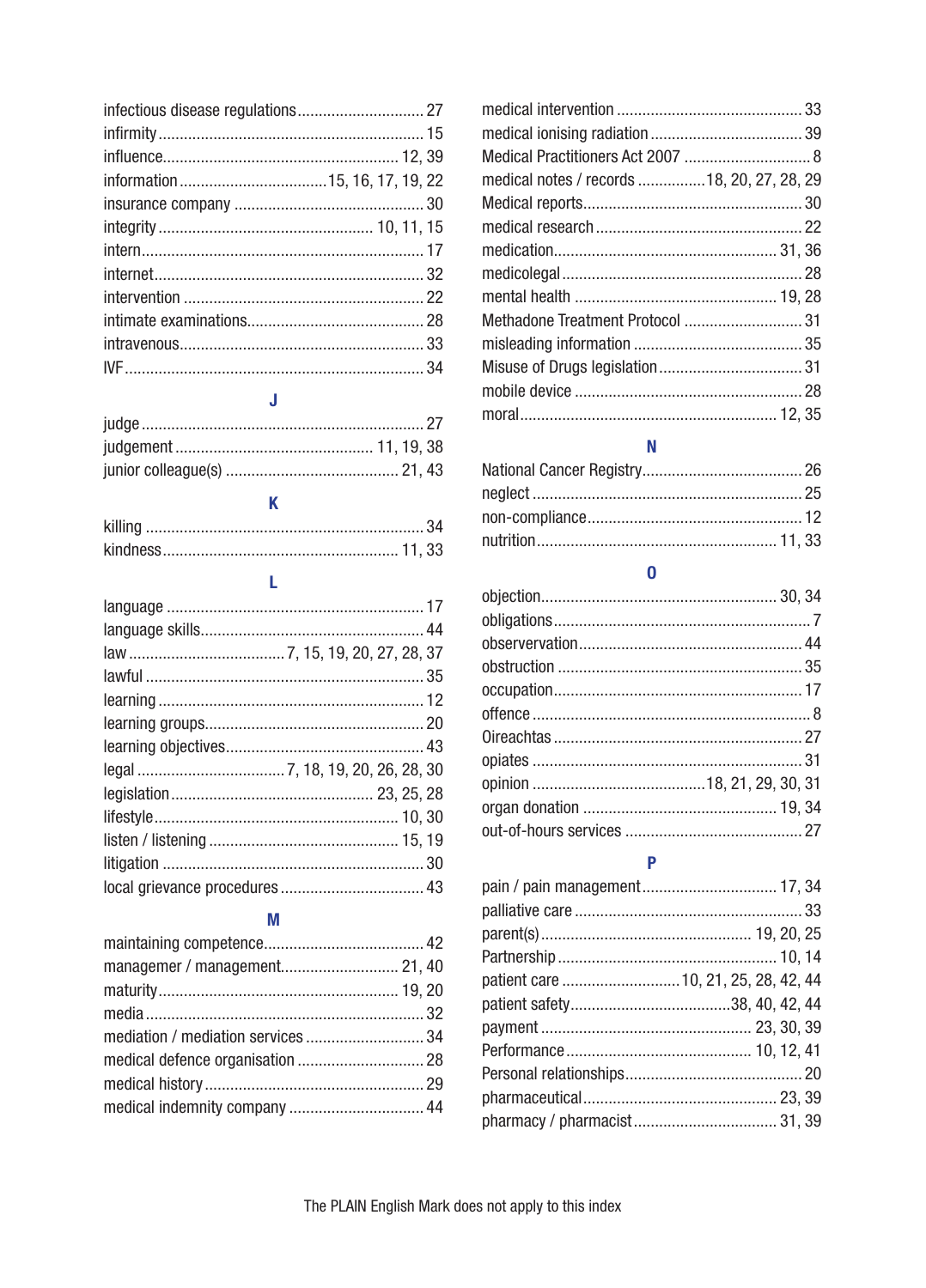| prescription / Prescribing 31, 32, 36 |  |
|---------------------------------------|--|
|                                       |  |
| prescription-generating software31    |  |
|                                       |  |
|                                       |  |
|                                       |  |
|                                       |  |
|                                       |  |
|                                       |  |
|                                       |  |
|                                       |  |
|                                       |  |
|                                       |  |
|                                       |  |
|                                       |  |
|                                       |  |
|                                       |  |
|                                       |  |

#### Q

### R

| record / records / recording / record keeping. 10, 11, |                    |
|--------------------------------------------------------|--------------------|
|                                                        | 18, 25, 27, 28, 34 |
|                                                        |                    |
| refer / referral 12, 21, 26, 29, 30, 35                |                    |
| refusal / refuse  15, 17, 18, 19, 22, 35               |                    |
| refusal to treat / refusal of treatment  18, 30, 34    |                    |
|                                                        |                    |
|                                                        |                    |
|                                                        |                    |

| respect  10, 15, 18, 19, 21, 28, 35, 36, 43            |
|--------------------------------------------------------|
| responsibility / responsibilities  11, 17, 21, 22, 23, |
| 29, 33, 38, 40                                         |
|                                                        |
|                                                        |
|                                                        |
| risks 11, 17, 25, 31, 32, 33, 35, 38, 42               |
|                                                        |
|                                                        |

### S

| safety  11, 16, 17, 19, 25, 36, 40           |
|----------------------------------------------|
|                                              |
| securely / security 20, 25, 29, 31, 36       |
|                                              |
|                                              |
|                                              |
|                                              |
|                                              |
|                                              |
|                                              |
|                                              |
|                                              |
|                                              |
|                                              |
| standard/s  7, 8, 12, 22, 28, 36, 42, 43     |
|                                              |
|                                              |
|                                              |
|                                              |
| supervision / supervisor12, 17, 21, 29       |
| support(s)/supporting 12, 15, 16, 18, 21, 35 |
|                                              |
|                                              |
|                                              |

#### T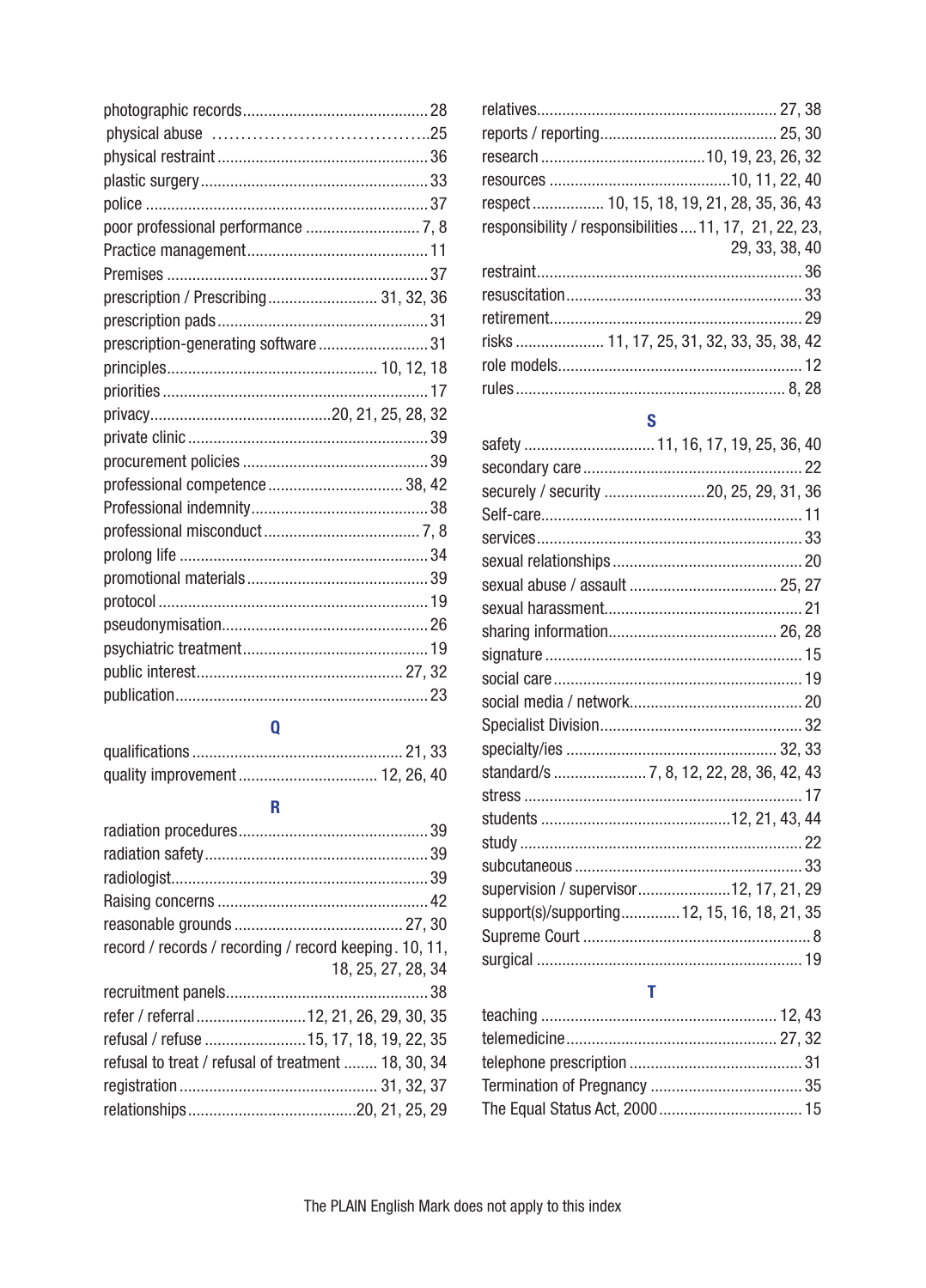| Three Pillars of Professionalism  10, 13 |  |
|------------------------------------------|--|
|                                          |  |
|                                          |  |
|                                          |  |
|                                          |  |
|                                          |  |
|                                          |  |
|                                          |  |
|                                          |  |
|                                          |  |
|                                          |  |

#### U

|--|--|--|

#### V

| vulnerable / vulnerability 10, 11, 25, 27, 29, 36 |  |
|---------------------------------------------------|--|

#### W

### Y young people................................................. 19, 20